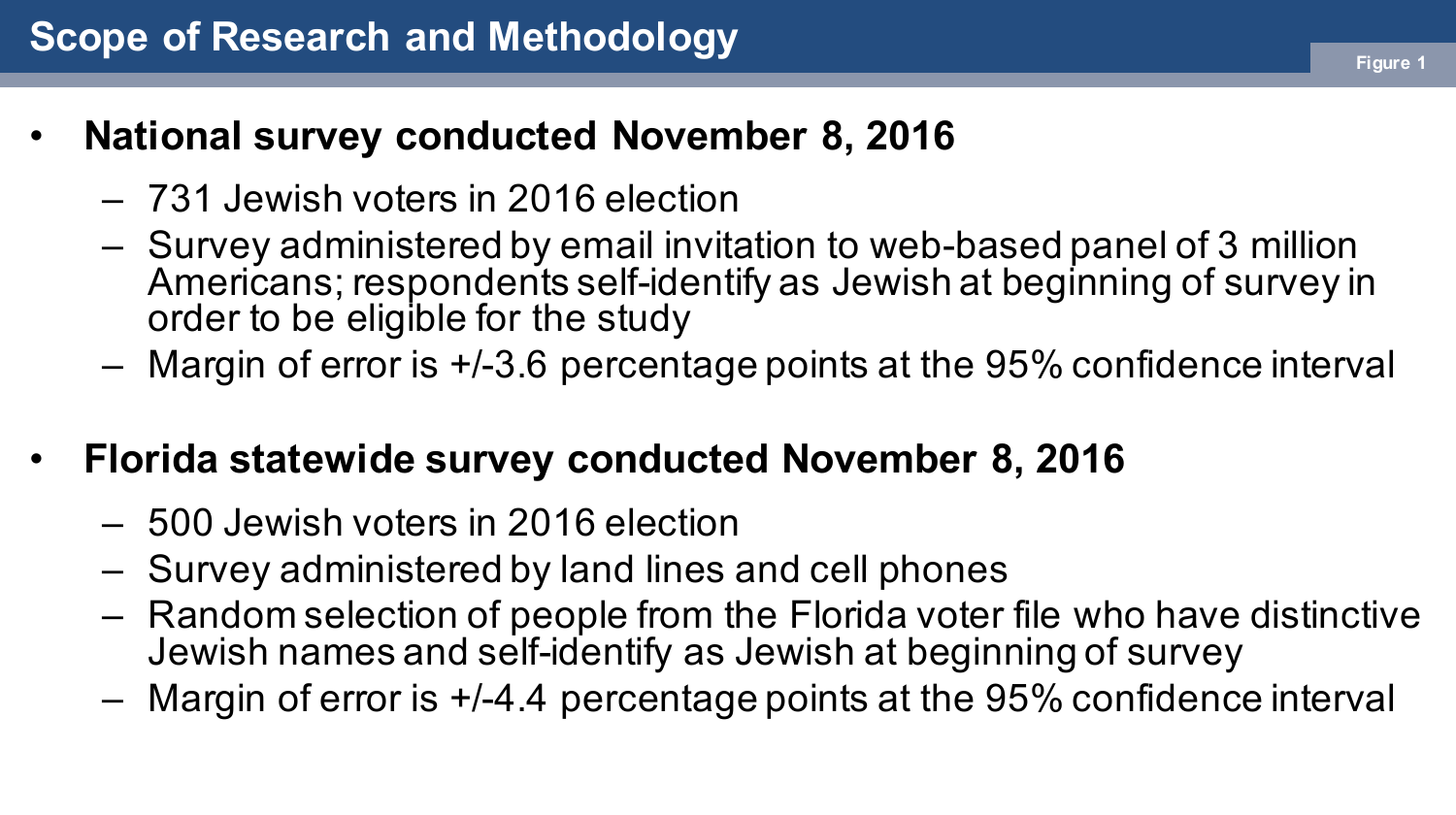

#### **2016 Jewish Vote**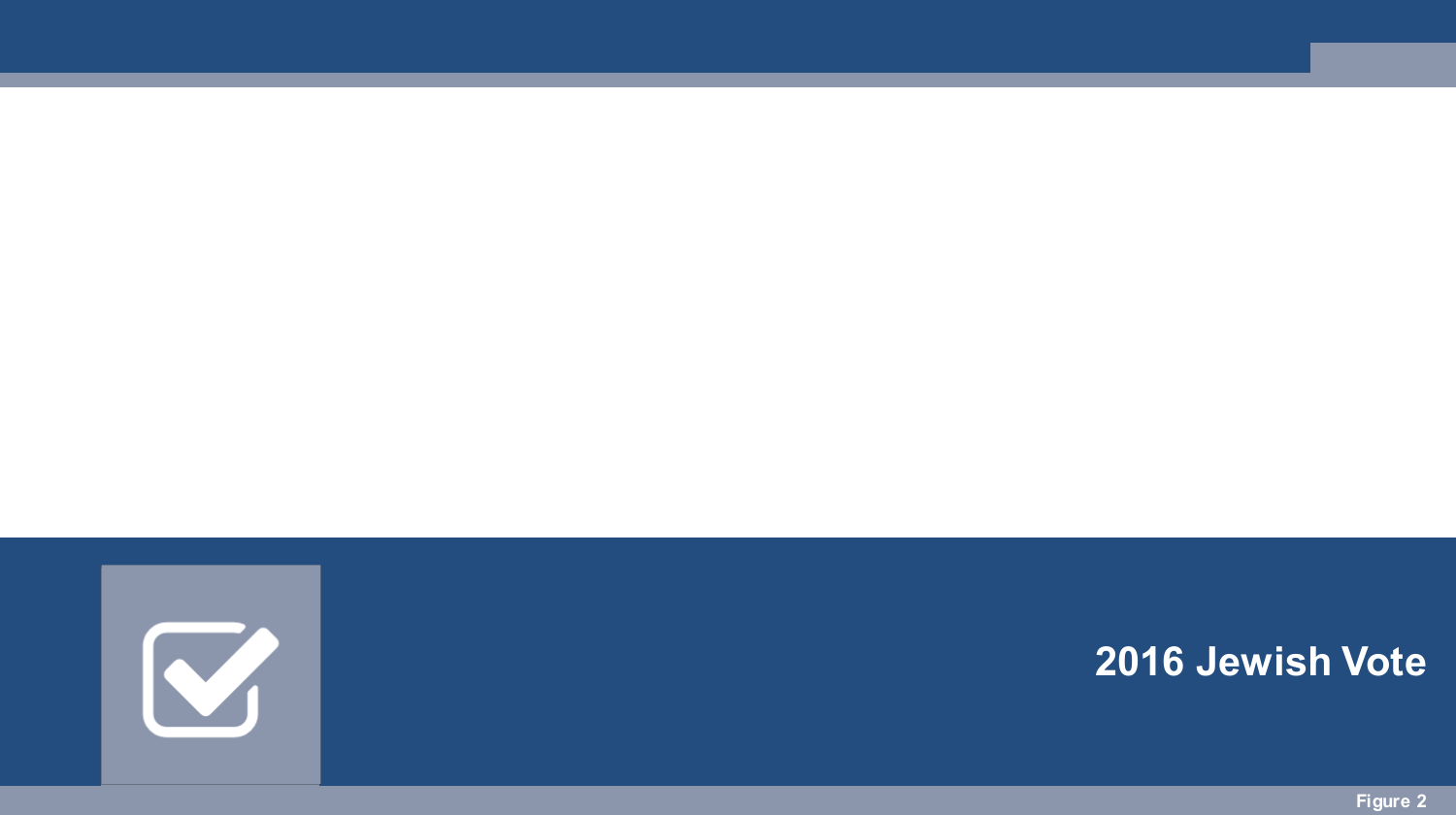#### **Historical Perspective: Jewish Vote In Presidential Elections**

- Exit polls have reported that the Democratic presidential candidate has received between 64 and 80 percent of the Jewish vote since 1972, except 1980
- Average Democratic vote share: 70 percent

| Year | % of Jewish Vote |                   |                |  |  |  |
|------|------------------|-------------------|----------------|--|--|--|
|      | <b>Democrat</b>  | <b>Republican</b> | Independent    |  |  |  |
| 2016 | 70               | 25                | $5\phantom{1}$ |  |  |  |
| 2012 | 70               | 30                |                |  |  |  |
| 2008 | 74               | 26                |                |  |  |  |
| 2004 | 74               | 25                |                |  |  |  |
| 2000 | 79               | 19                |                |  |  |  |
| 1996 | 78               | 16                | 3              |  |  |  |
| 1992 | 80               | 11                | 9              |  |  |  |
| 1988 | 64               | 35                |                |  |  |  |
| 1984 | 67               | 31                |                |  |  |  |
| 1980 | 45               | 39                | 14             |  |  |  |
| 1976 | 71               | 27                | $\overline{2}$ |  |  |  |
| 1972 | 65               | 35                |                |  |  |  |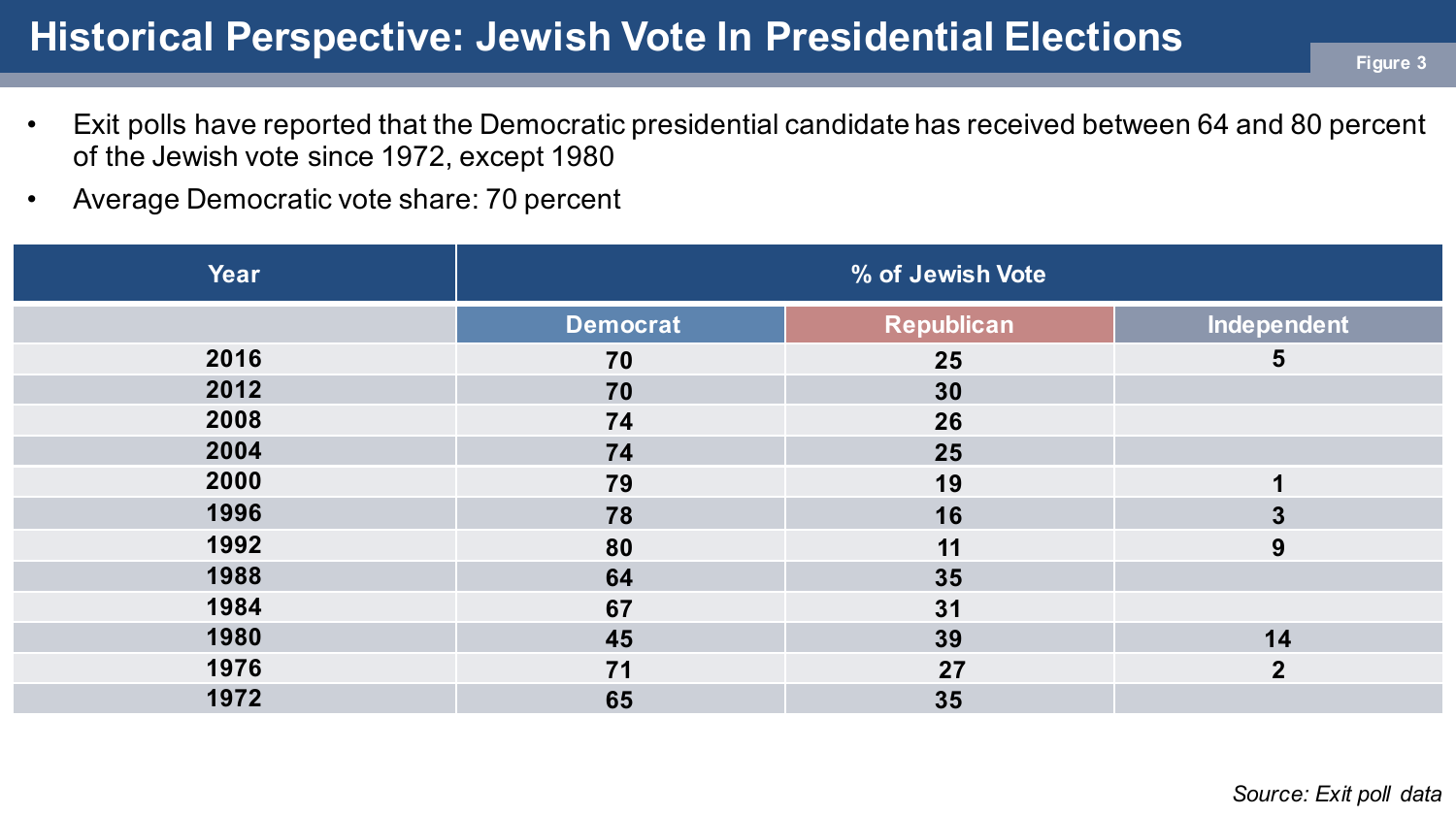

■ Clinton ■ Trump ■ Johnson ■ Stein ■ Democrat ■ Republican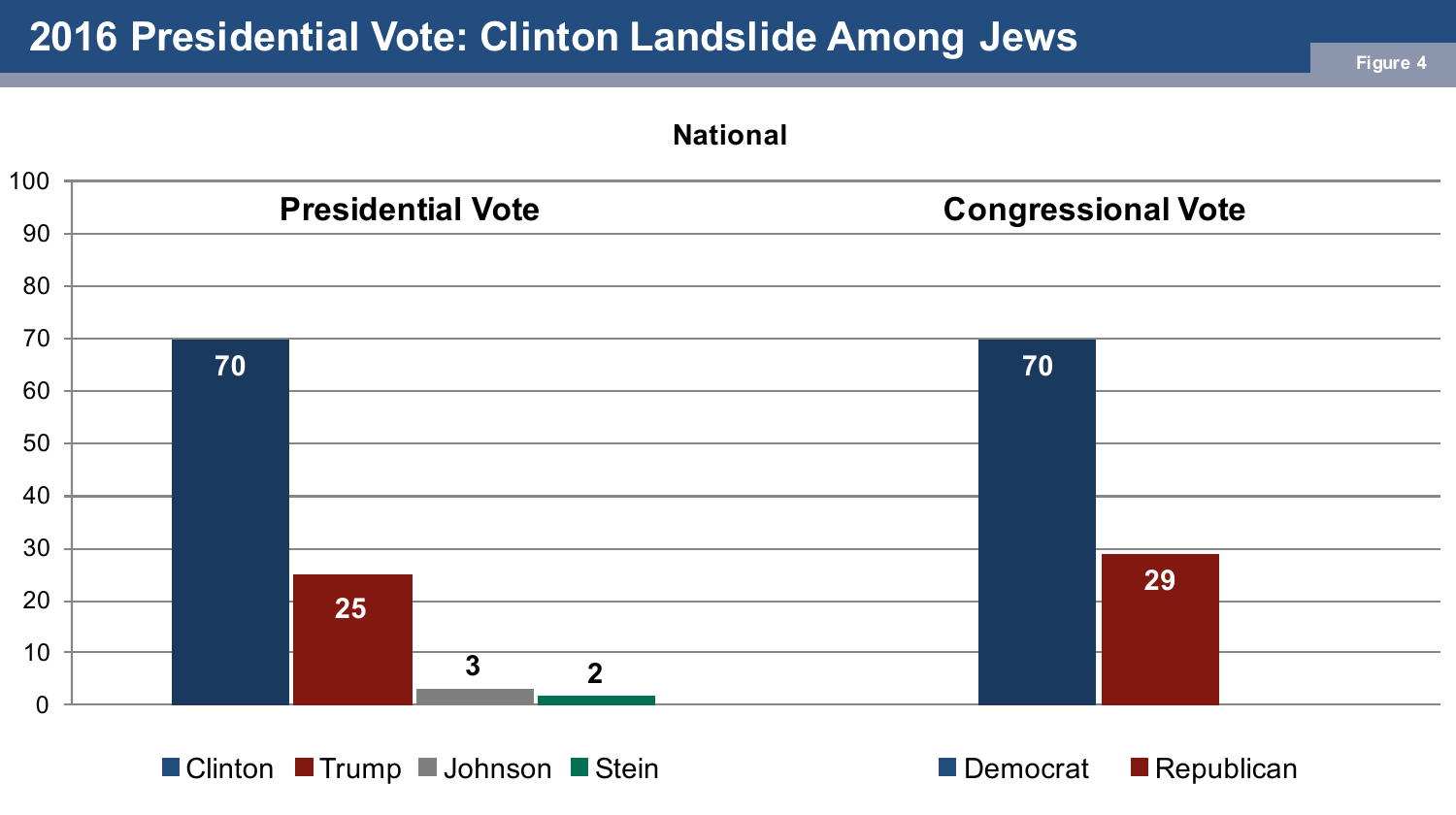# **Clinton Slightly Outperforms Party ID And 2012 Vote Figure 5**

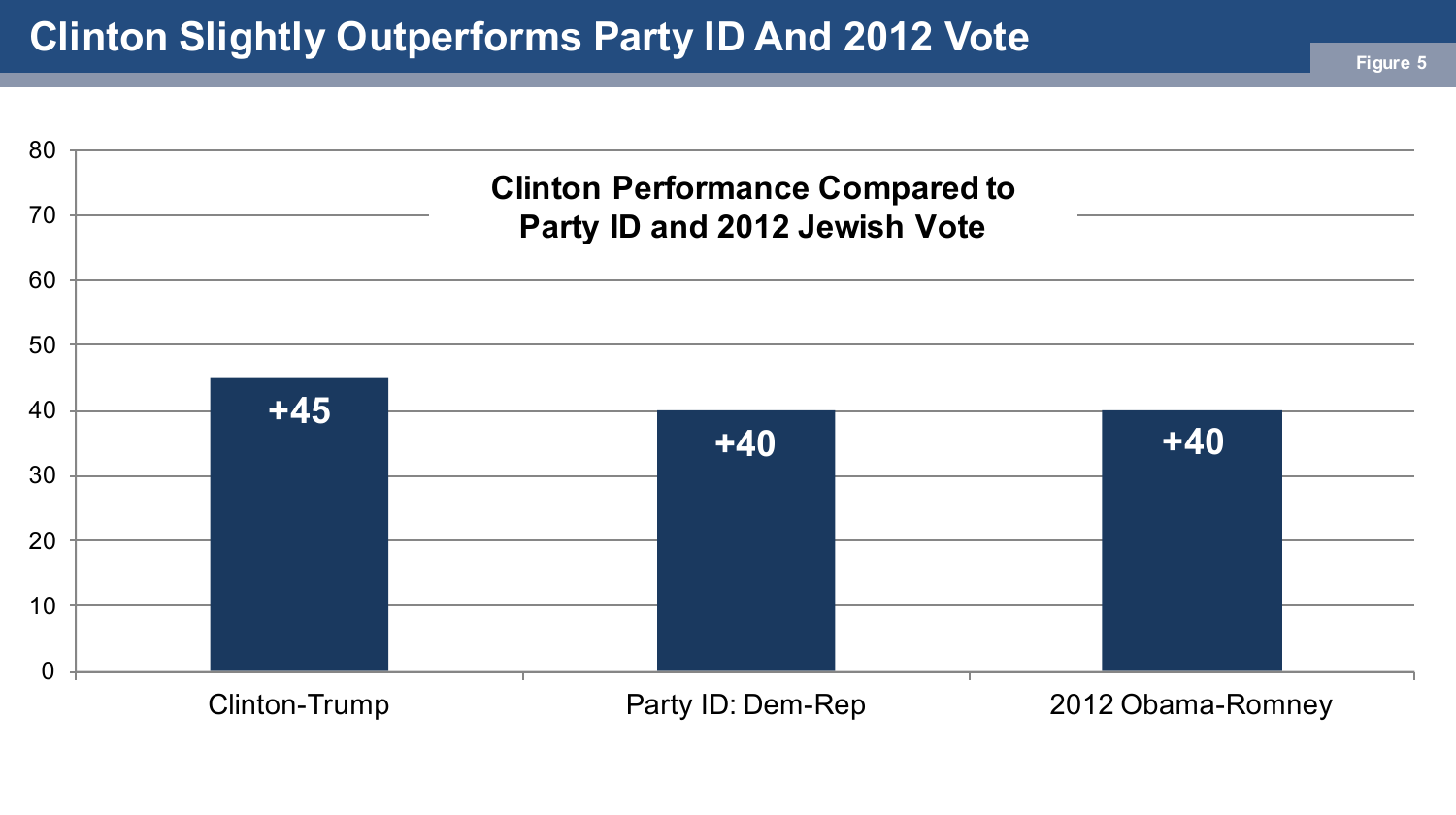#### **Presidential Vote by Denomination: National**



 $\blacksquare$  Clinton  $\blacksquare$  Trump  $\blacksquare$  Johnson  $\blacksquare$  Stein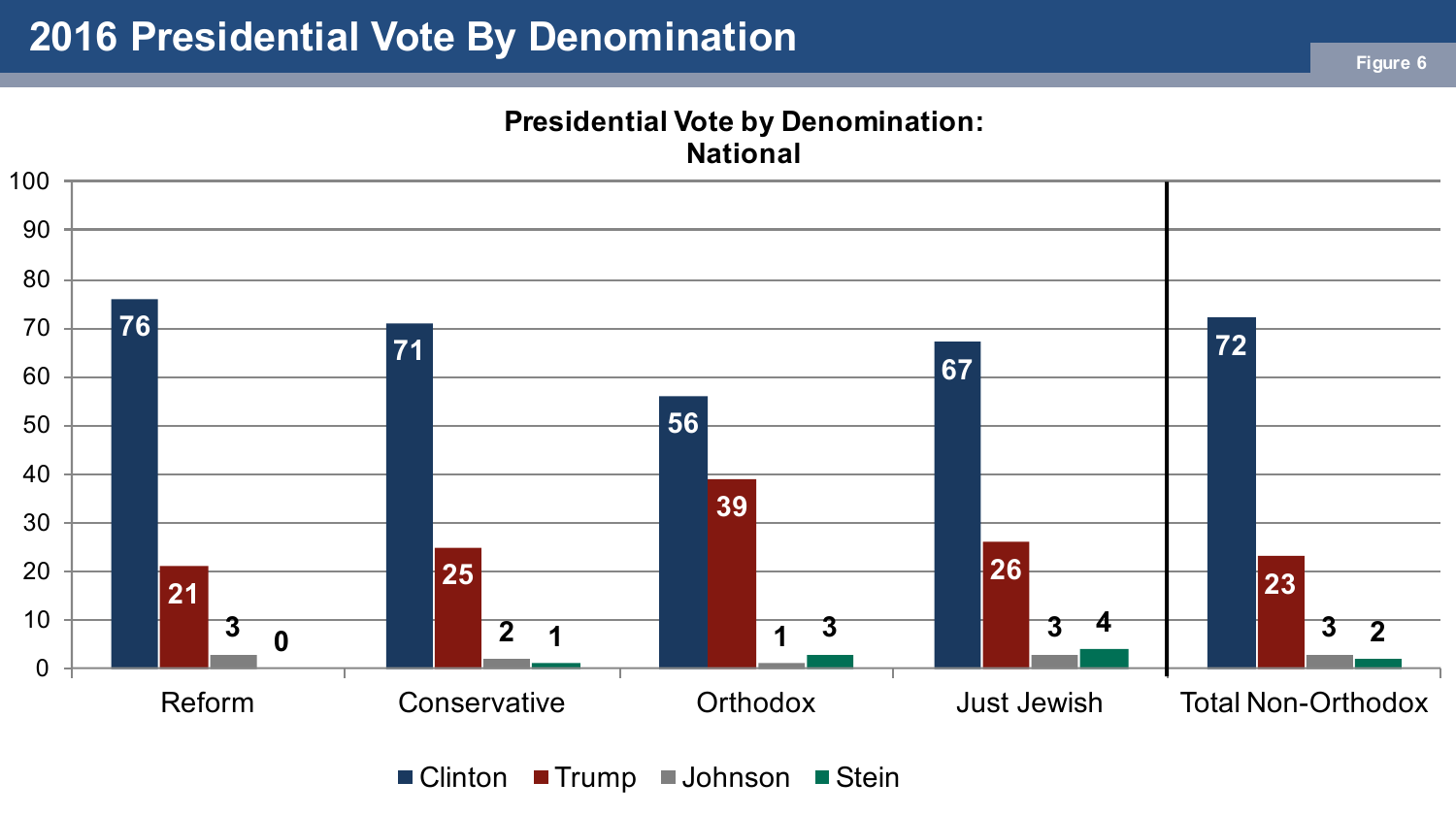# **Most Jews Voted FOR Clinton, Not Against Trump <b>Figure 7** Figure 7

**(VOTED FOR CLINTON) Was your vote more of a vote for Clinton or more of a vote against Trump?**



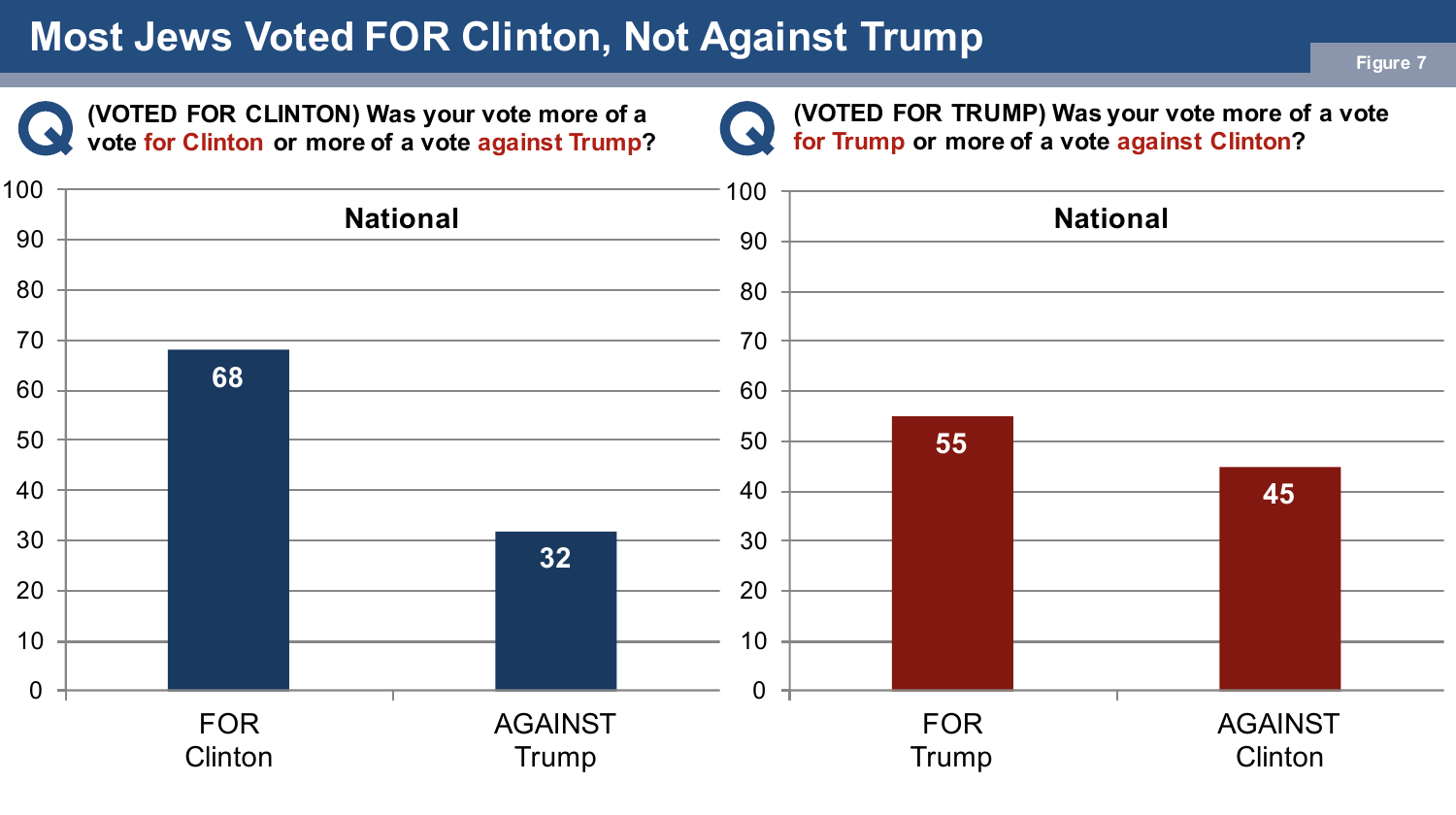**(DID NOT VOTE CLINTON) Think back in time for a minute. Did you, at any point in this campaign, consider voting for Hillary Clinton for President?**

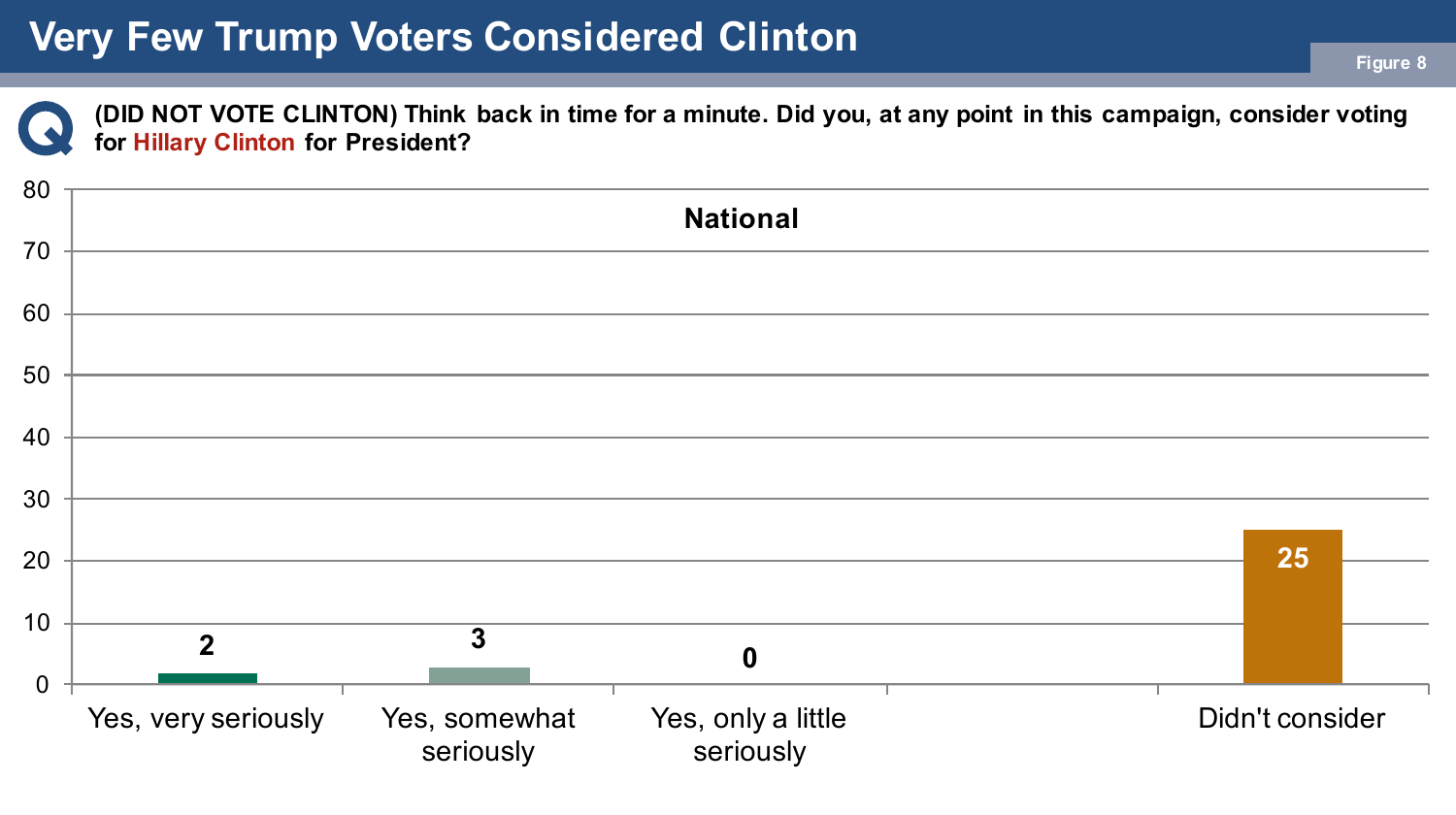**(DID NOT VOTE TRUMP) Think back in time for a minute. Did you, at any point in this campaign, consider voting for Donald Trump for President?**

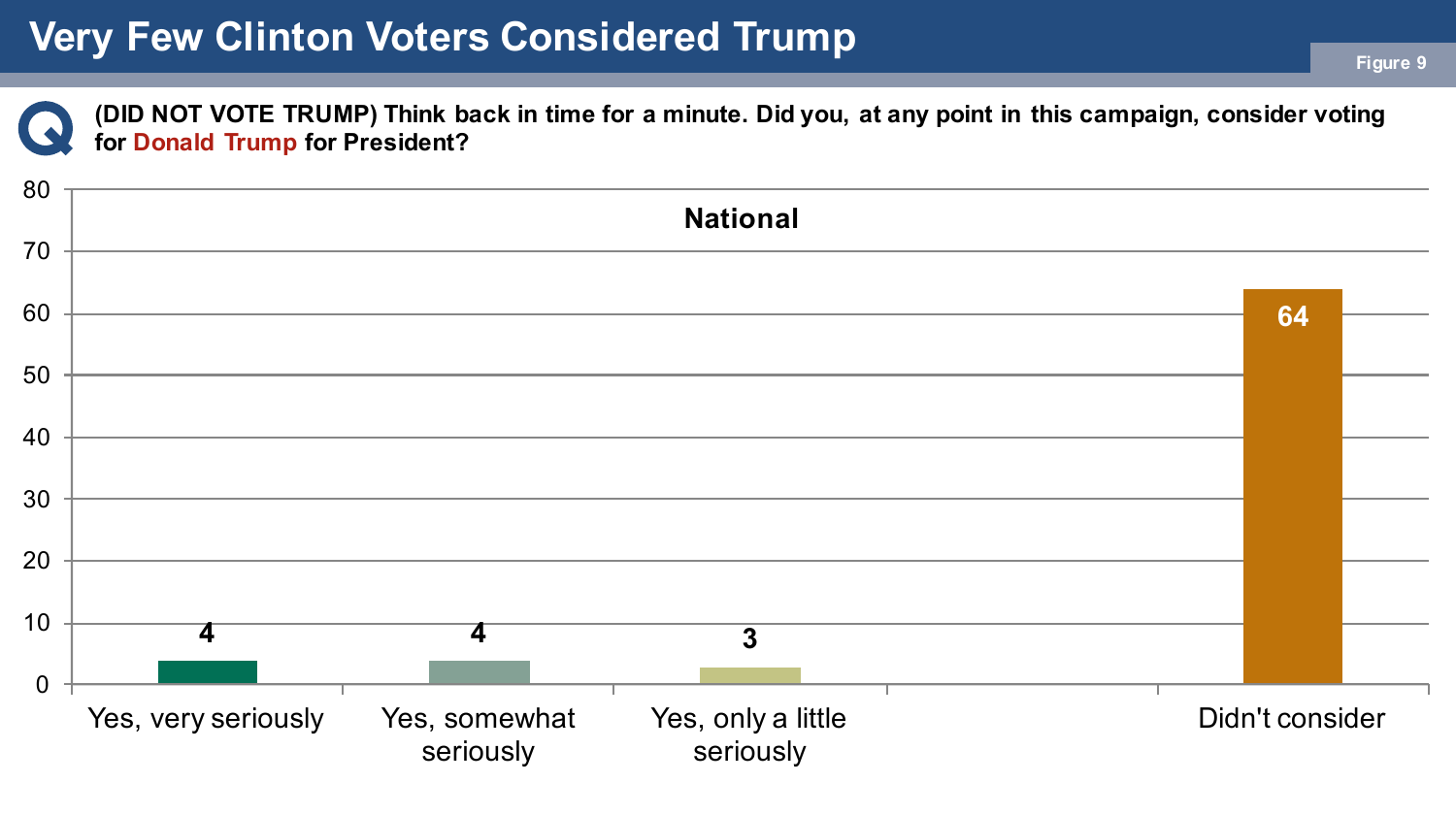# **High Number Of Jews Voted In The Democratic Primary And Mumber Of Jesure 10**



 $\blacksquare$  Voted in the Democratic Primary  $\blacksquare$  Voted in the Republican Primary  $\blacksquare$  Did not vote in either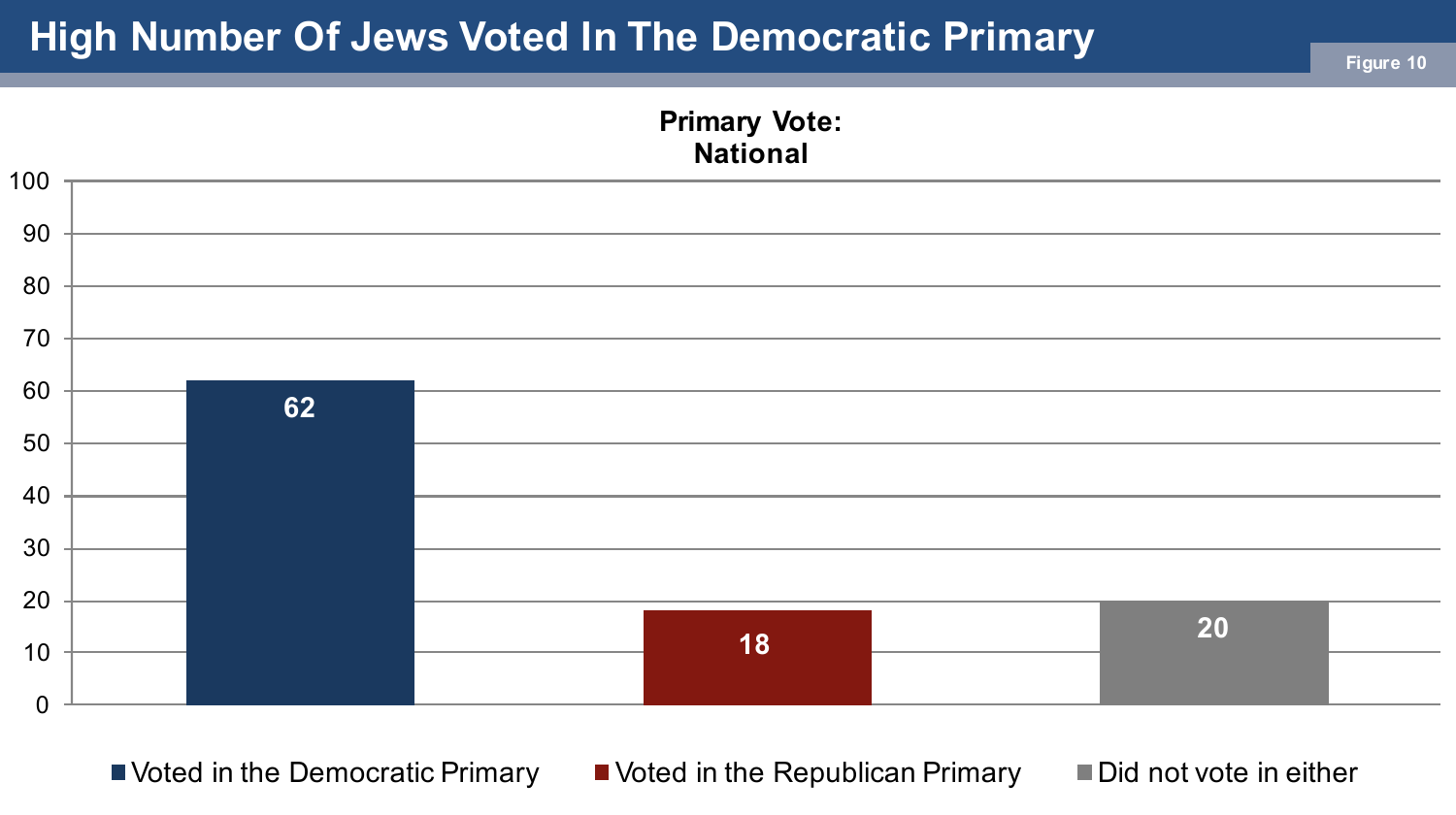# **Clinton Dominated The Democratic Primary Vote Figure 11**

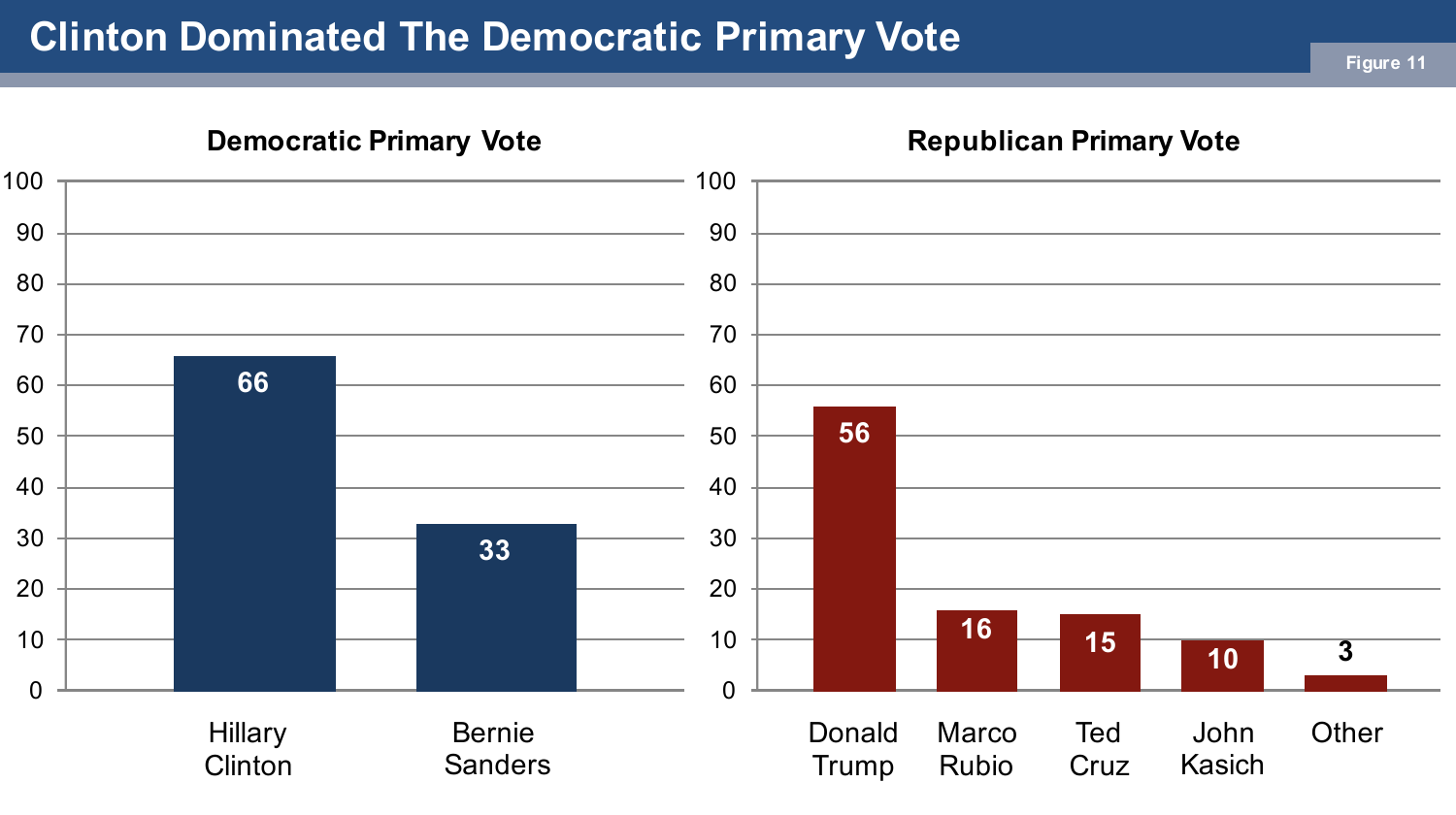# **Campaign Contributions Reflect The Vote Figure 12**

**In the 2012 Presidential election, did you make any financial contributions to the campaigns of Barack Obama or Mitt Romney?**

 $\bullet$ 

**In the 2016 Presidential election, did you make any financial contributions to the campaigns of Hillary Clinton or Donald Trump?**

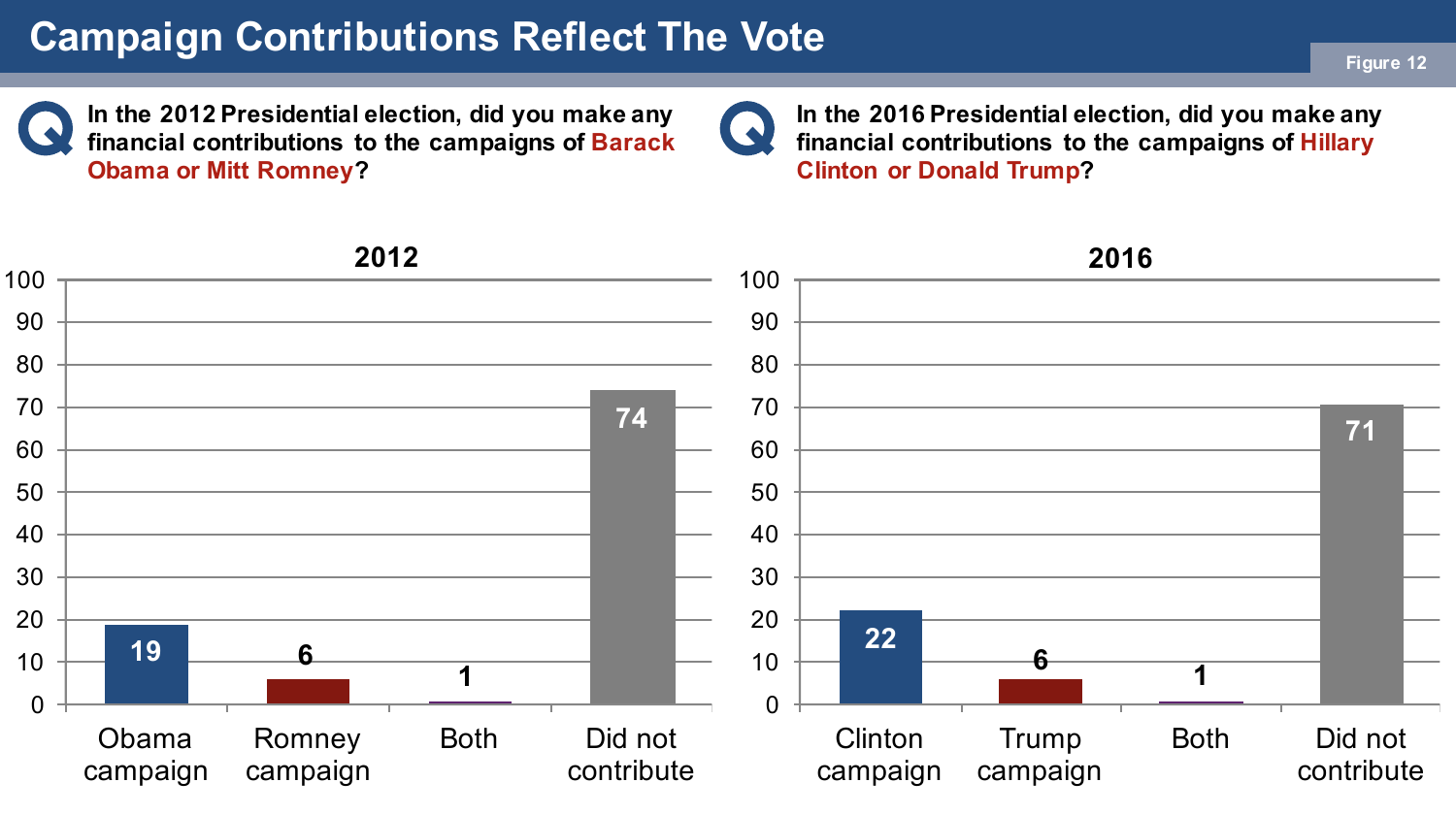

#### **What Drove the Jewish Vote**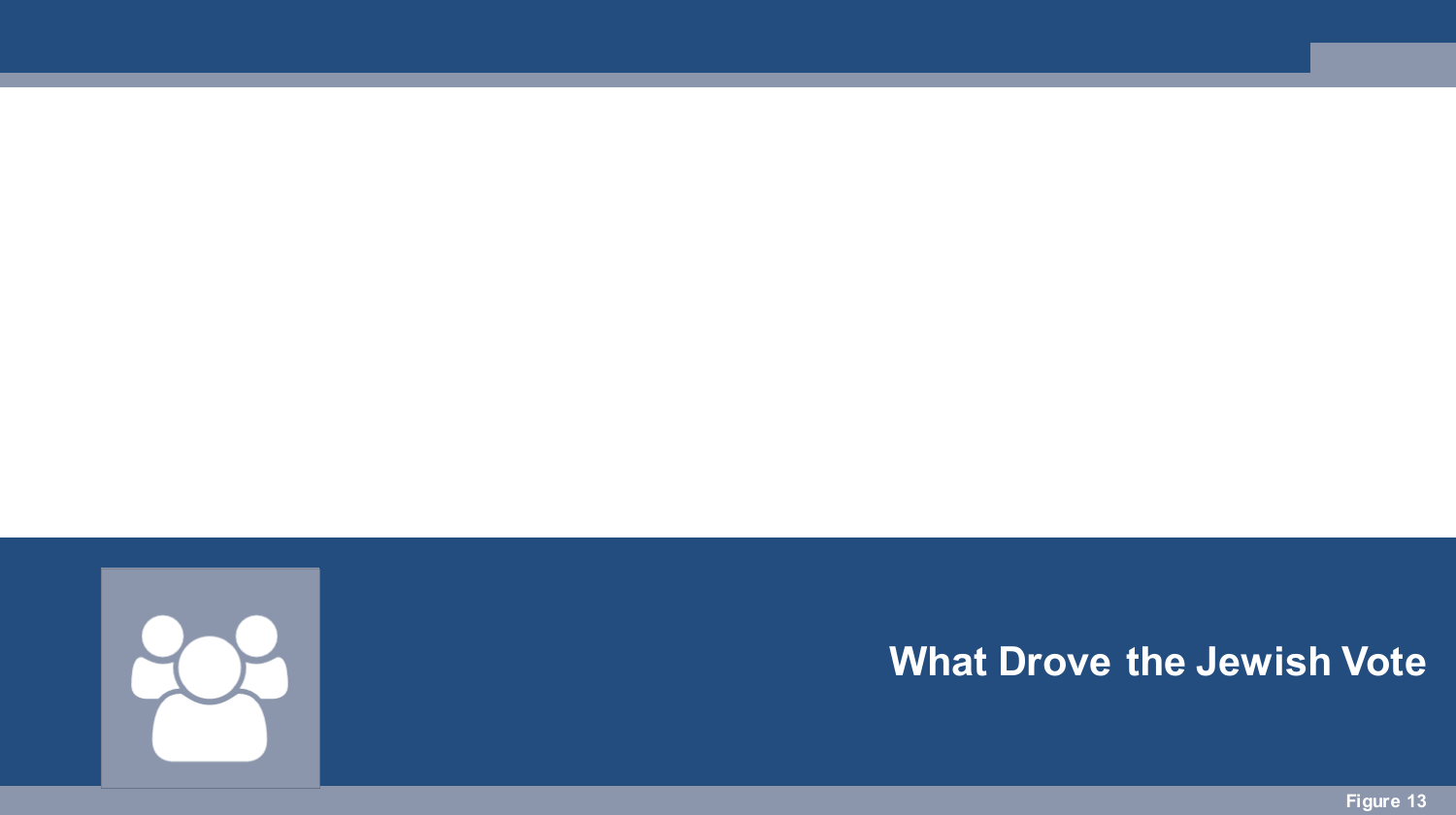#### **Fluctuating Jewish Mood Over Direction Of The Country**



 $\rightarrow$  Right Direction  $\rightarrow$  Wrong Track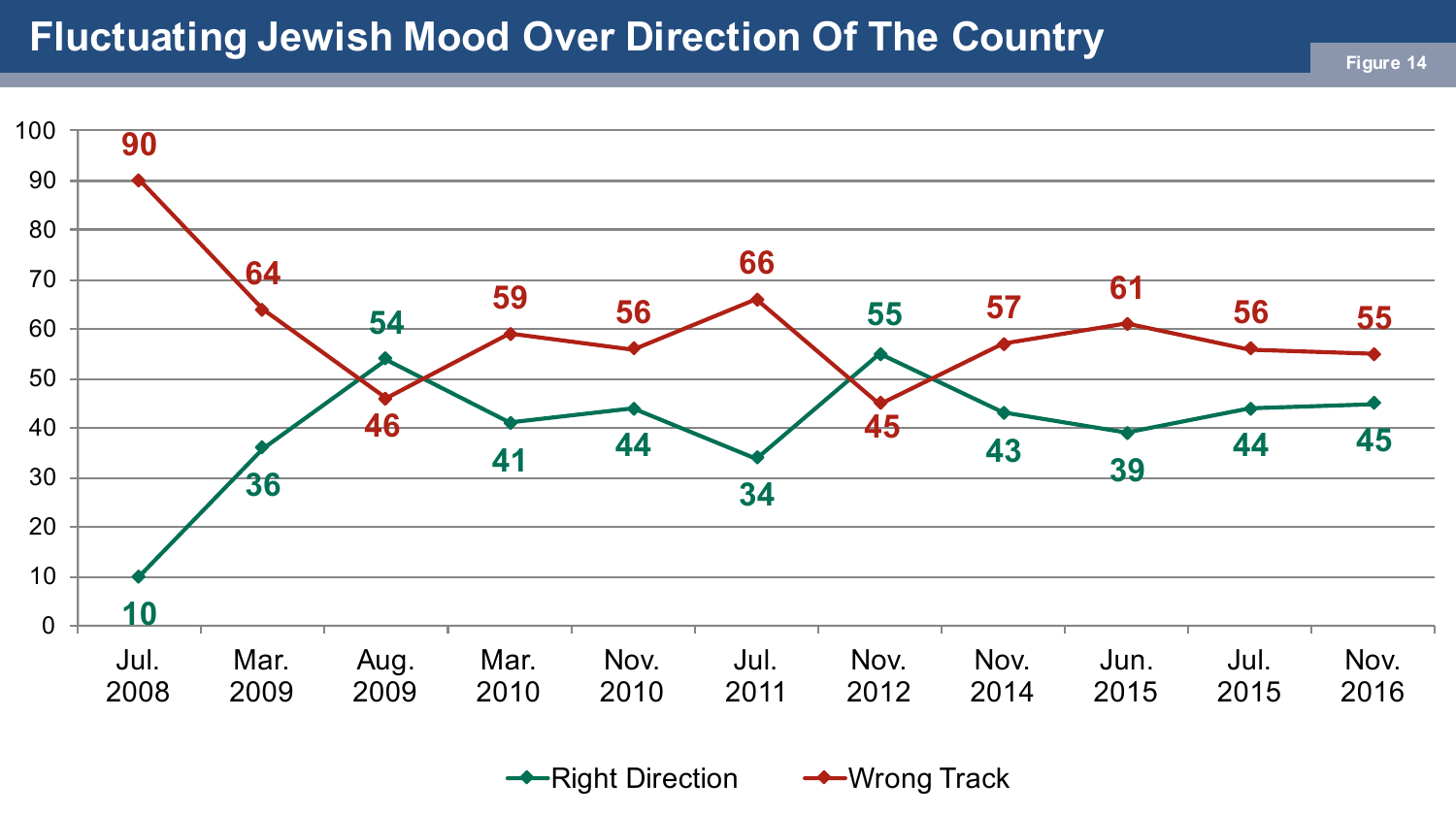# **Jews Trend More Democratic Than The General Population Figure 15 Figure 15**

**Party ID**

**Ideology**



*\*Nov. 2016 exit polls*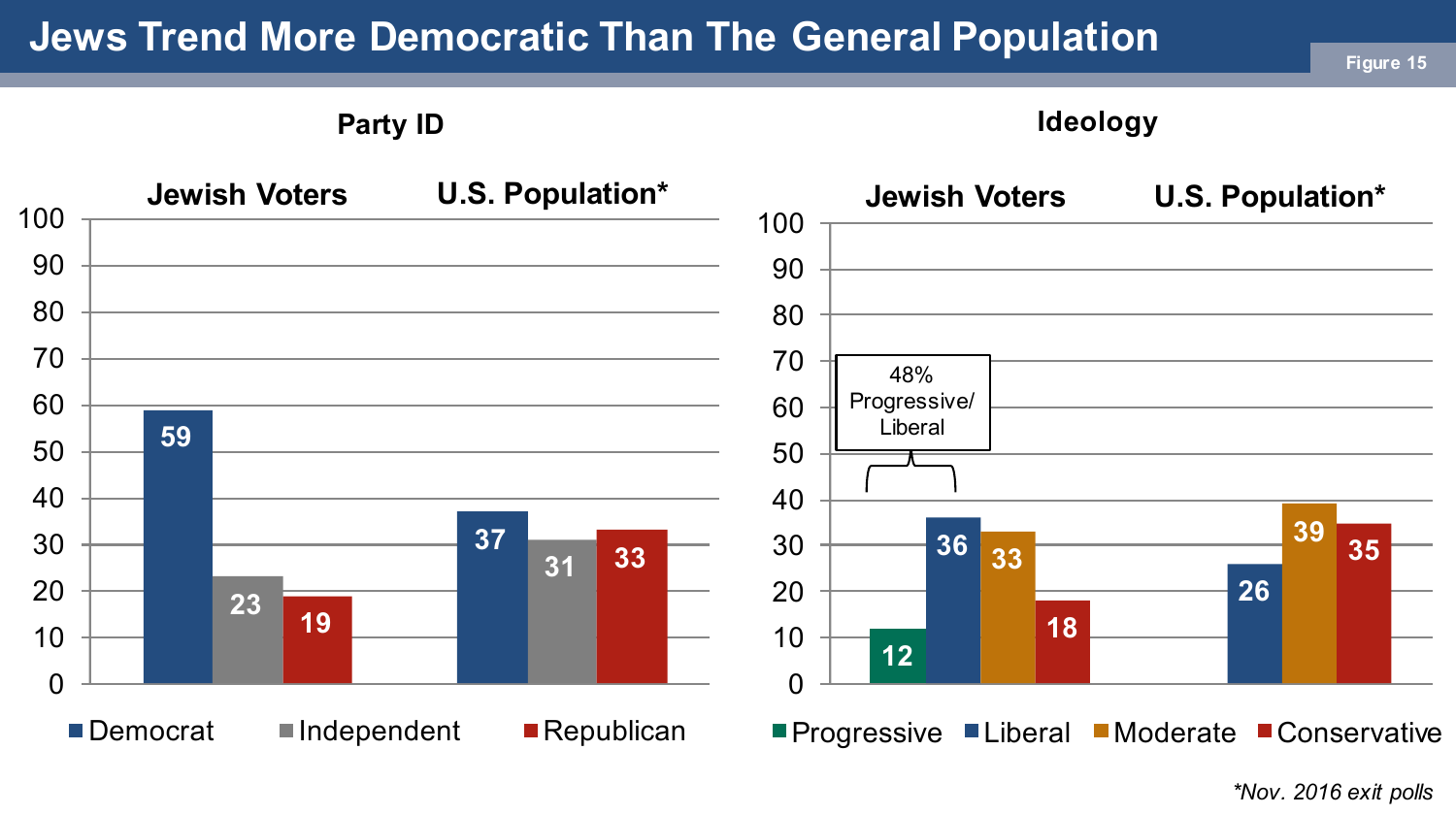# **Obama Much Stronger Among Jews Than Among U.S. Population**

**Do you approve or disapprove of the way Barack Obama is handling his job as president?**



*\*Nov. 2016 exit polls*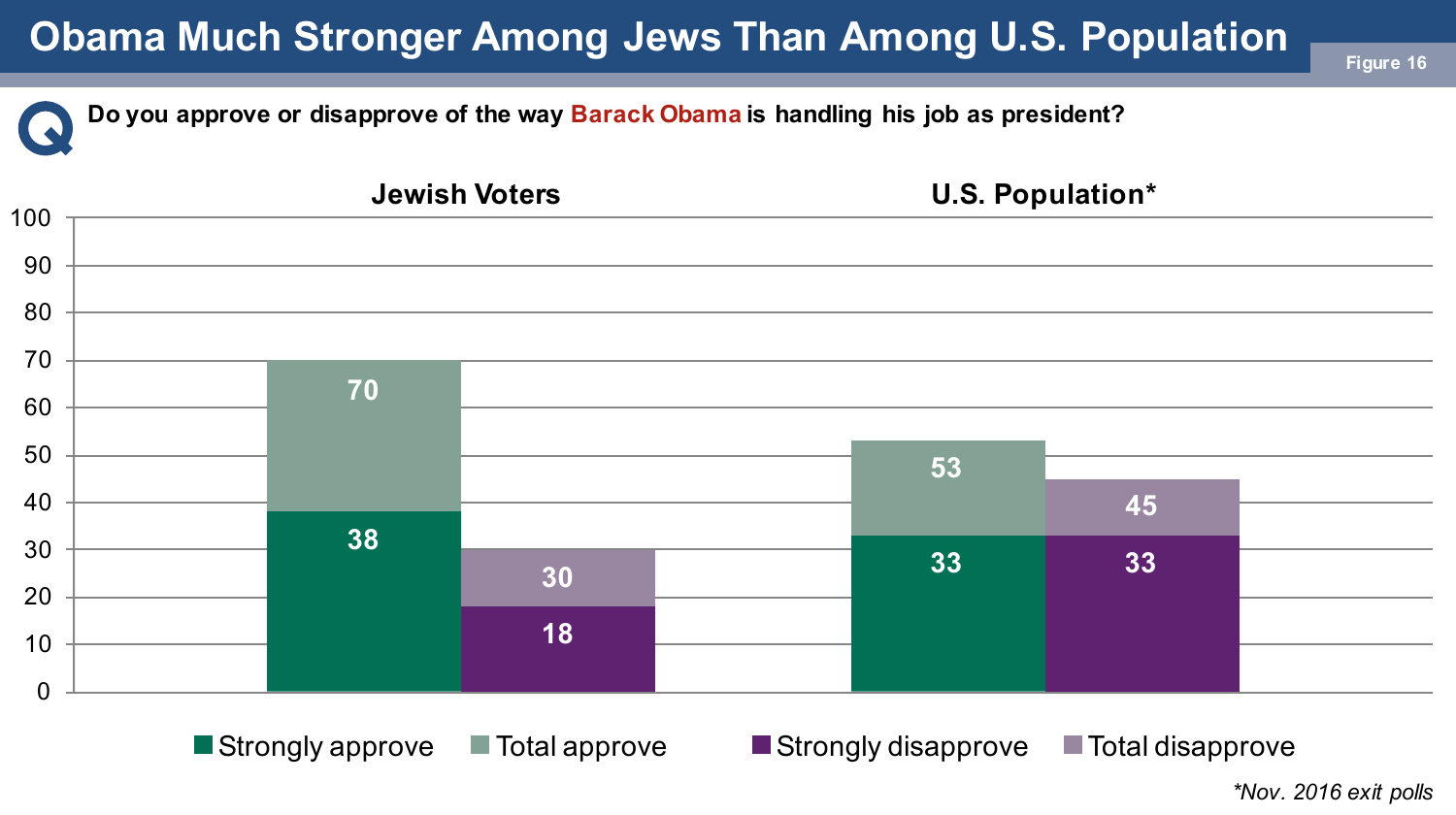# **Democratic Figures are Much Stronger than Republicans Figure 17**



■Favorable **■Unfavorable**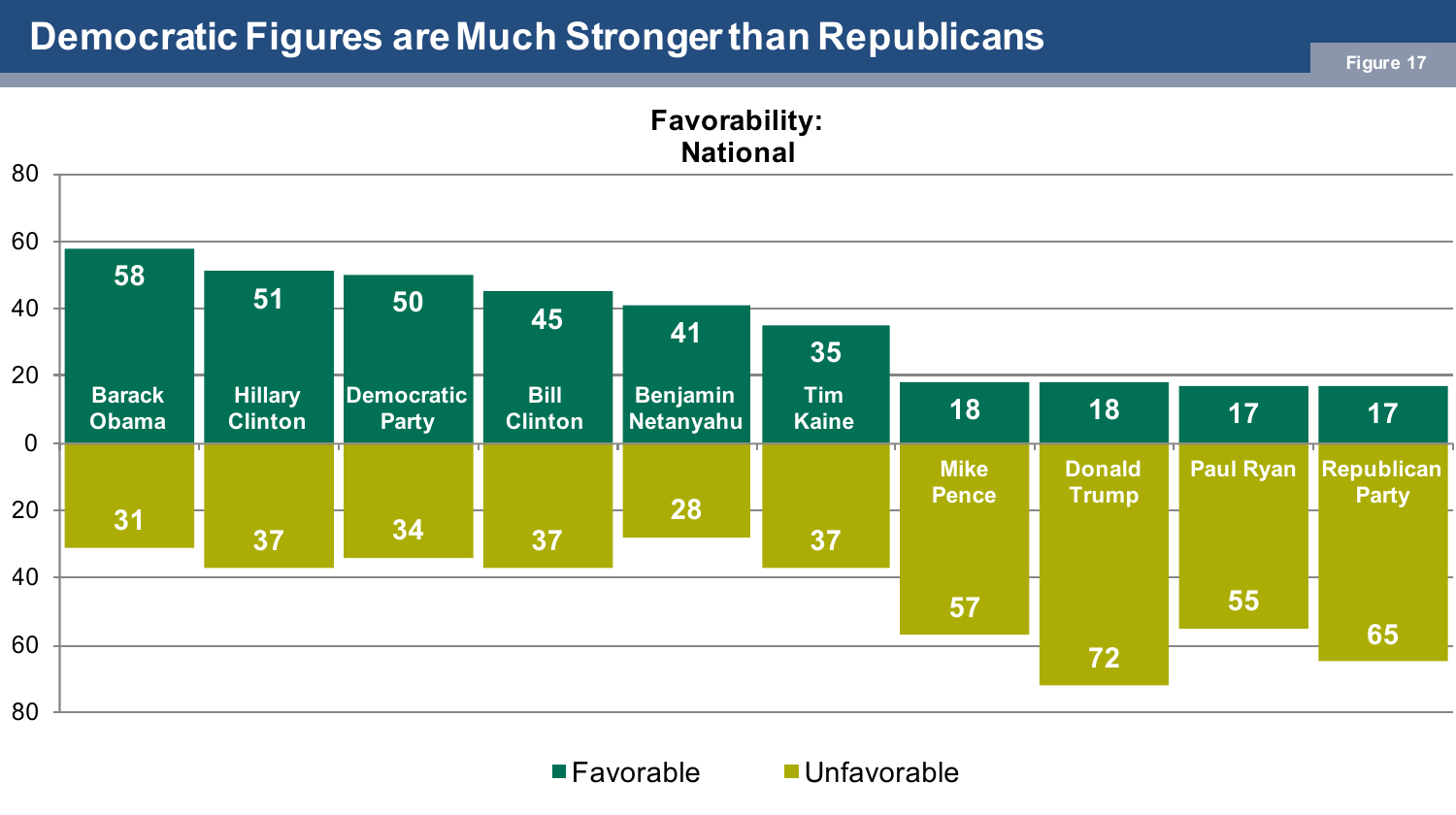#### **Obama Job Approval Among Jewish Voters vs. Total Population**

**Figure 18**

#### **Obama Approval Rating: National**



 $\rightarrow$  Jewish voters  $\rightarrow$  Total population (Gallup)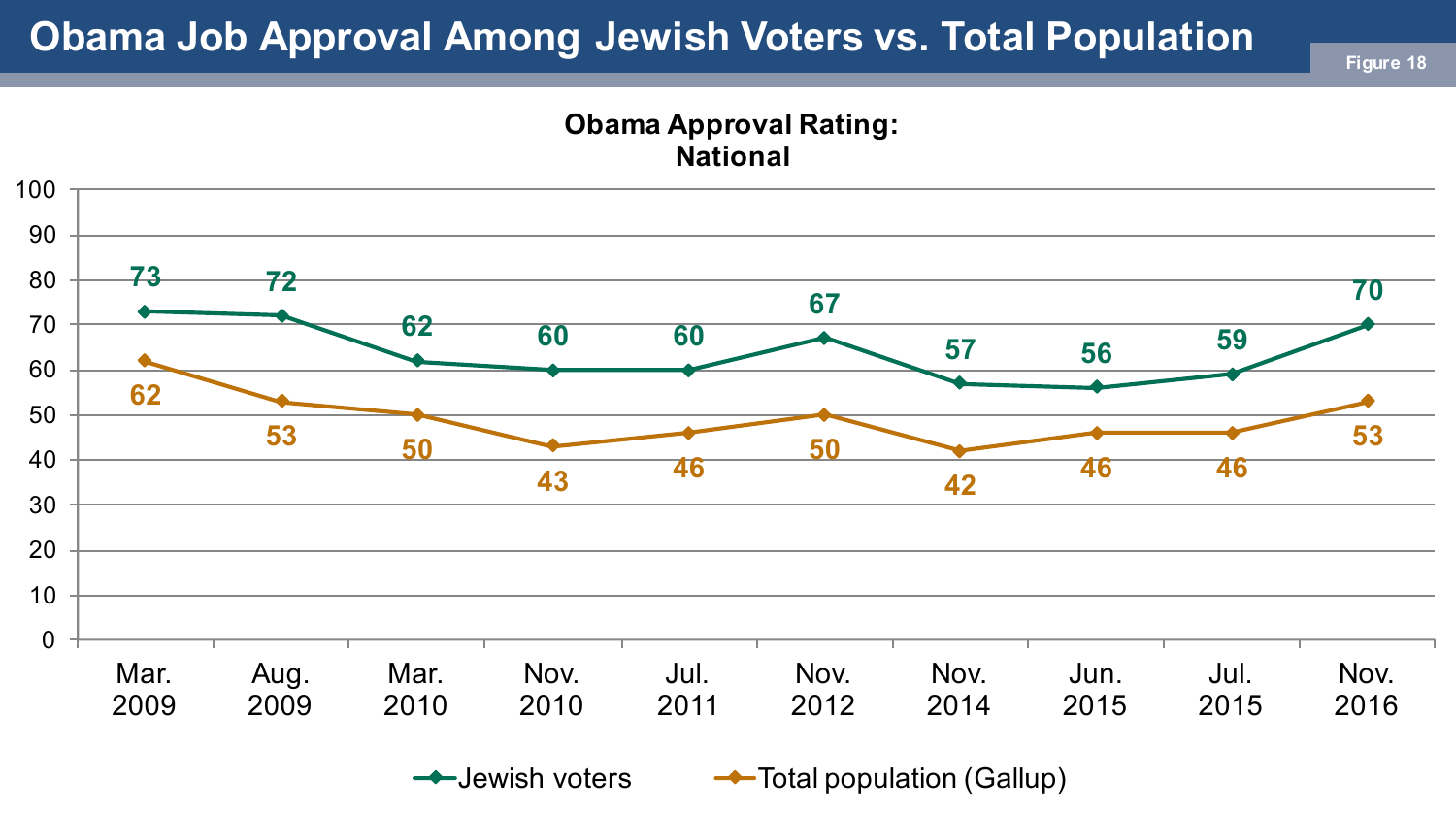#### **Top TWO Issues In Deciding 2016 Vote**

| Please mark which TWO of these issues were the most important for<br>you in deciding your vote in the Presidential election between Hillary<br><b>Clinton and Donald Trump.</b> | <b>National</b> | <b>Florida</b>  |
|---------------------------------------------------------------------------------------------------------------------------------------------------------------------------------|-----------------|-----------------|
| The economy                                                                                                                                                                     | 35              | 33              |
| <b>Health care</b>                                                                                                                                                              | 27              | 22              |
| <b>ISIS and terrorism</b>                                                                                                                                                       | 27              | 22              |
| <b>Social Security and Medicare</b>                                                                                                                                             | 18              | 16              |
| <b>The Supreme Court</b>                                                                                                                                                        | 18              | 34              |
| <b>Immigration</b>                                                                                                                                                              | 15              | 11              |
| The environment                                                                                                                                                                 | 14              | 13              |
| <b>Education</b>                                                                                                                                                                | 12              | 13              |
| Israel                                                                                                                                                                          | 9               | 8               |
| Taxes                                                                                                                                                                           | 8               | 4               |
| The deficit and government spending                                                                                                                                             | 8               | $6\phantom{1}6$ |
| Foreign trade                                                                                                                                                                   | $\mathbf{3}$    | $\mathbf{3}$    |
| Iran                                                                                                                                                                            | $\mathbf{2}$    | $\mathbf{2}$    |

**Figure 19**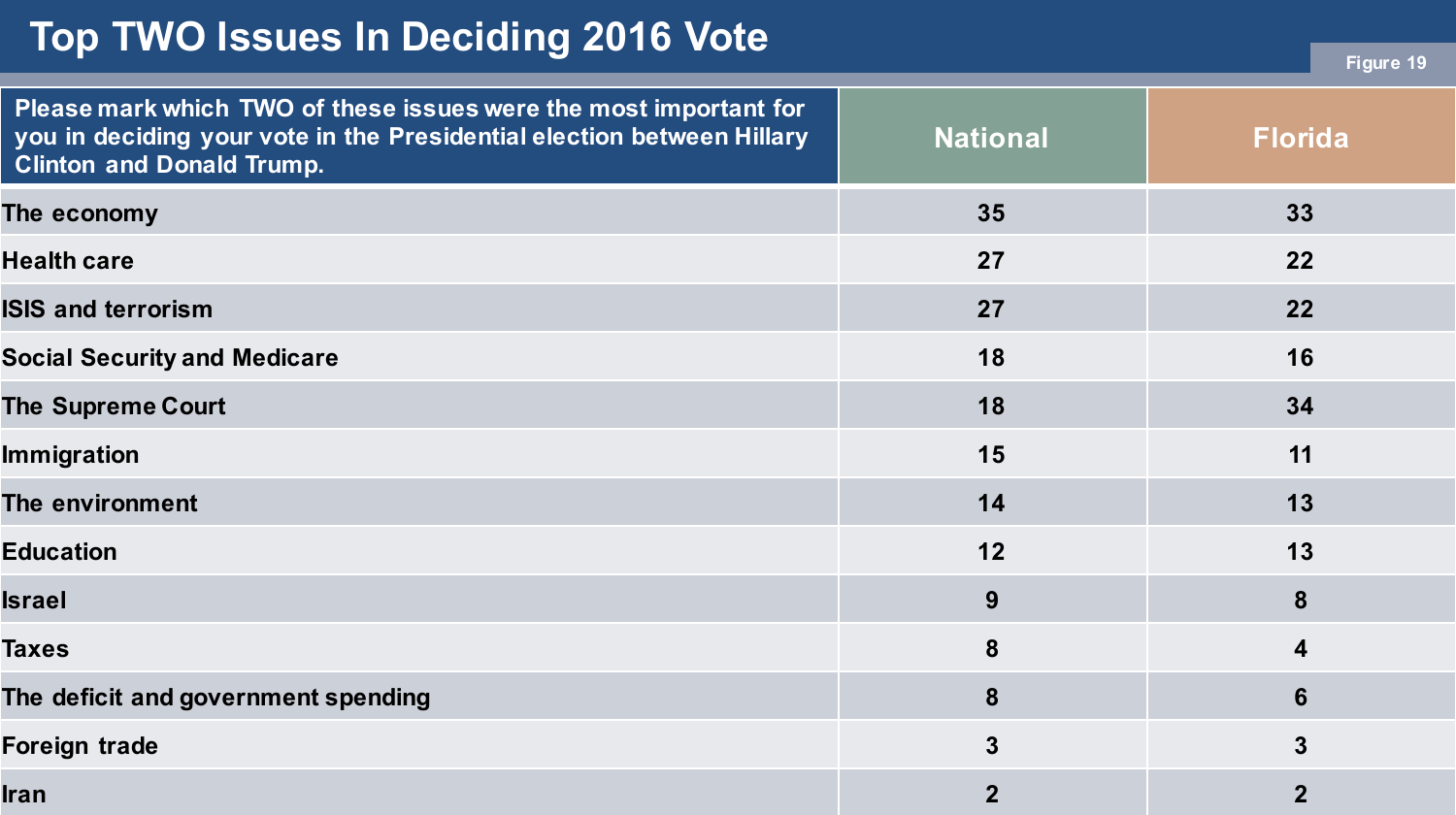## **Top Issues by Denomination**

|  | -raure |  |
|--|--------|--|
|  |        |  |

|                                     | <b>Reform</b><br>(37% of pop) | <b>Conservative</b><br>(20% of pop) | <b>Orthodox</b><br>(10% of pop) | <b>Just Jewish</b><br>$(31\% \text{ of } pop)$ | <b>All</b><br><b>Non-Orthodox</b><br>(90% of pop) |
|-------------------------------------|-------------------------------|-------------------------------------|---------------------------------|------------------------------------------------|---------------------------------------------------|
| The economy                         | 36                            | 43                                  | 29                              | 31                                             | 36                                                |
| <b>Health care</b>                  | 30                            | 22                                  | 16                              | 31                                             | 28                                                |
| <b>ISIS and terrorism</b>           | 28                            | 25                                  | 28                              | 27                                             | 27                                                |
| <b>Social Security and Medicare</b> | 23                            | 15                                  | 8                               | 19                                             | 20                                                |
| <b>The Supreme Court</b>            | 18                            | 15                                  | 11                              | 23                                             | 19                                                |
| <b>Immigration</b>                  | 10                            | 21                                  | 20                              | 14                                             | 14                                                |
| The environment                     | 14                            | 8                                   | 13                              | 18                                             | 14                                                |
| <b>Education</b>                    | 12                            | 12                                  | 18                              | 11                                             | 12                                                |
| <b>Israel</b>                       | 6                             | 16                                  | 19                              | 5 <sup>5</sup>                                 | 8                                                 |
| <b>Taxes</b>                        | $\overline{7}$                | 10                                  | 16                              | $6\phantom{1}$                                 | $\overline{7}$                                    |
| The deficit and government spending | $\overline{7}$                | $6\phantom{1}$                      | $\overline{7}$                  | 10                                             | 8                                                 |
| <b>Foreign trade</b>                | 4                             | $\overline{2}$                      | $\overline{2}$                  | $\overline{2}$                                 | $\overline{3}$                                    |
| <b>Iran</b>                         | $\overline{2}$                | $\overline{2}$                      | 8                               | 1                                              | 1                                                 |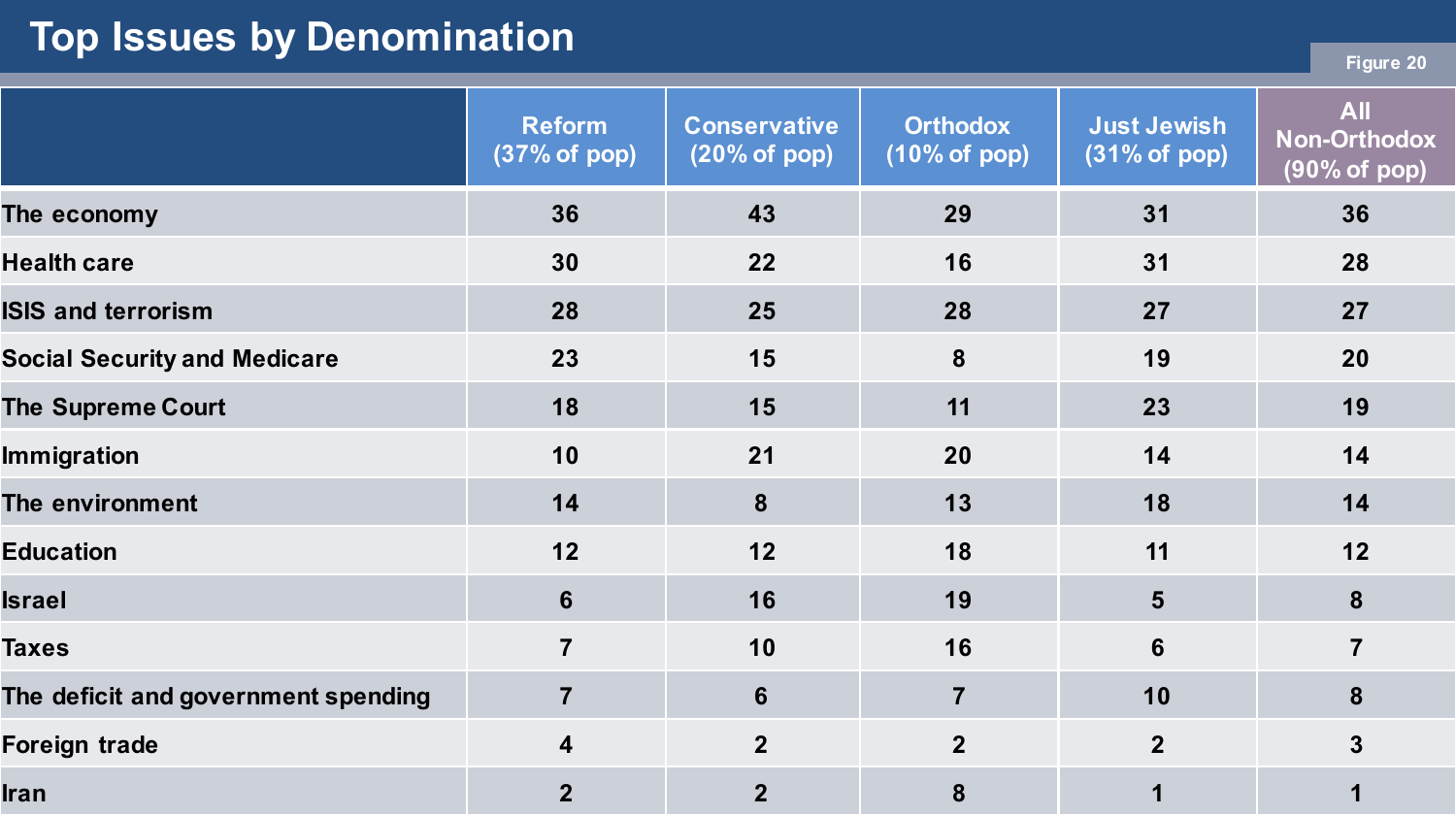# **Clinton vs. Trump On Issues Facing Our Country: Nationwide**

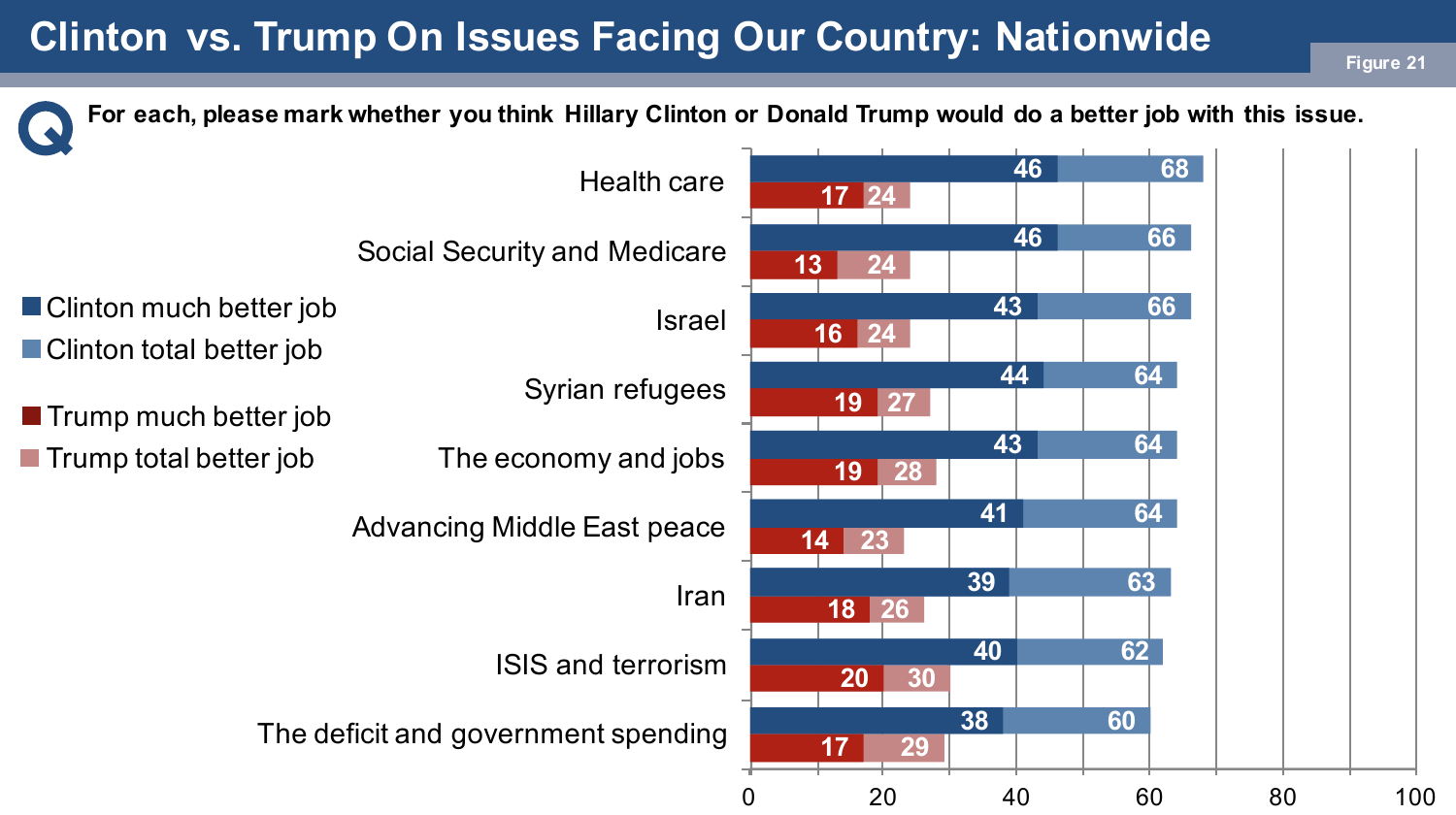

#### **Iran Agreement**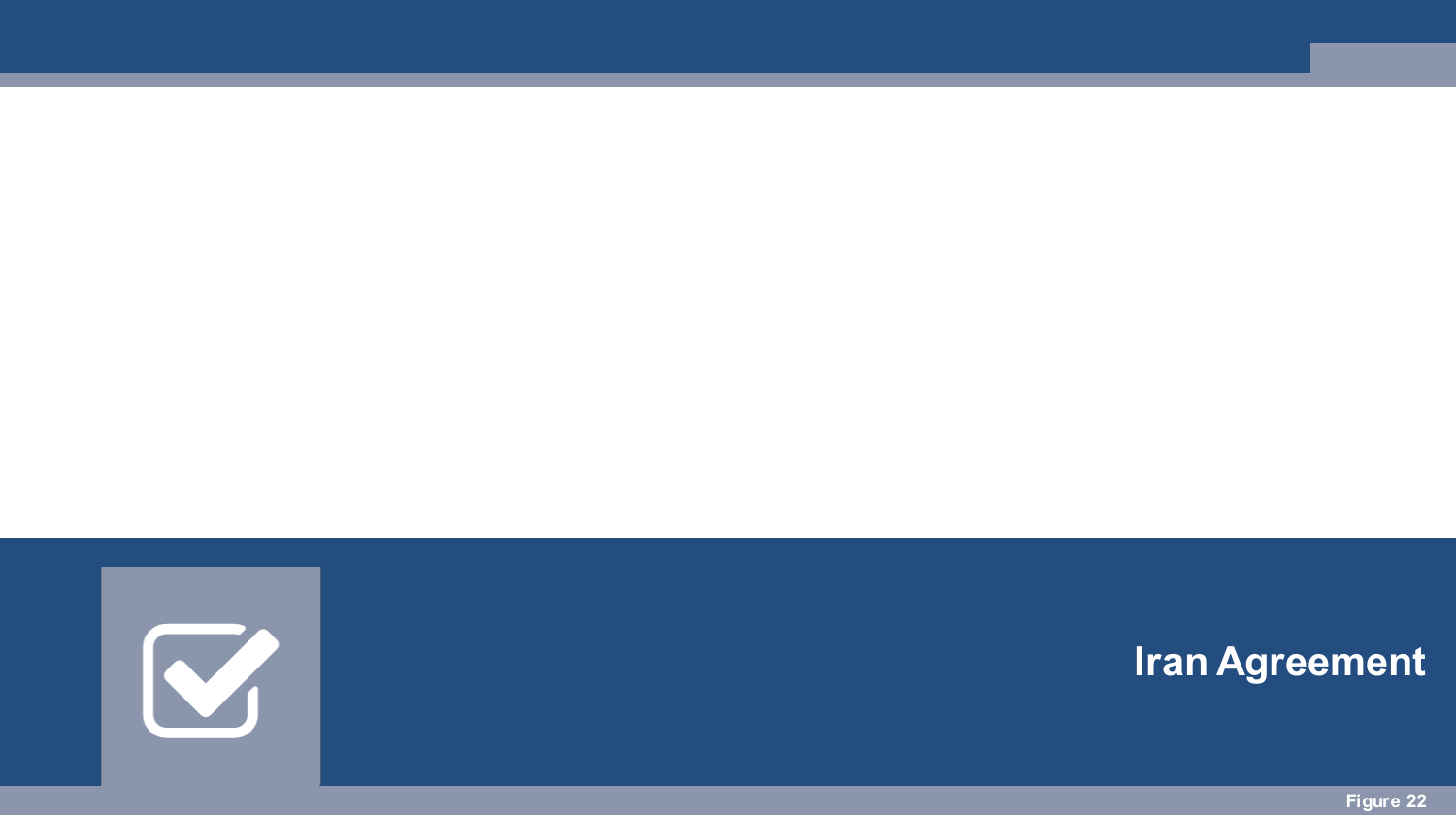

**Do you support or oppose the agreement that the United States and other countries made last year to lift economic sanctions against Iran in exchange for Iran dismantling its nuclear weapons program and allowing international inspectors to monitor Iran's facilities?**



■ Strongly support ■ Strongly oppose ■ Total support Total oppose

*\*Washington Post national poll, Oct. 2015*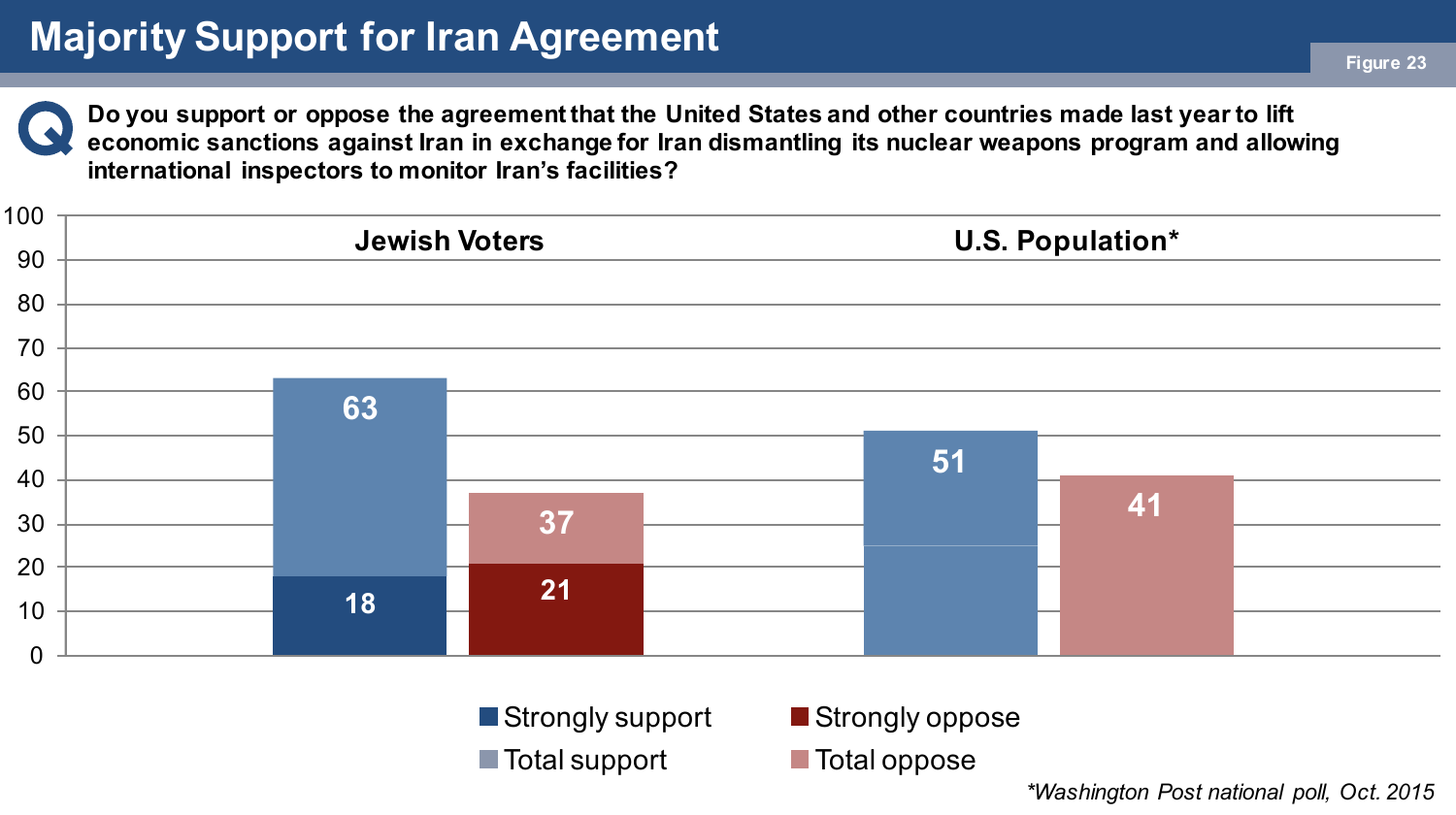# **Support For Iran Agreement By Denomination Figure 24**

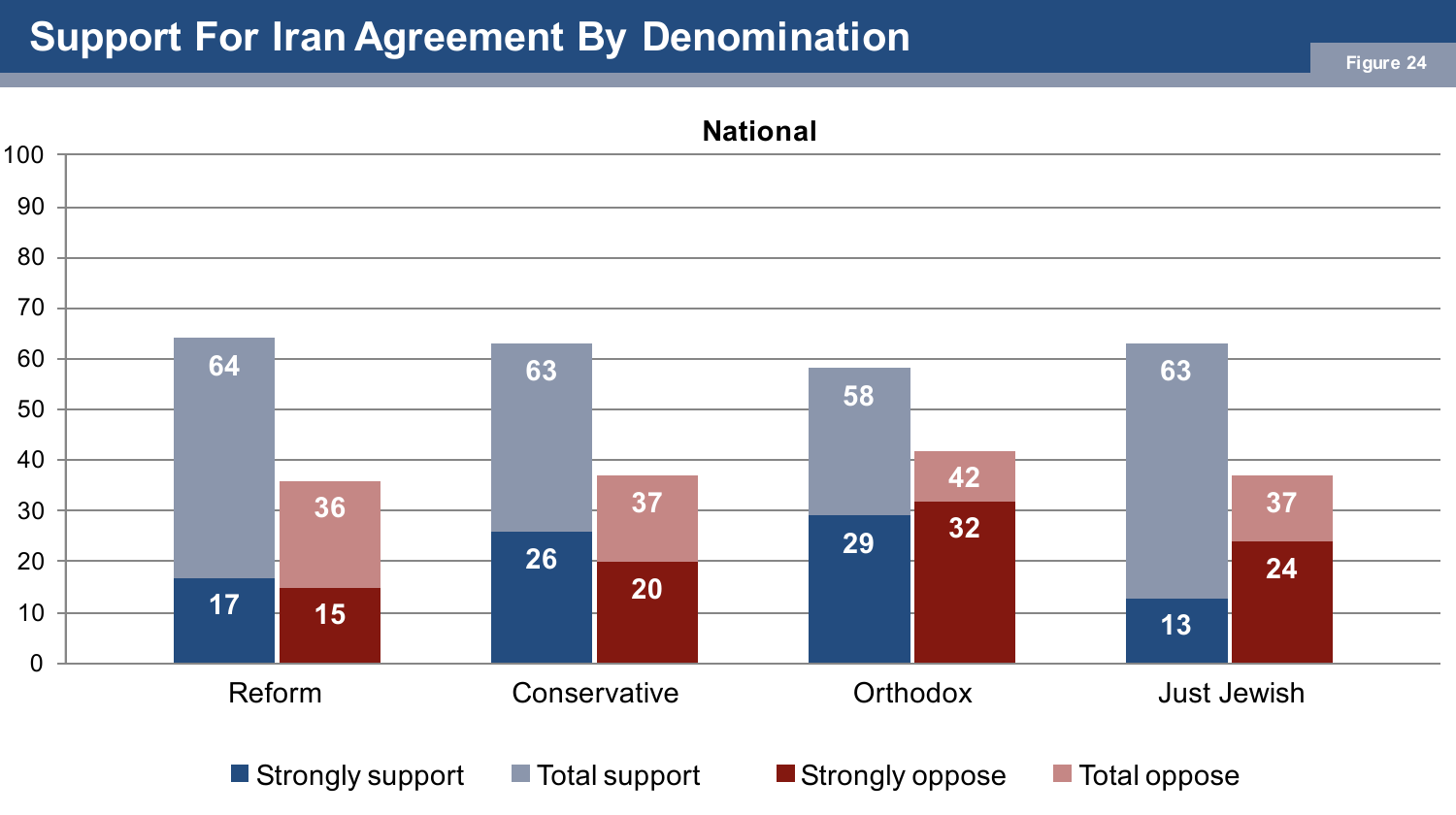# **Support For Iran Agreement By Age <b>Figure 25** and  $\frac{1}{25}$  Figure 25

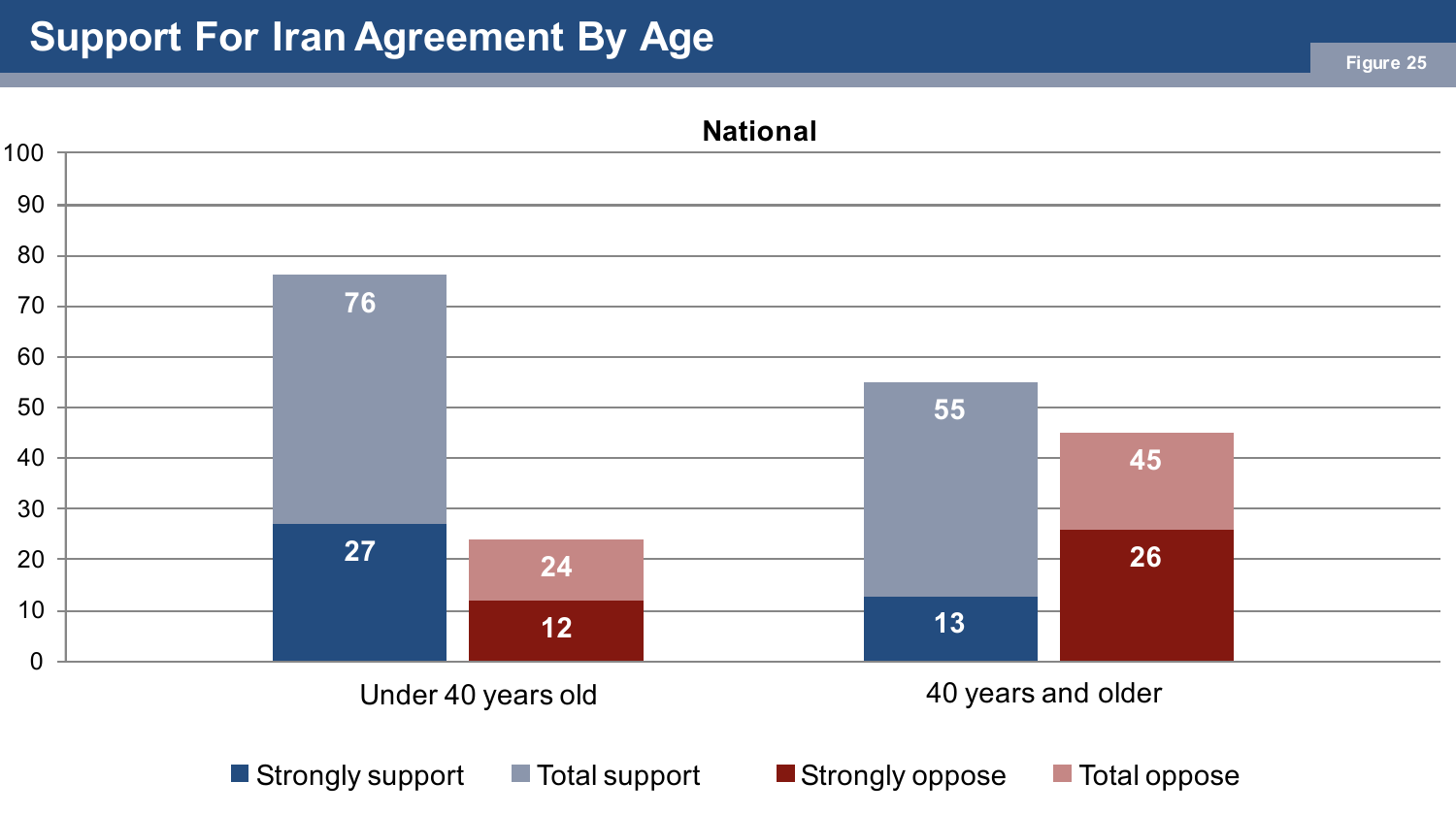# **Support for Iran Agreement Increases when Exposed to Details**

**As you may know, the United States reached an** 100 **agreement last year with Britain, Germany, France, China, Russia, and Iran that places significant limits on Iran's nuclear program to prevent Iran from developing a nuclear weapon in exchange for lifting economic sanctions on Iran.** 

**Details of the agreement include: putting international nuclear experts on the ground to inspect Iran's nuclear facilities, and capping the level at which Iran can enrich uranium to far below what is necessary to make a nuclear weapon. In exchange, Iran receives phased sanctions relief, including the unfreezing of up to \$150 billion in Iranian assets, as it complies with the terms of the agreement.**

**Do you support or oppose this agreement?** 

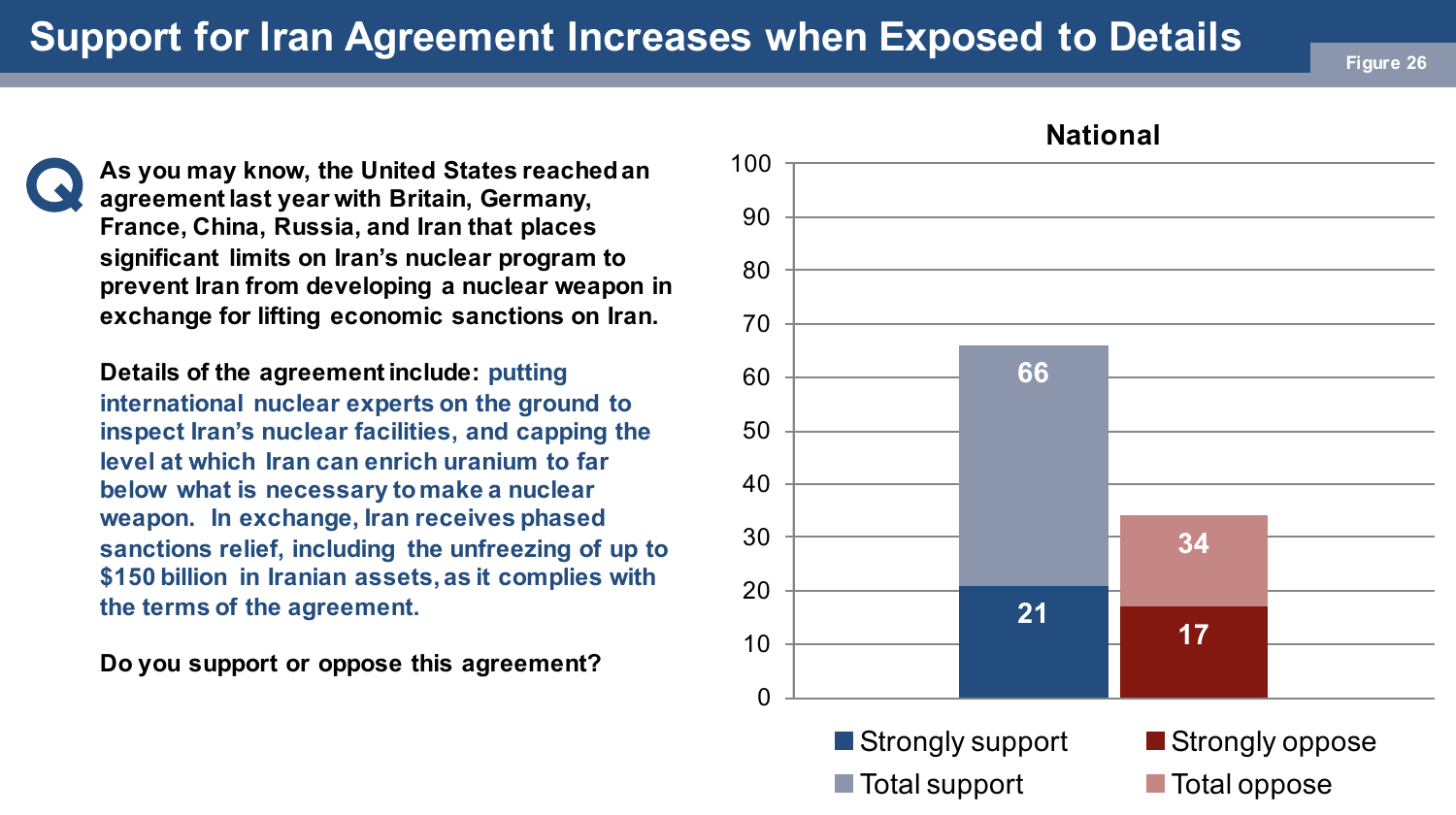# a a shekara

#### **Attitudes Toward US Role in Resolving the Conflict**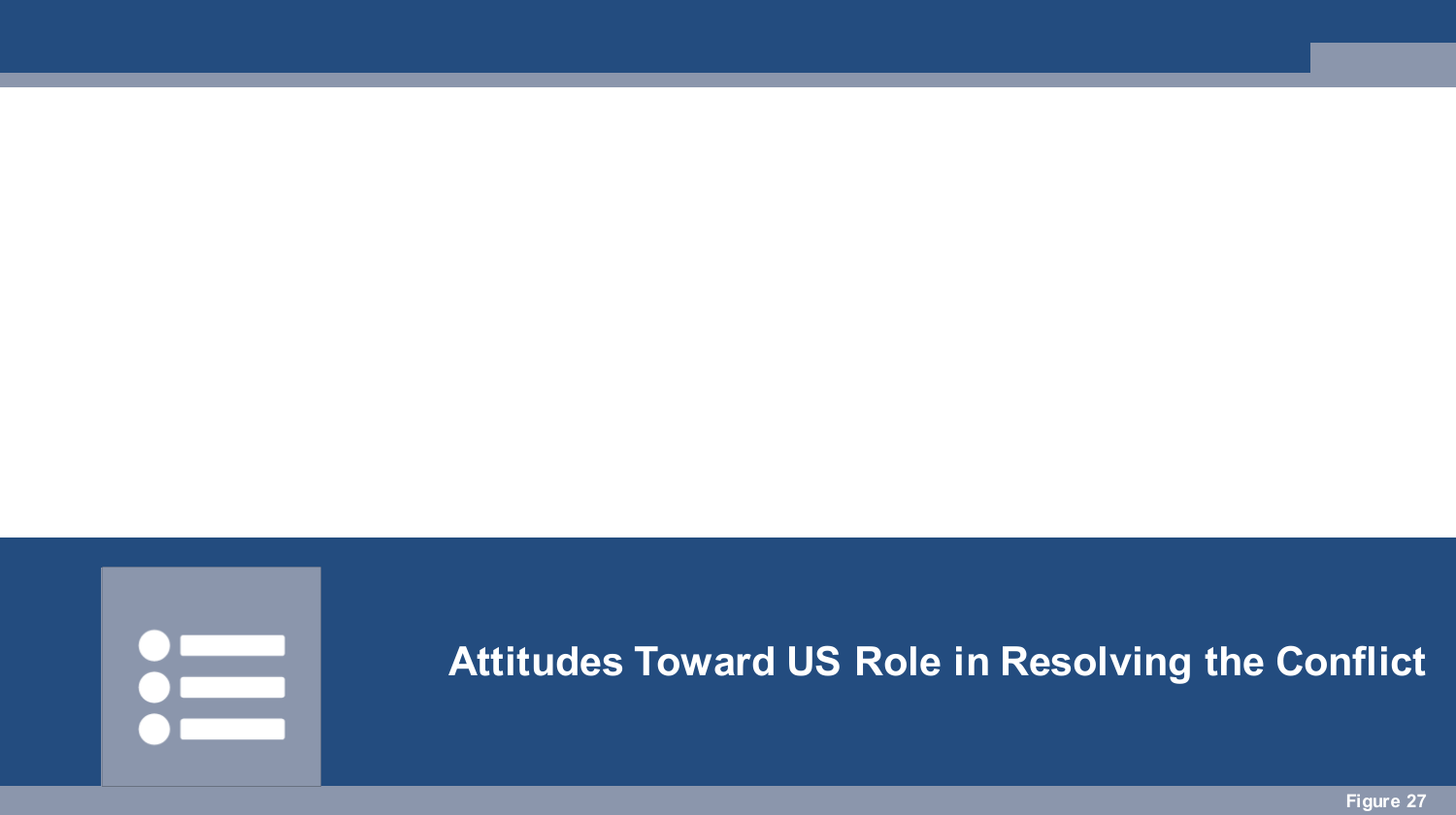#### **U.S. Role In Resolving Arab-Israeli Conflict**

**Do you support or oppose the United States playing an active role in helping the parties to resolve the Arab-Israeli conflict?**

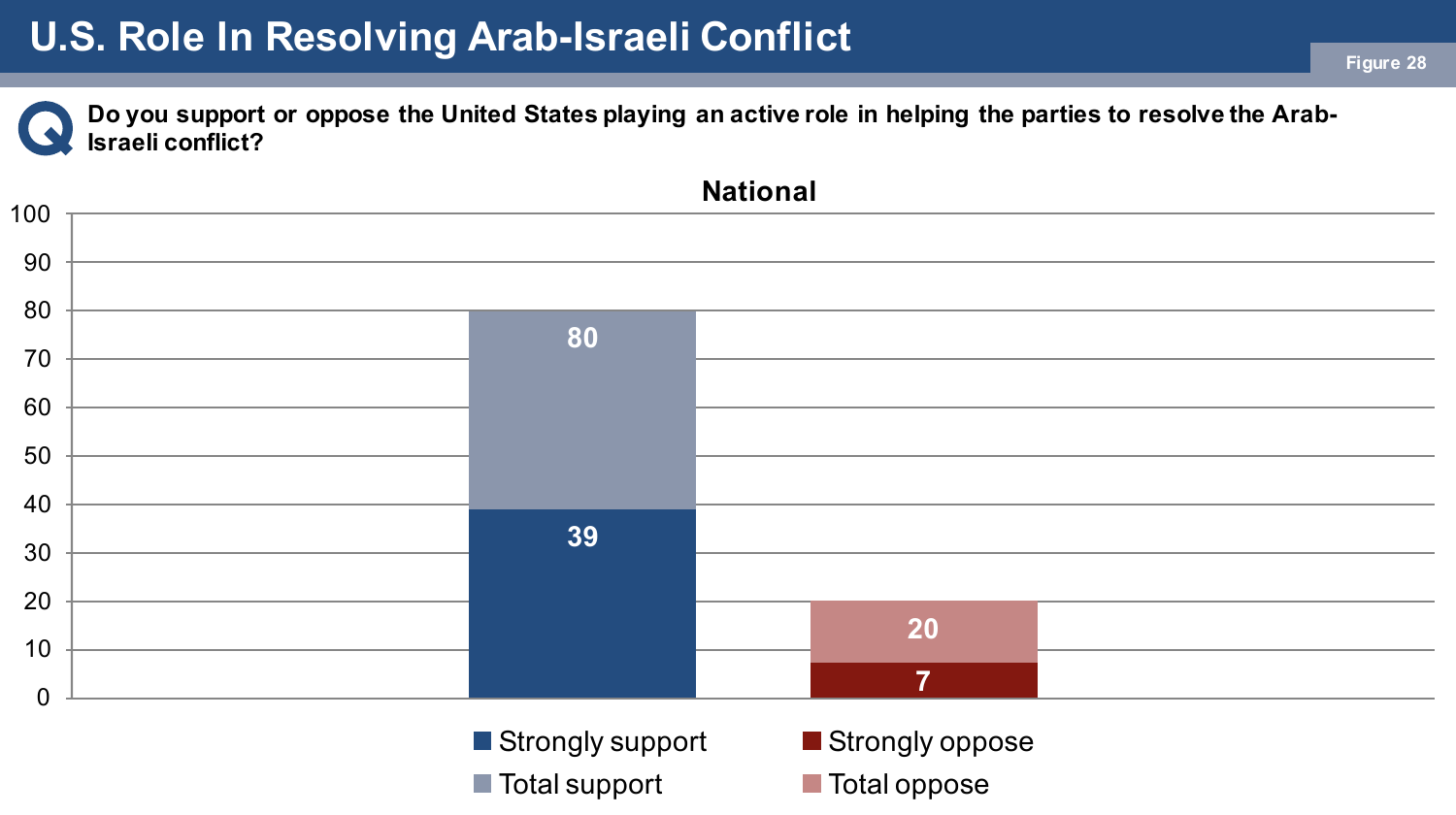# **U.S. Role—Publicly Stating Disagreements Figure 29**

**Would you support or oppose the United States playing an active role in helping the parties resolve the Arab-Israeli conflict if it meant the United States publicly stating its disagreements with both the Israelis and the Arabs?**

**Would you support or oppose the United States playing an active role in helping the parties resolve the Arab-Israeli conflict if it meant the United States publicly stating its disagreements with Israel?**



 $\omega$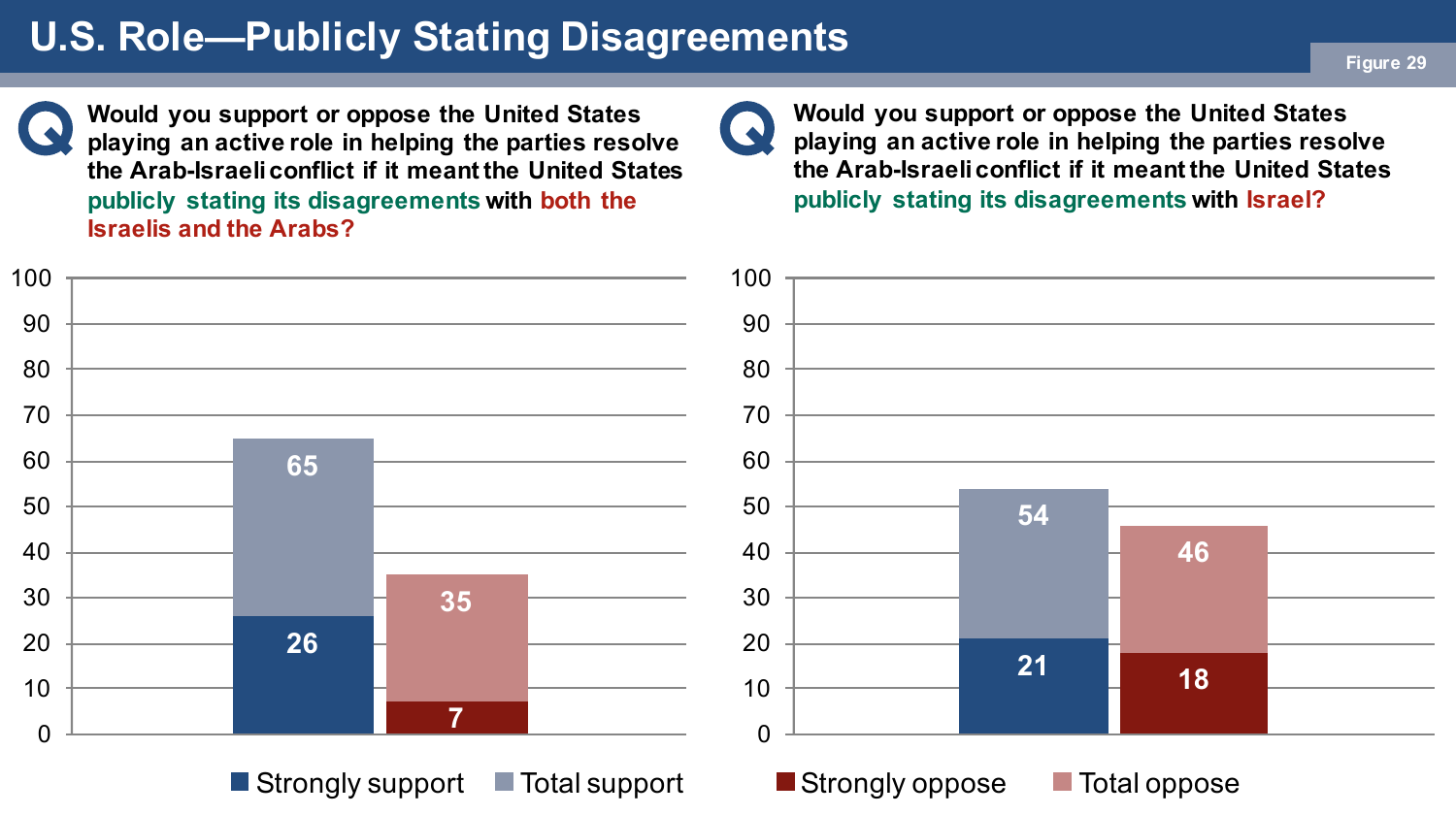# **U.S. Role—Exerting Pressure Figure 30**

**Would you support or oppose the United States playing an active role in helping the parties resolve the Arab-Israeli conflict if it meant the United States exerting pressure on both the Israelis and the Arabs to make the compromises necessary to achieve peace?**

**Would you support or oppose the United States playing an active role in helping the parties resolve the Arab-Israeli conflict if it meant the United States exerting pressure on Israel in order to make the compromises necessary to achieve peace?**



 $\bullet$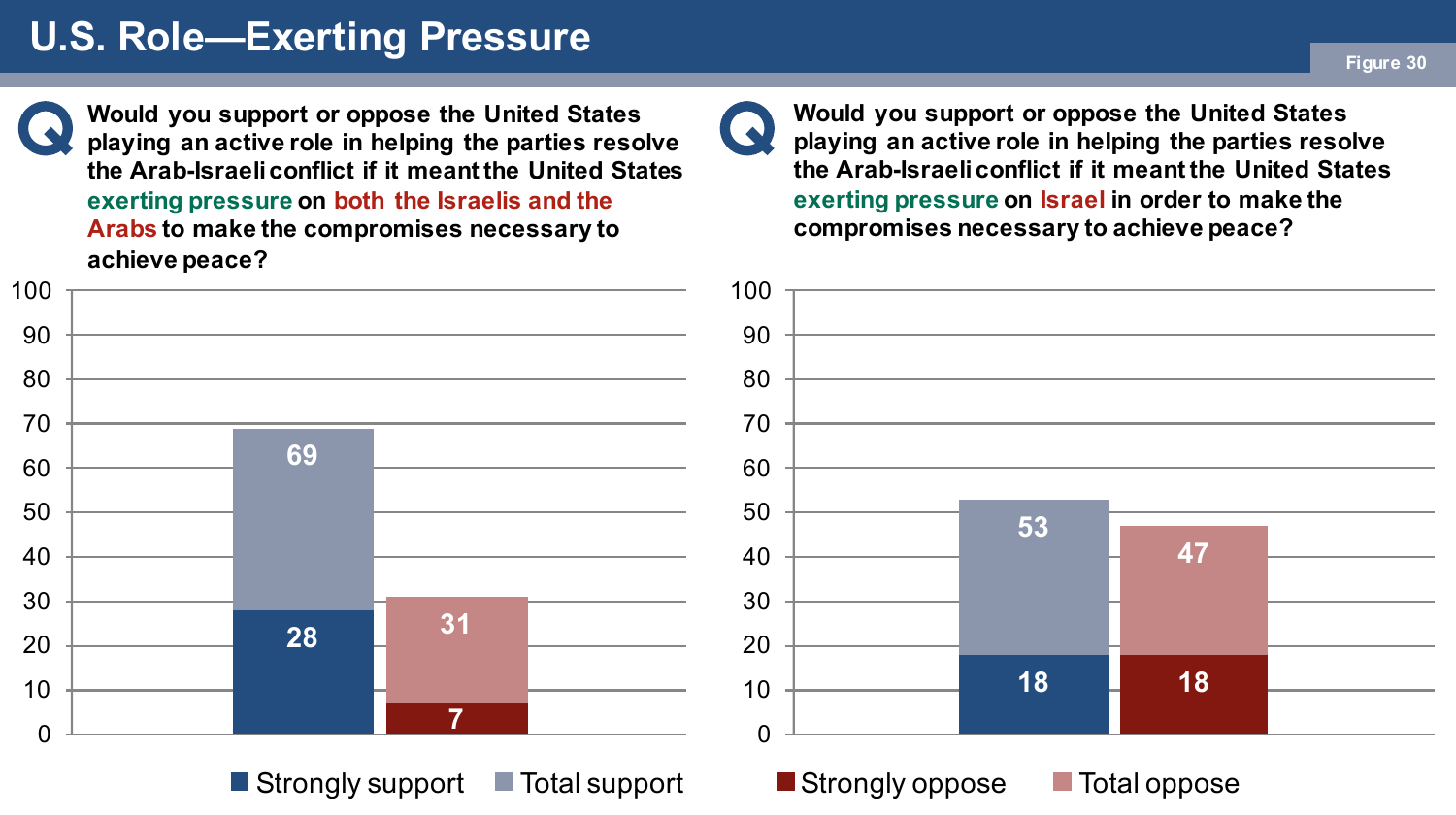# **Majority Support For Comprehensive Peace Agreement <b>Figure 31**

**As you may know, on a few occasions during the past 11 years, Israeli, Palestinian, and American negotiators came close to reaching a final status peace agreement but ultimately fell short.** 

**The details of that agreement include:**

- **a demilitarized Palestinian state in the West Bank and Gaza**
- **internationally recognized borders based on the borders that existed in 1967, with mutually agreed land swaps that allow for most Jewish settlers in the West Bank to be inside Israel while the Palestinians get comparable land areas in return**
- **Palestinian neighborhoods in Jerusalem become part of the new Palestinian state while Israel retains control of Jewish neighborhoods and the Western Wall in Jerusalem**
- **international forces to monitor the new Palestinian state and border crossings**
- **financial compensation for Palestinian refugees while allowing some refugees to return to Israel if they meet specific family reunification criteria and the Israeli government approves**

**Overall, do you support or oppose such an agreement?**

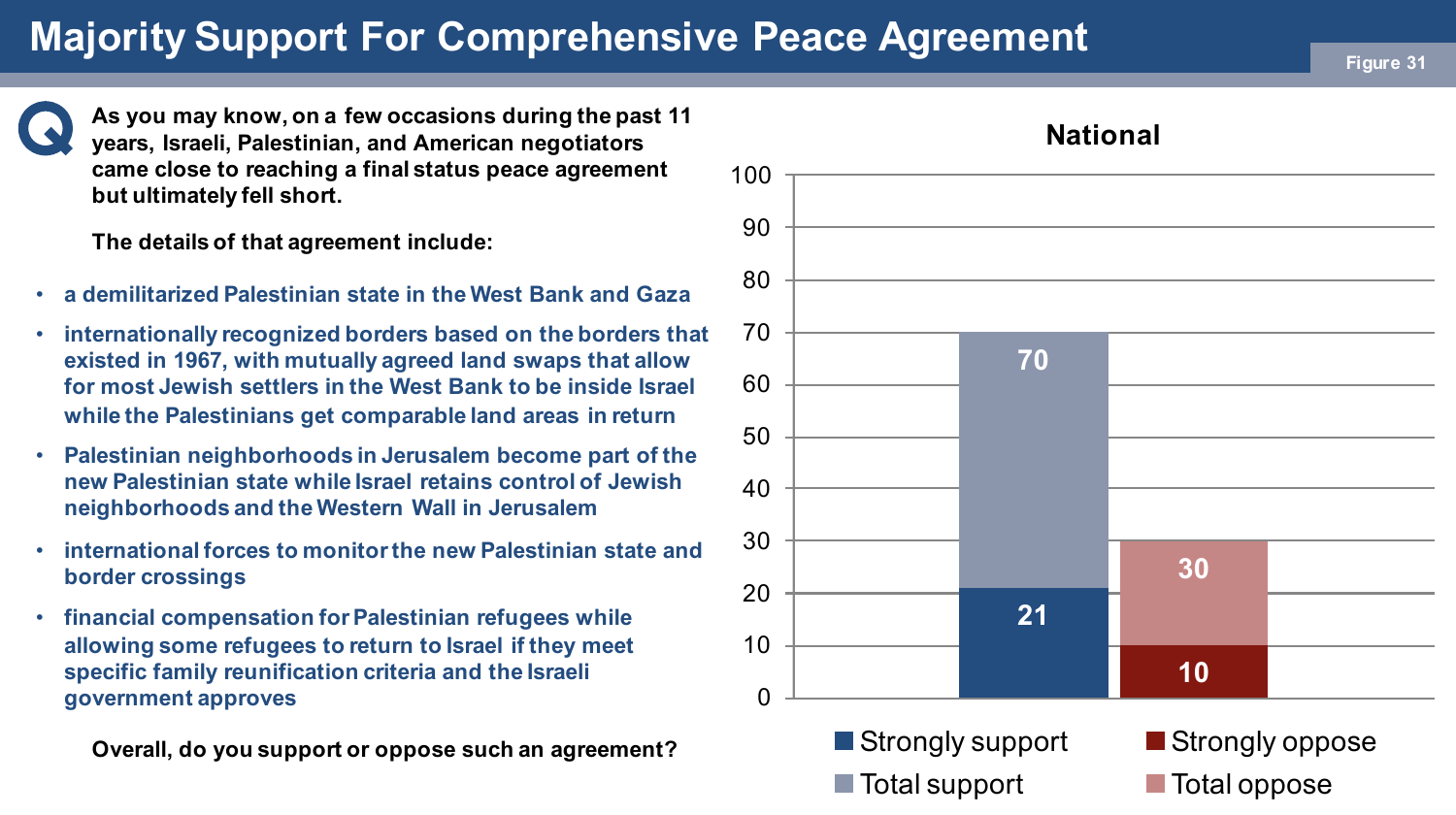#### **Steady Support For Peace Agreement**



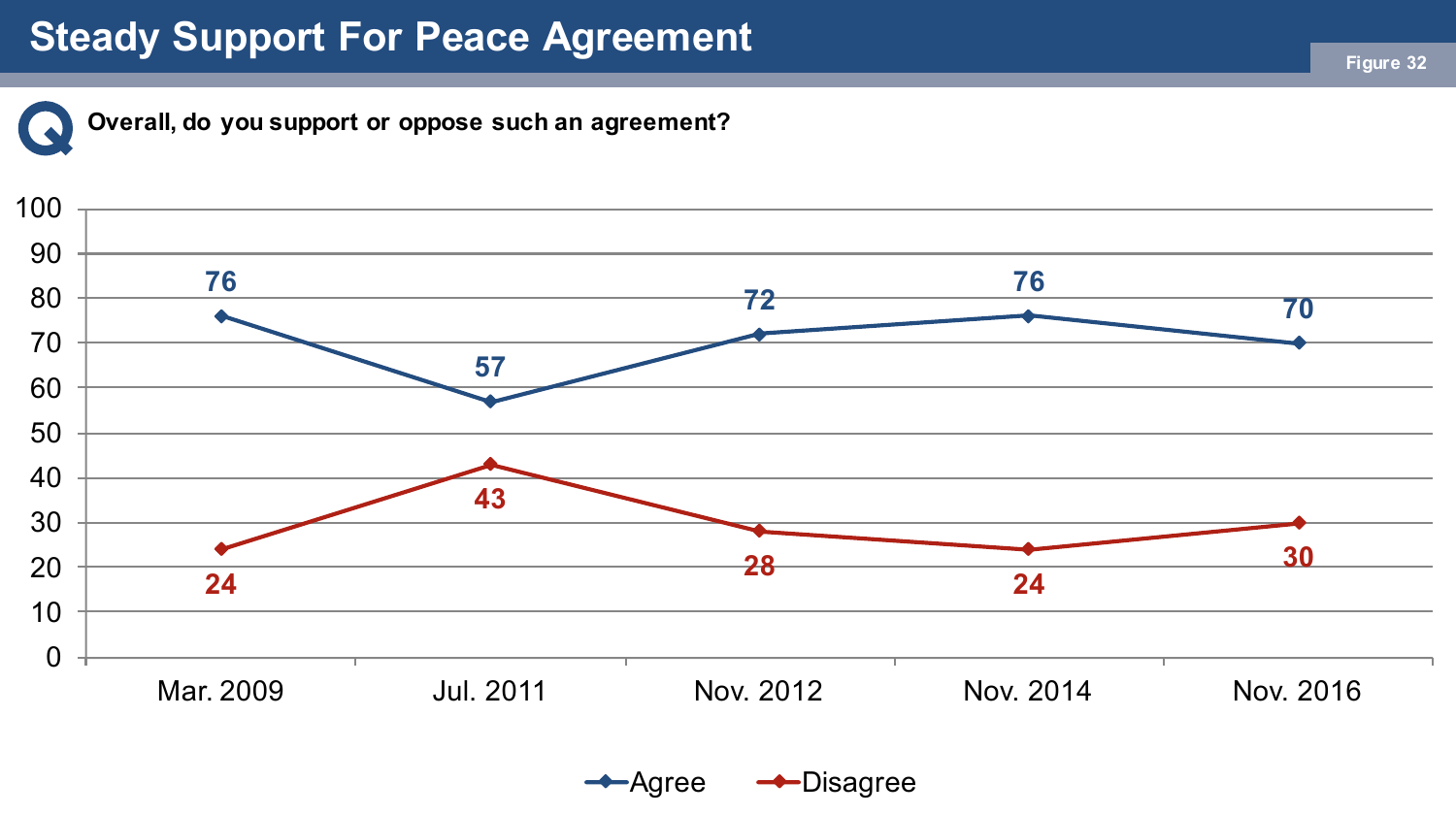# **Support For Peace Agreement By Denomination Figure 33**

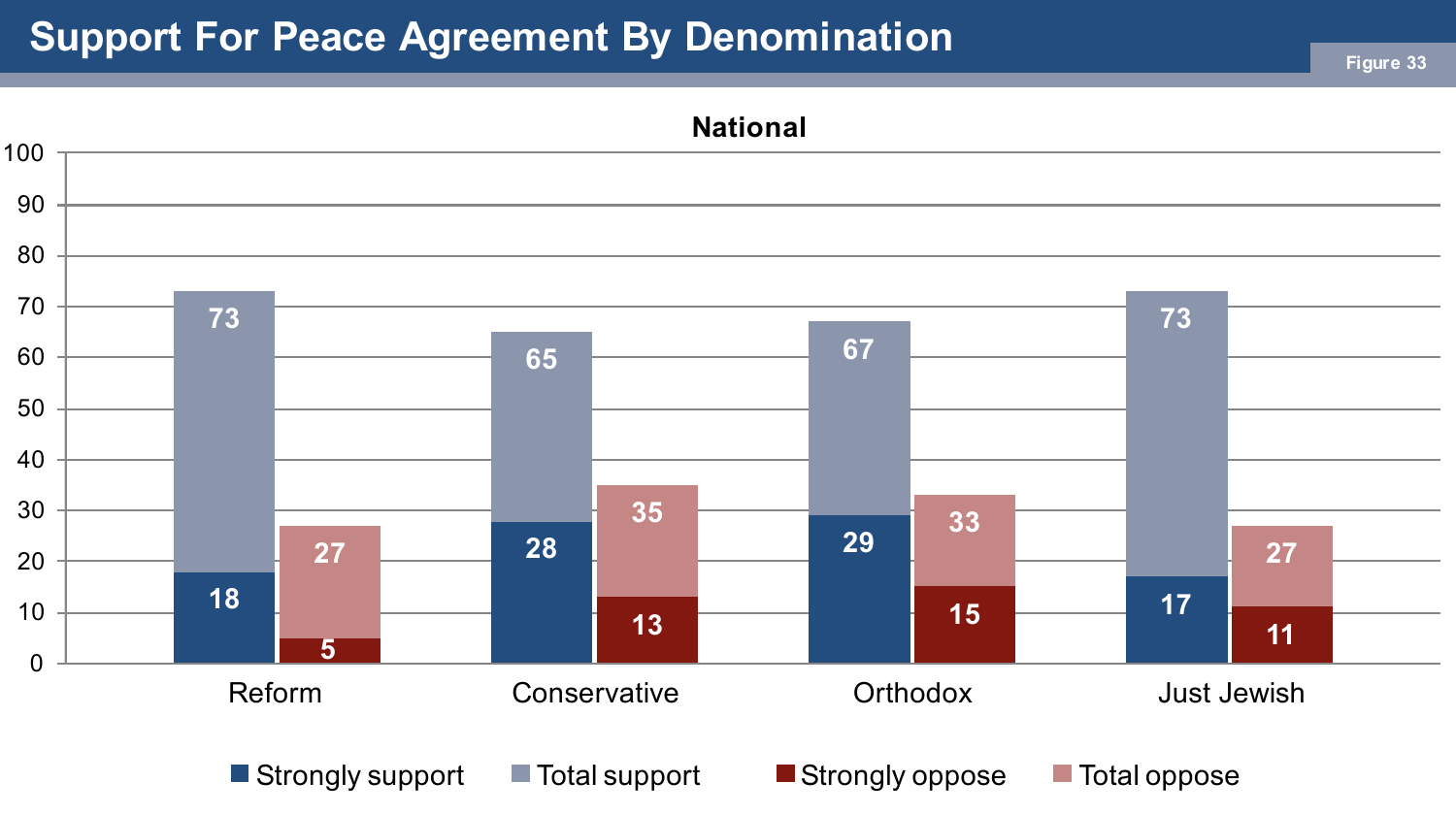# **Support For Peace Agreement By Age <b>Figure 34** Figure 34

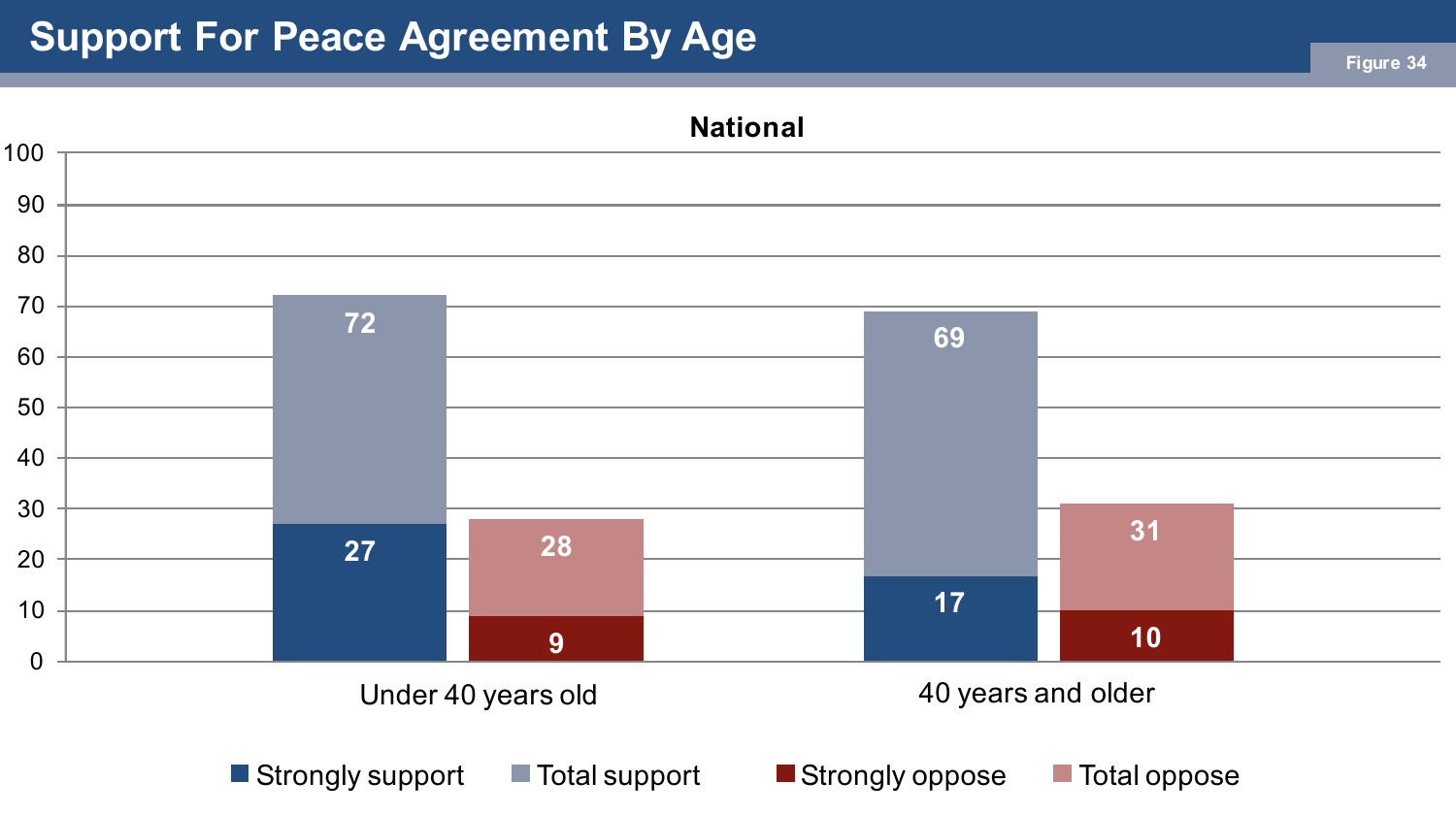#### **Two-State Solution**

**As you may know, people often refer to a "two-state solution" when discussing the Palestinian-Israeli conflict. A two-state solution means a peace agreement that establishes a Palestinian state in the West Bank and Gaza alongside the State of Israel. Below are some statements about a two-state solution, and for each statement, please mark whether you agree or disagree with that statement.**

**TWO-STATE:** I support a two-state solution that declares an end to the Palestinian-Israeli conflict, resulting in all Arab countries establishing full diplomatic ties with Israel and creating an independent Palestinian state in the West Bank and Gaza.

**TWO-STATE/EAST JERUSALEM:** I support a two-state solution that declares an end to the Palestinian-Israeli conflict, resulting in all Arab countries establishing full diplomatic ties with Israel and creating an independent Palestinian state in the West Bank and Gaza, with its capital in East Jerusalem.

> Strongly agree **■** Total agree

Strongly disagree **Total disagree** 

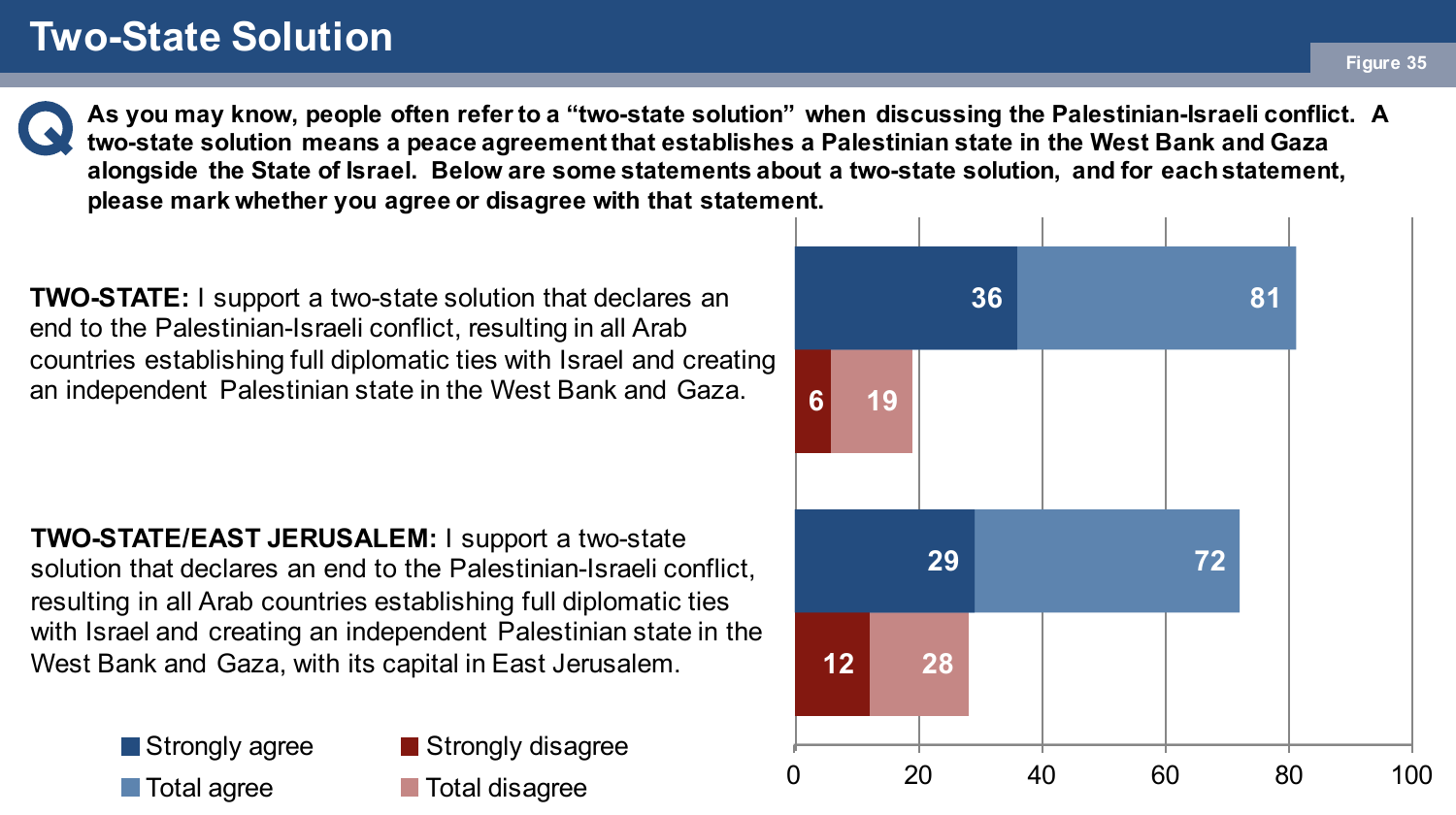#### **Very Consistent Support For Two-state Solution**

**TWO-STATE SOLUTION:** I support a two-state solution that declares an end to the Palestinian-Israeli conflict, resulting in all Arab countries establishing full diplomatic ties with Israel and creating an independent Palestinian state in the West Bank and Gaza.



 $\rightarrow$ Agree  $\rightarrow$ Disagree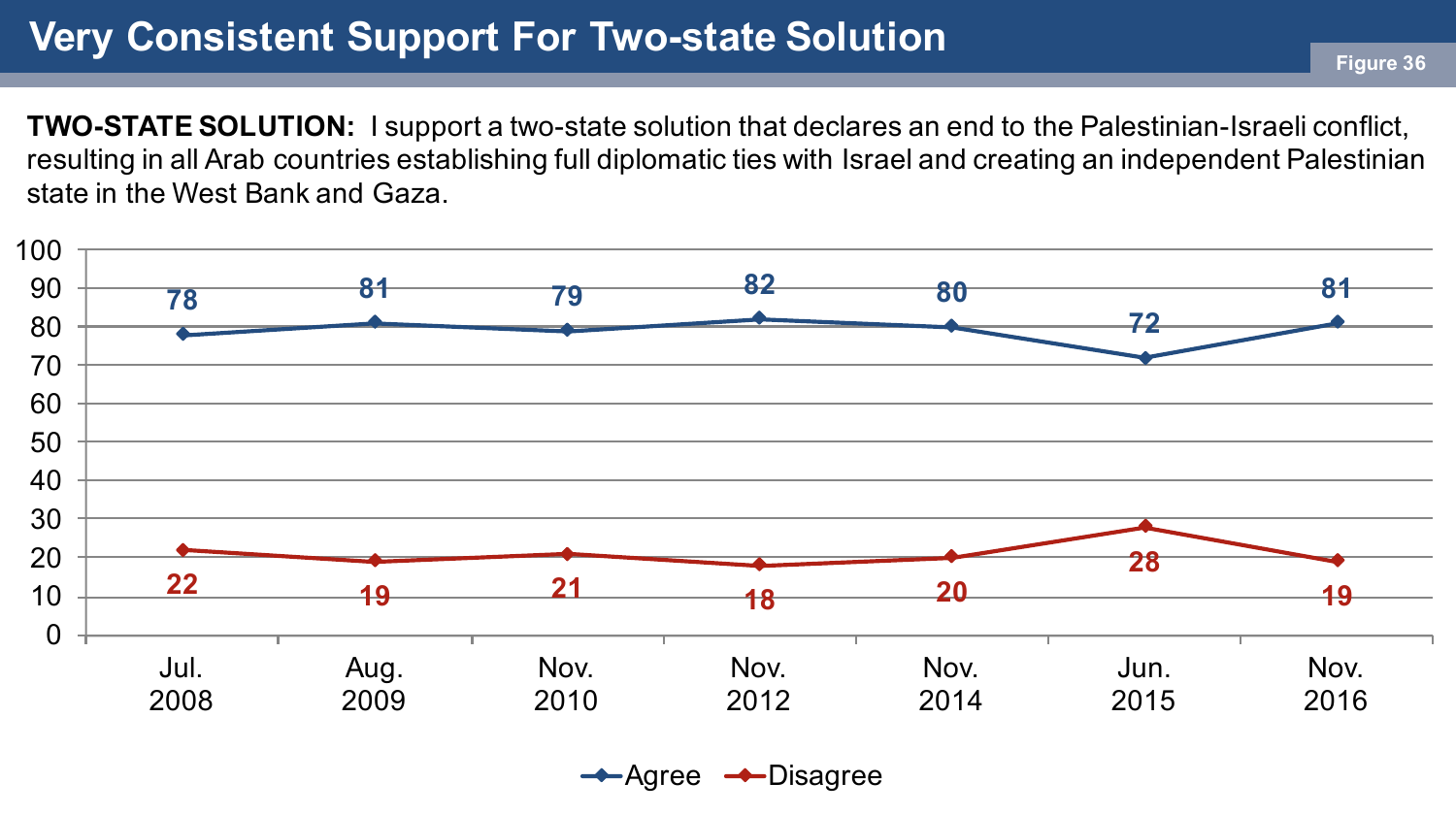#### **Support For A Two-State Solution With East Jerusalem As Capital Of Palestinian State**

**TWO-STATE/EAST JERUSALEM:** I support a two-state solution that declares an end to the Palestinian-Israeli conflict, resulting in all Arab countries establishing full diplomatic ties with Israel and creating an independent Palestinian state in the West Bank and Gaza, with its capital in East Jerusalem.



 $\rightarrow$ Agree  $\rightarrow$ Disagree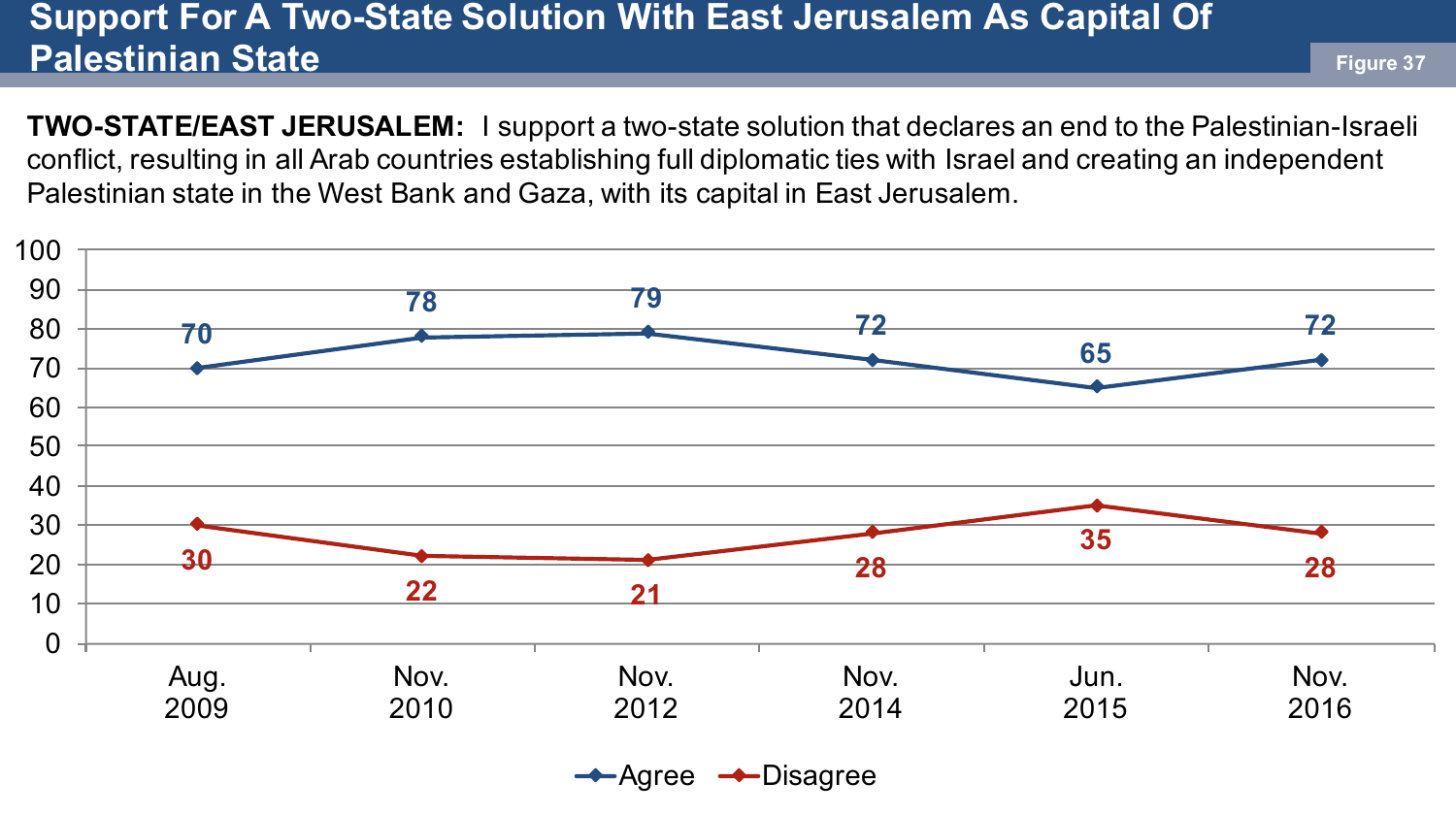# **Strong Support For Obama Addressing Conflict In Major Speech Figure 38**



**Some people are calling for President Obama to make a major speech before he leaves office that provides his vision and details for what Israelis and Palestinians must do to end the conflict and reach a peace agreement. Do you support or oppose Obama giving this type of speech?**

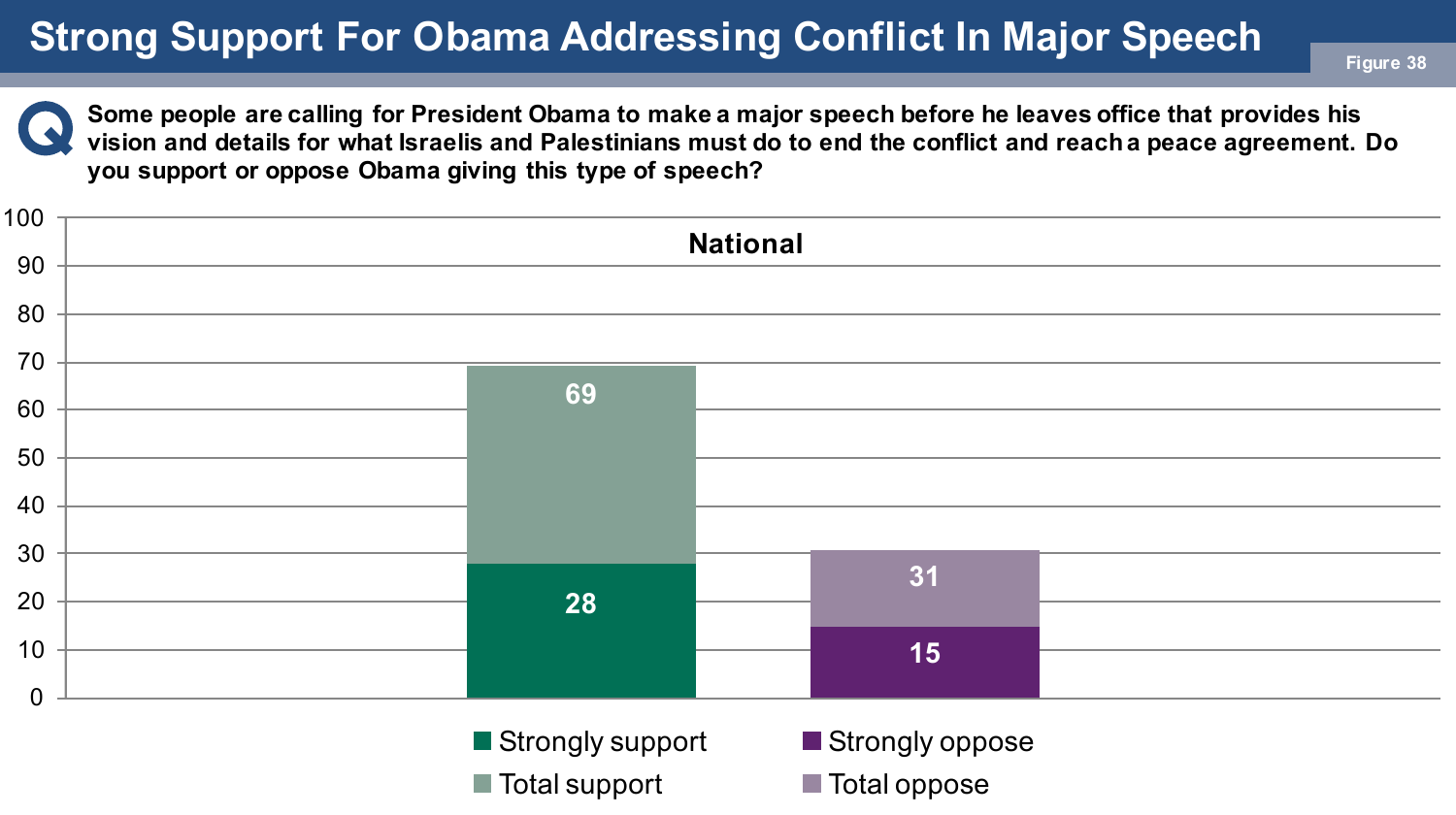

#### **Israeli Policies and Settlement Issues**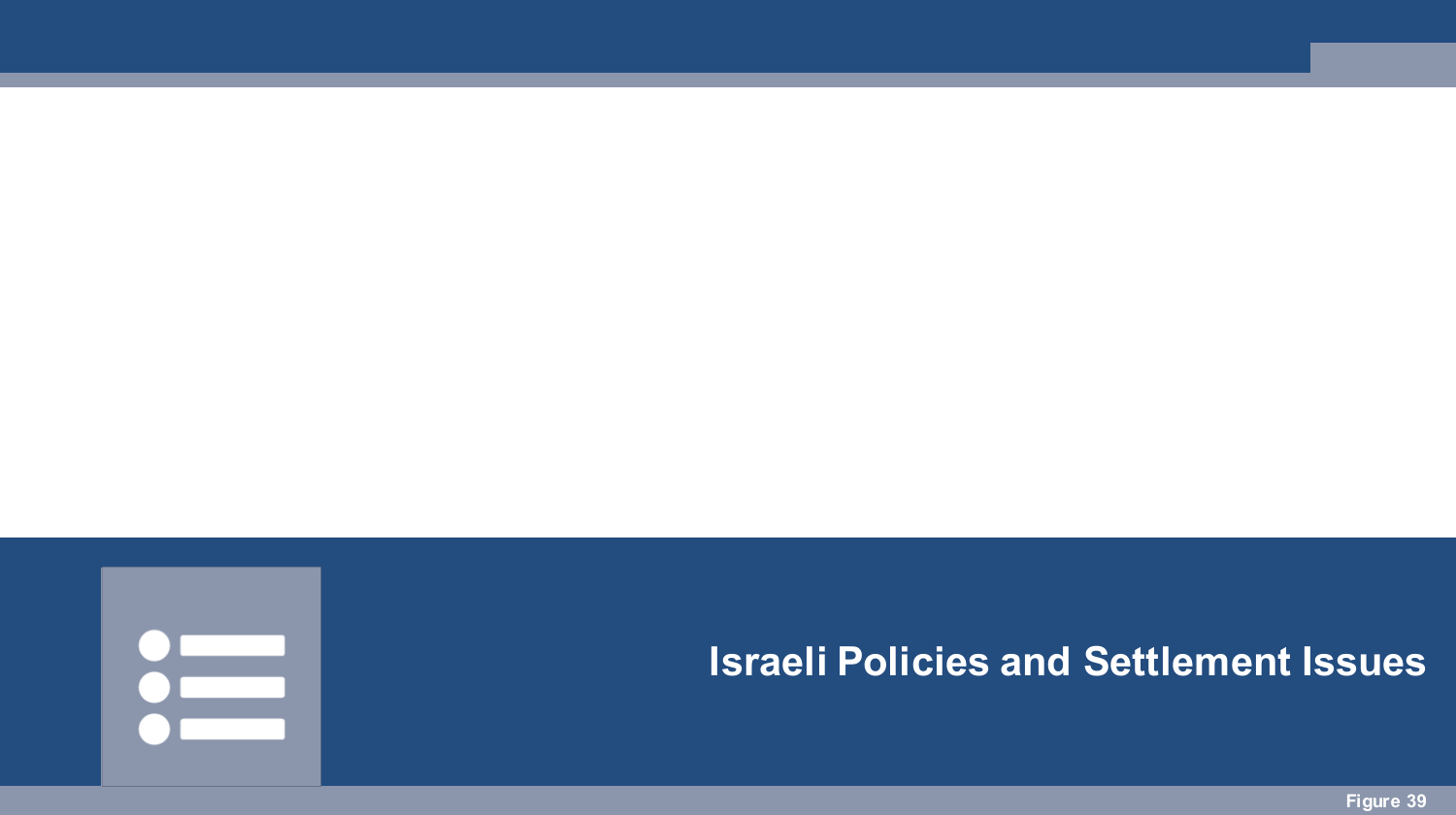# **US Jews Oppose Settlement Construction Figure 40**

**Based on what you know about Israeli settlements in the West Bank, which of the following statements comes closest to your own point of view.**

Israel should suspend all construction of Israeli settlements in the West Bank

Israel should suspend construction of Israeli settlements that are outside the core settlement blocs, but continue construction in areas that are already developed

Israel should build Israeli settlements in any area of the West Bank that it wants

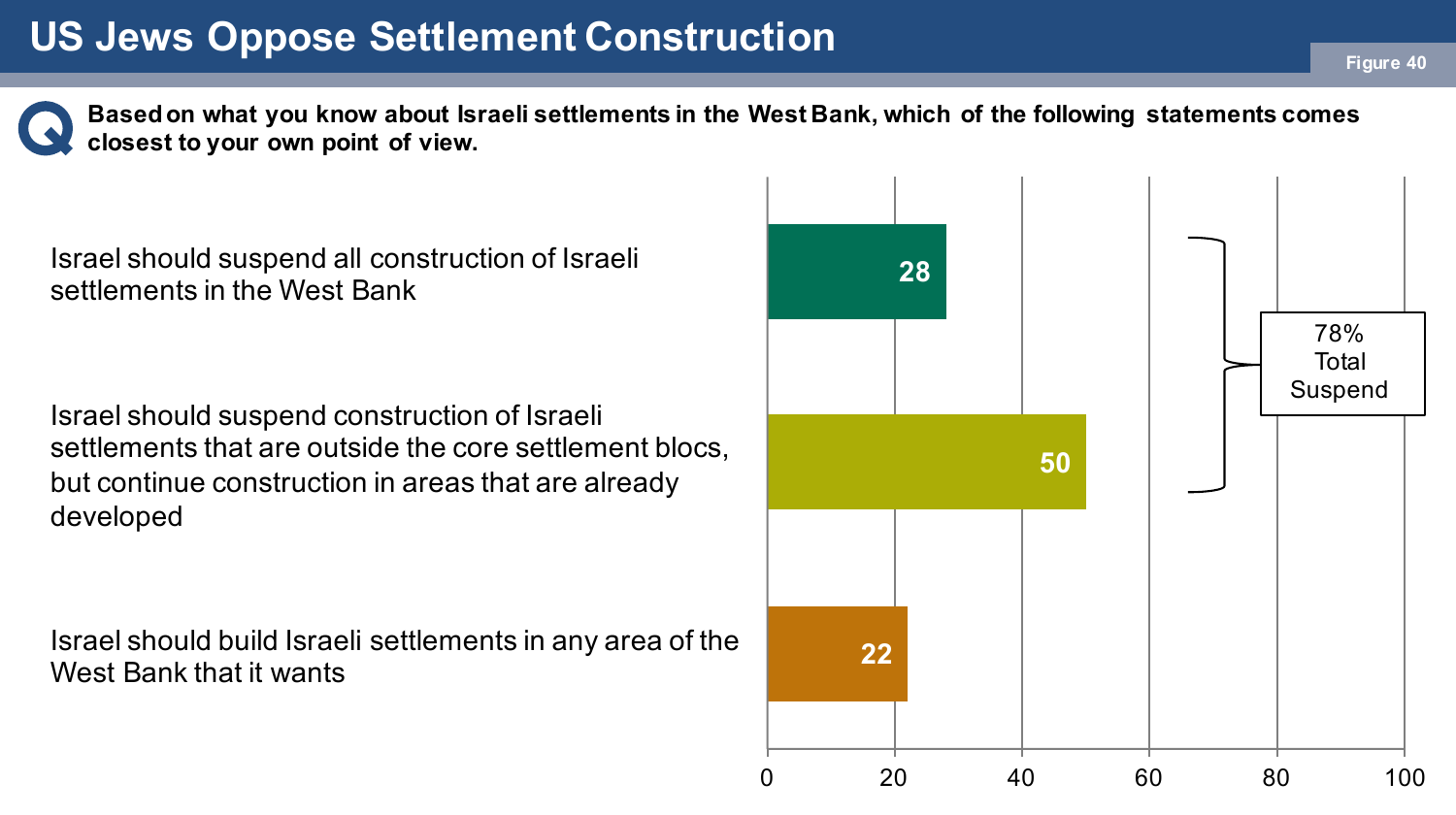#### **Attitudes Toward UN Resolutions**

**Figure 41**

**As you may know, the United Nations Security Council is considering a resolution that calls on Israel to stop building Israeli settlements in the West Bank. Do you think the U.S. should support, abstain from, or veto this resolution?**



**As you may know, the United Nations Security Council is considering a resolution that calls on Israelis and Palestinians to make compromises, and outlines the steps that both parties must take to reach a peace agreement. Do you think the U.S. should support, abstain from, or veto this resolution?**

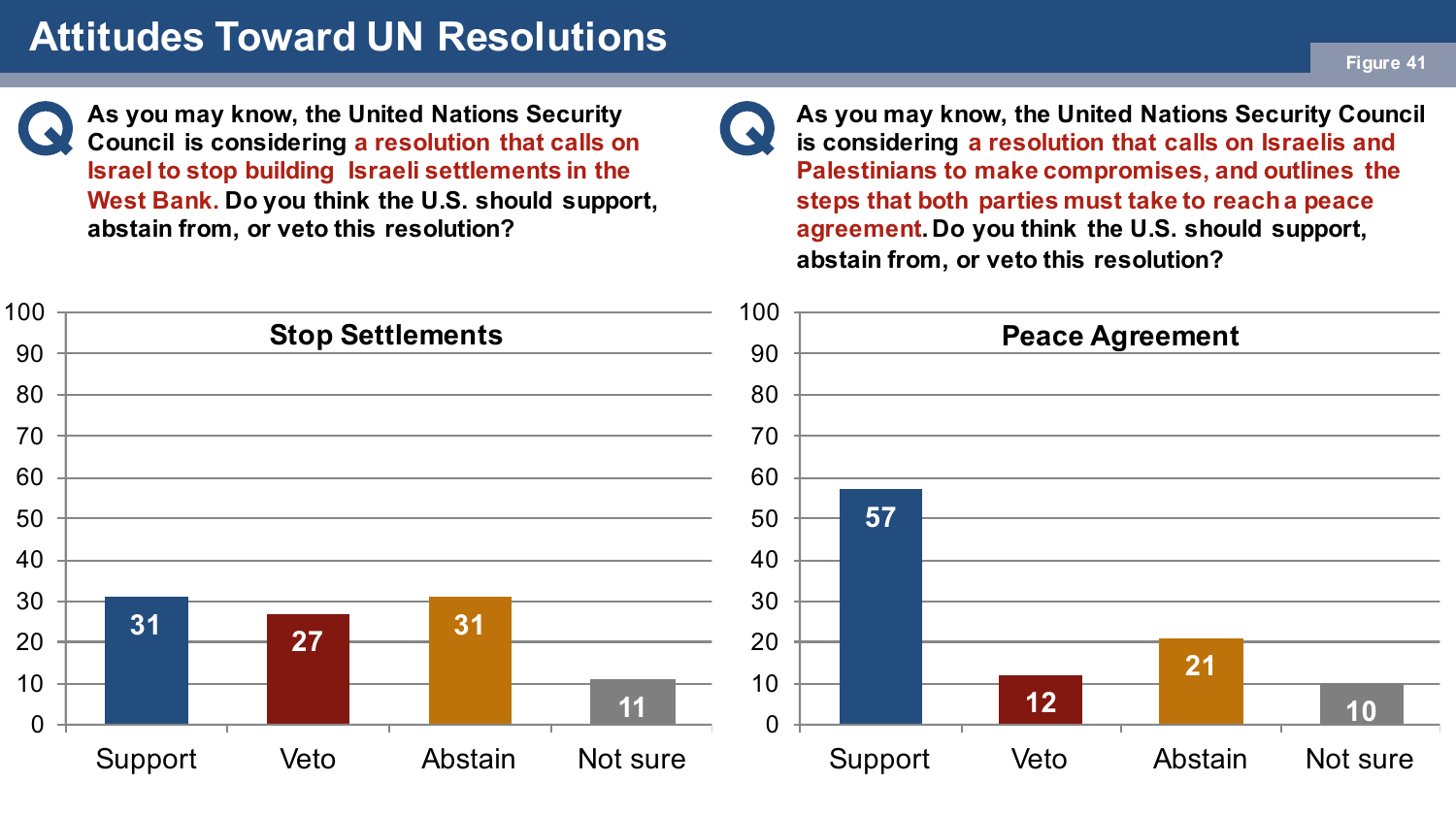|                    |                | <b>STOP SETTLEMENTS</b><br>As you may know, the United Nations Security<br>Council is considering a resolution that calls<br>on Israel to stop building Israeli settlements<br>in the West Bank. Do you think the U.S.<br>should support, abstain from, or veto this<br>resolution? |                |                 | <b>PEACE AGREEMENT</b><br>As you may know, the United Nations Security<br>Council is considering a resolution that calls<br>on Israelis and Palestinians to make<br>compromises, and outlines the steps that both<br>parties must take to reach a peace agreement.<br>Do you think the U.S. should support, abstain<br>from, or veto this resolution? |             |                |                 |
|--------------------|----------------|-------------------------------------------------------------------------------------------------------------------------------------------------------------------------------------------------------------------------------------------------------------------------------------|----------------|-----------------|-------------------------------------------------------------------------------------------------------------------------------------------------------------------------------------------------------------------------------------------------------------------------------------------------------------------------------------------------------|-------------|----------------|-----------------|
|                    | <b>Support</b> | <b>Veto</b>                                                                                                                                                                                                                                                                         | <b>Abstain</b> | <b>Not sure</b> | <b>Support</b>                                                                                                                                                                                                                                                                                                                                        | <b>Veto</b> | <b>Abstain</b> | <b>Not sure</b> |
| Under 40 years old | 40             | 21                                                                                                                                                                                                                                                                                  | 32             | 8               | 49                                                                                                                                                                                                                                                                                                                                                    | 13          | 29             | 9               |
| 40 years and over  | 26             | 30                                                                                                                                                                                                                                                                                  | 31             | 12              | 61                                                                                                                                                                                                                                                                                                                                                    | 12          | 16             | 10              |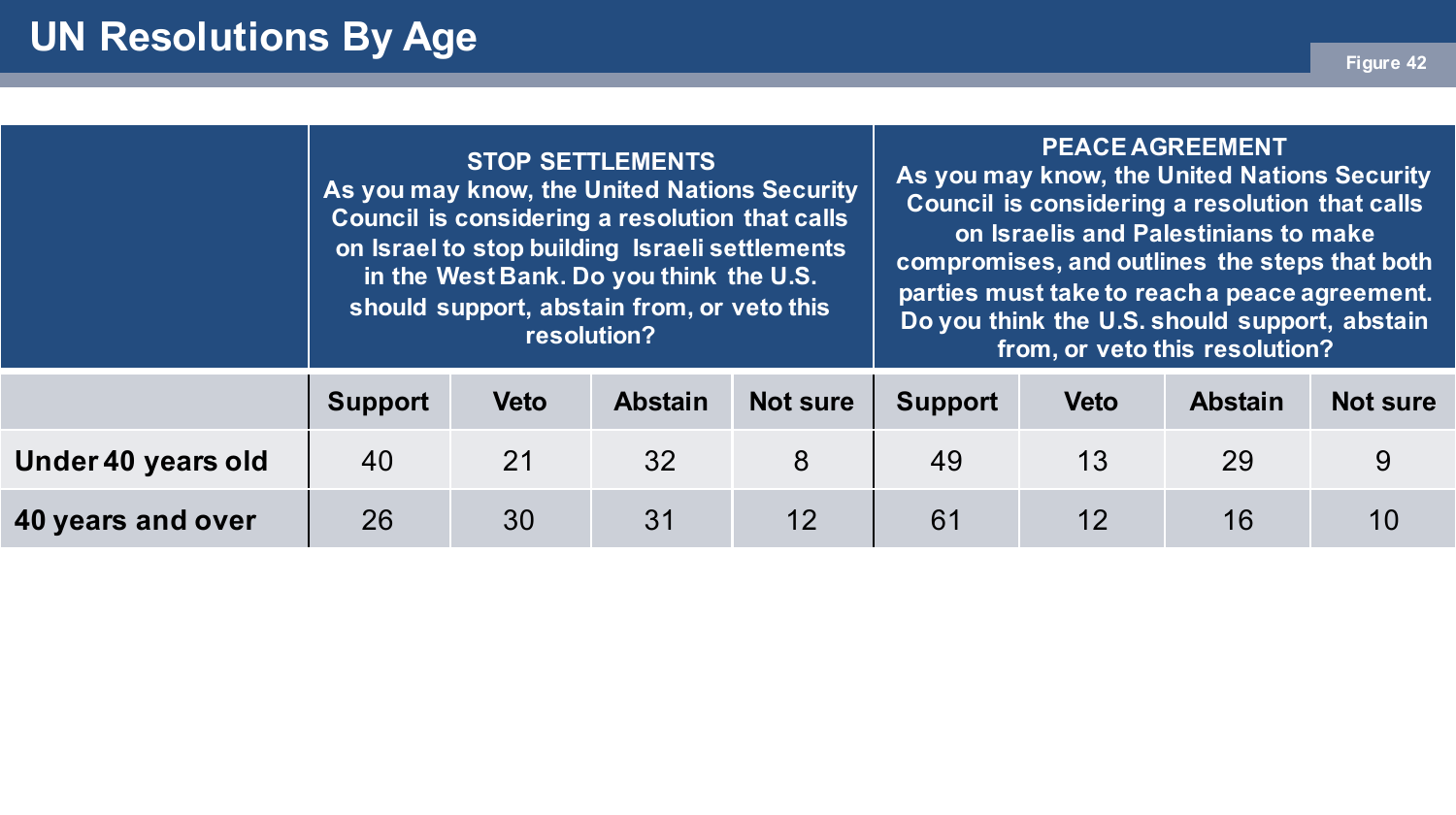# **Syrian Refugees Figure 43**

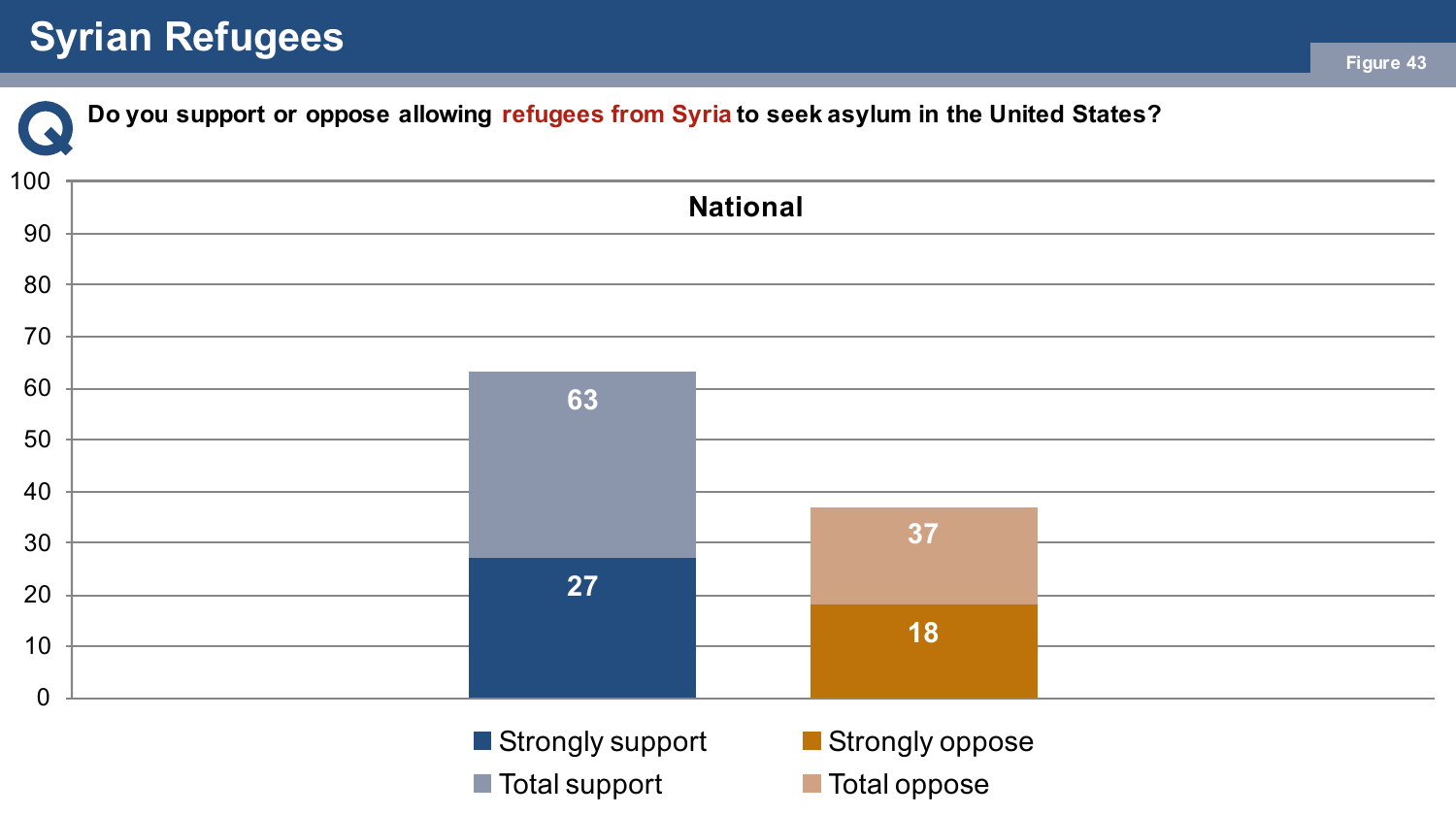

#### **Florida**

**Figure 44**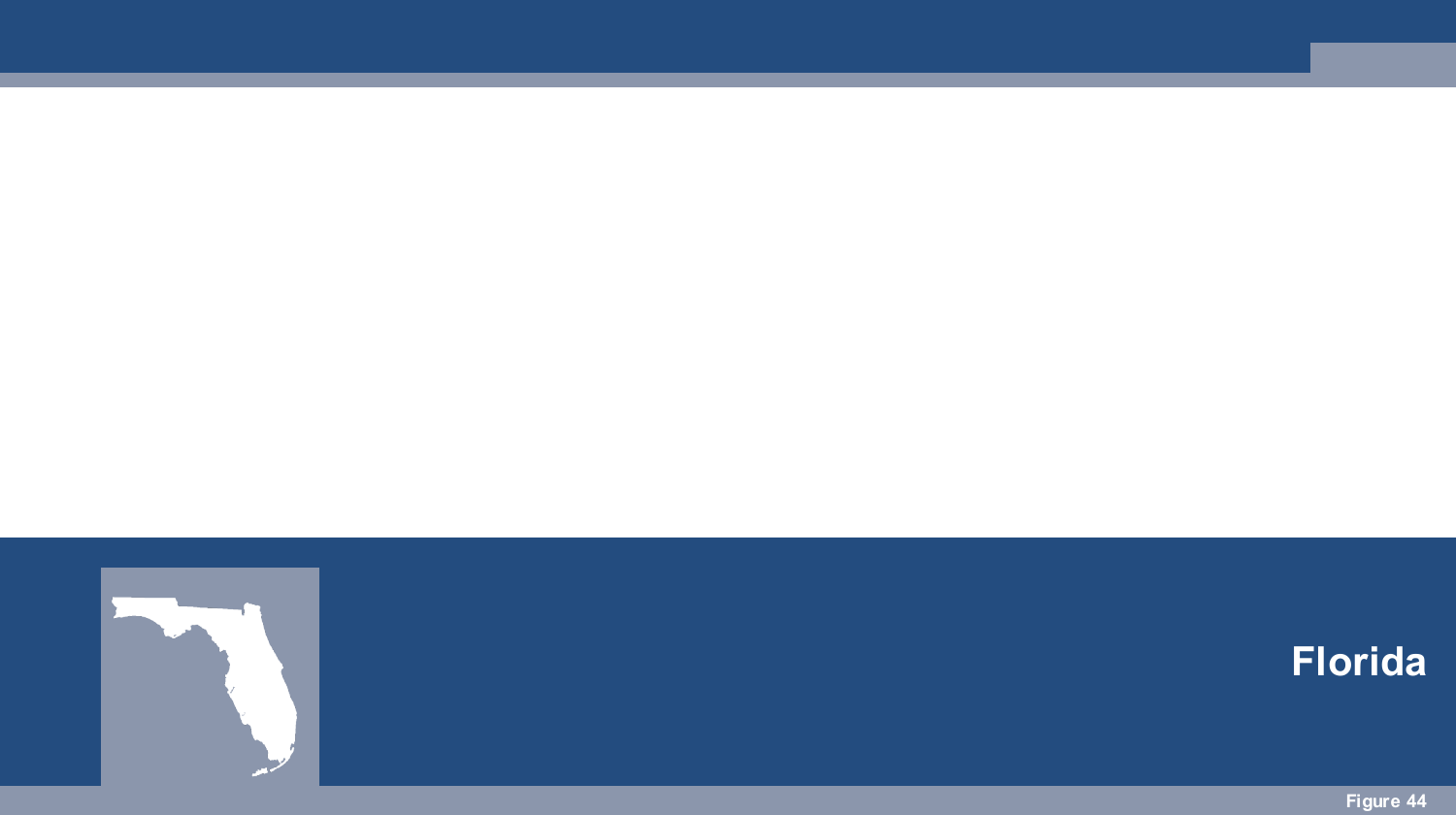# **2016 Presidential Vote: Clinton Landslide Among Jews**



■ Clinton ■ Trump ■ Johnson ■ Stein

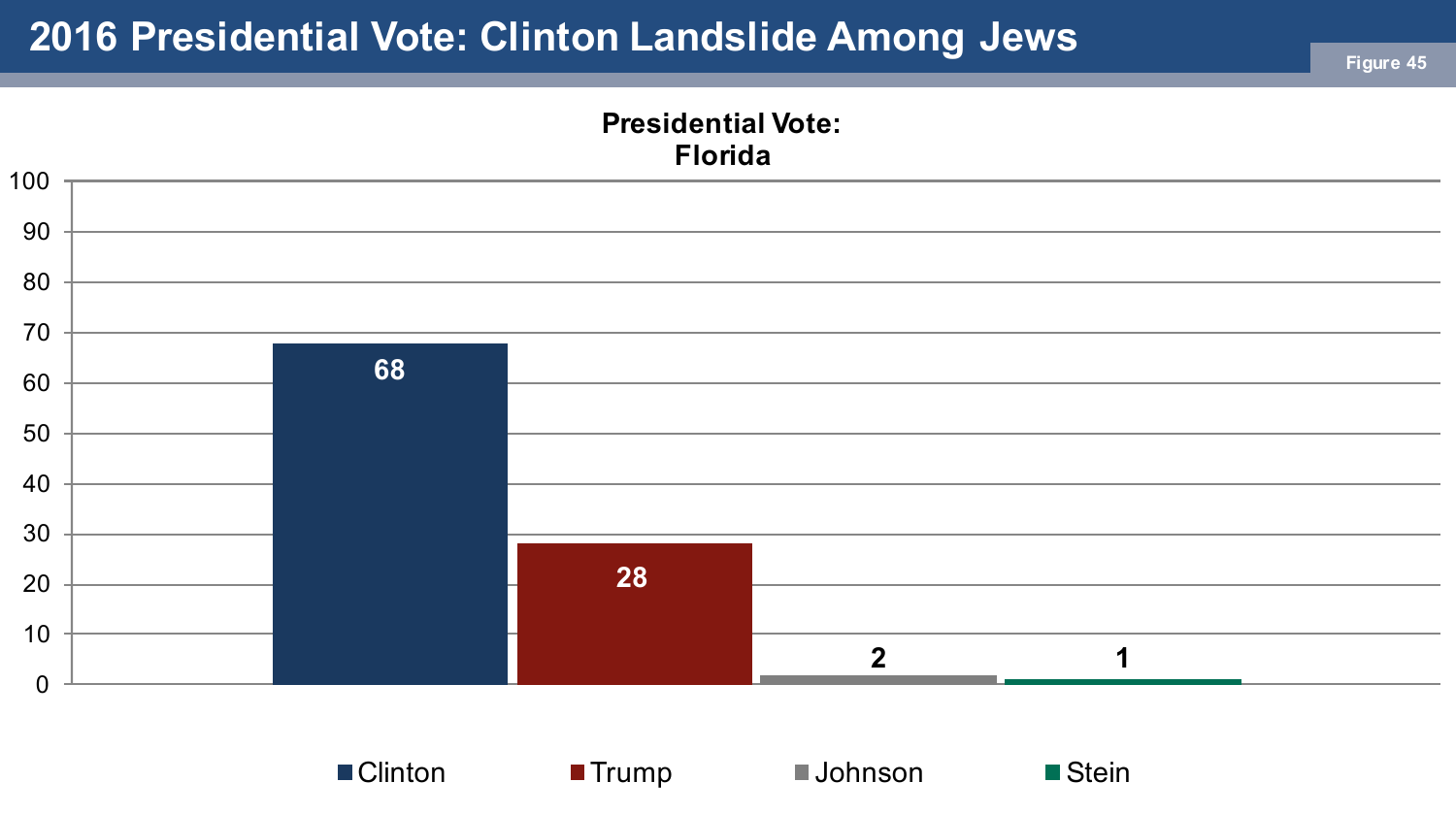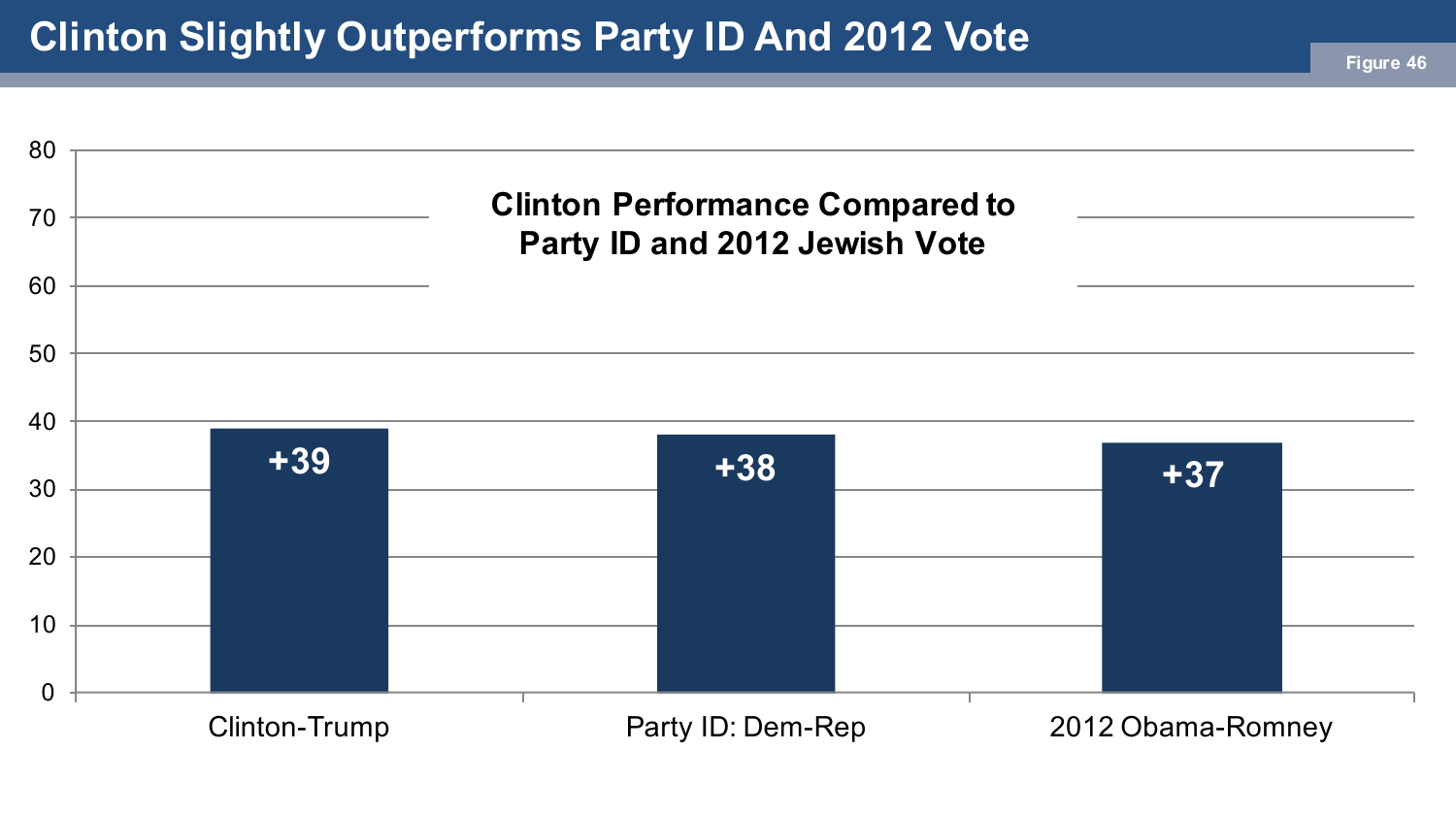#### **2016 National Presidential Vote By Denomination**

#### **Presidential Vote by Denomination: Florida**

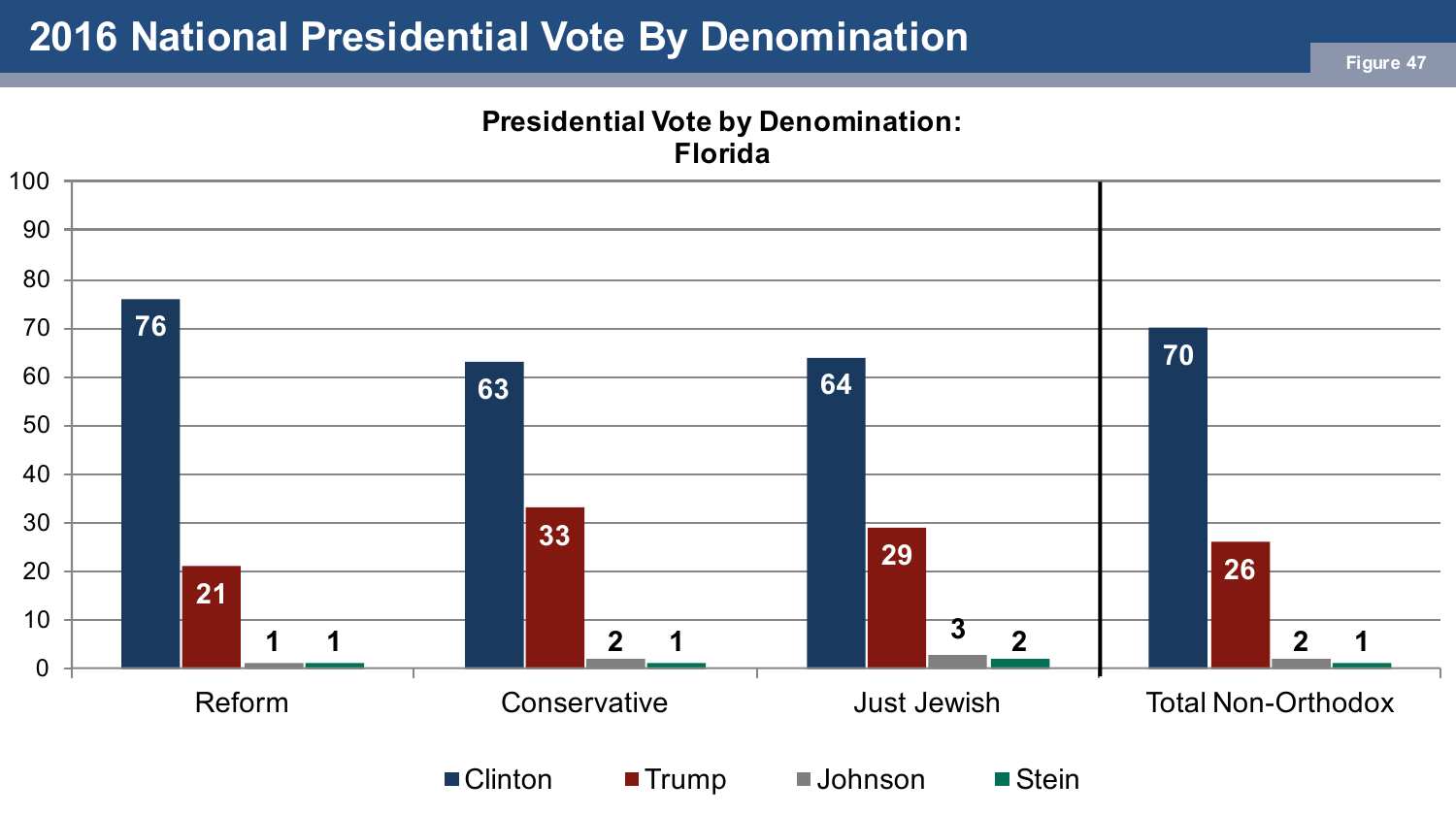# **Most Jews In Florida Voted FOR Clinton, Not Against Trump**

**(VOTED FOR CLINTON) Was your vote more of a vote for Clinton or more of a vote against Trump?**

**(VOTED FOR TRUMP) Was your vote more of a vote**  Q **for Trump or more of a vote against Clinton?**

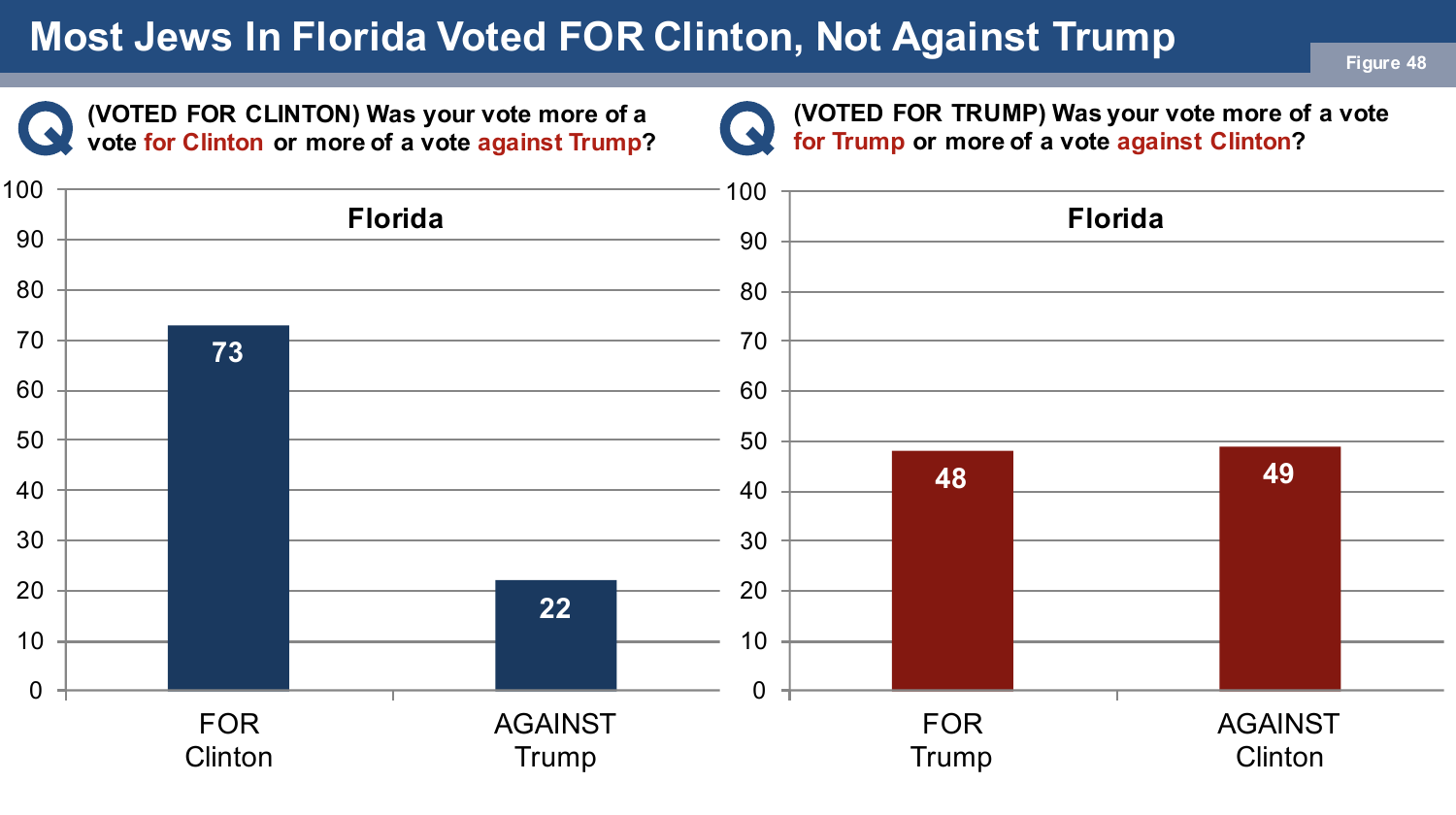#### **Florida Vote 2012-2016**

**Presidential Vote**

**Senate Vote**

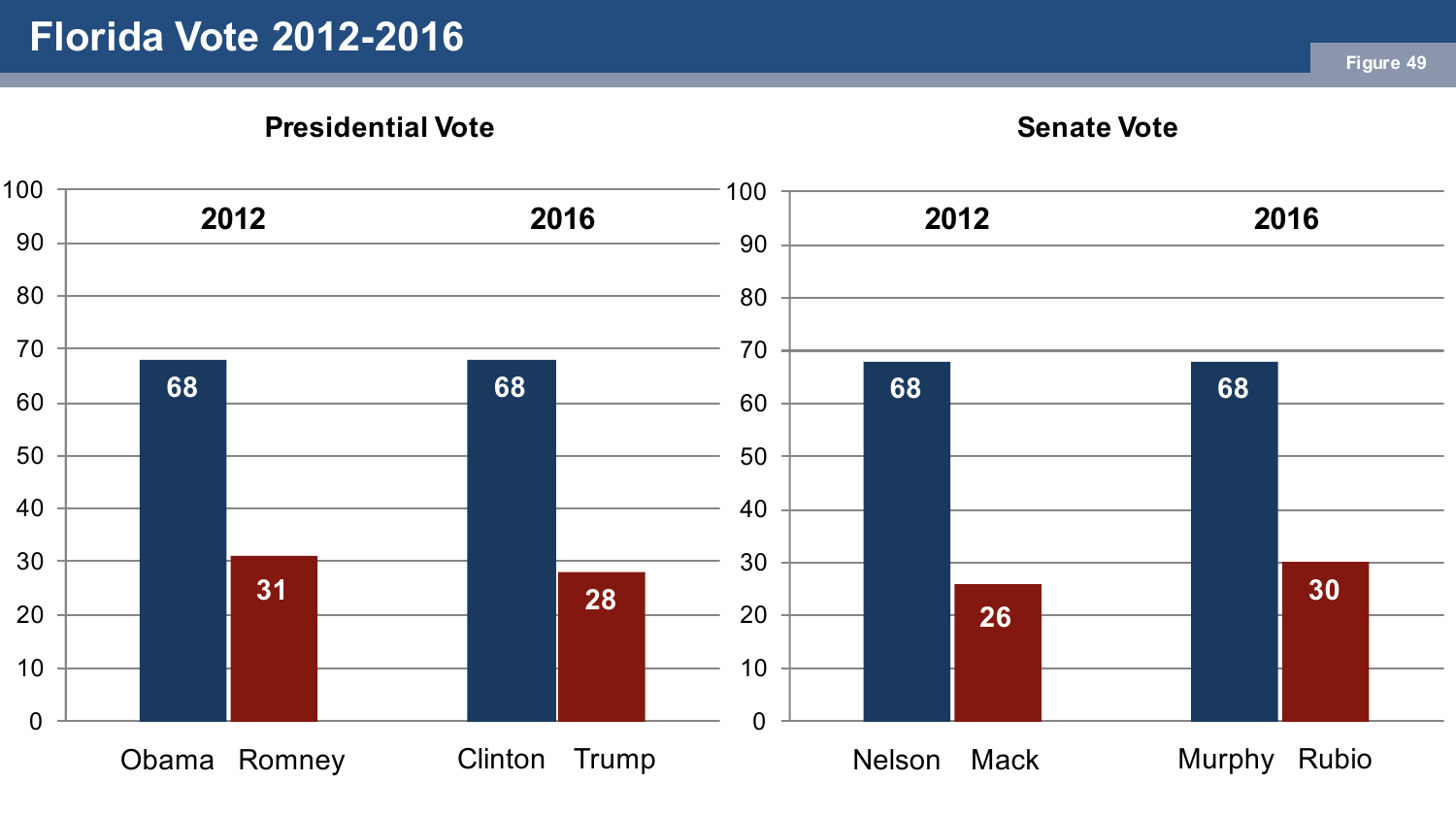# **Very Few Trump Voters Considered Clinton Figure 50**

**(DID NOT VOTE CLINTON) Think back in time for a minute. Did you, at any point in this campaign, consider voting for Hillary Clinton for President?**

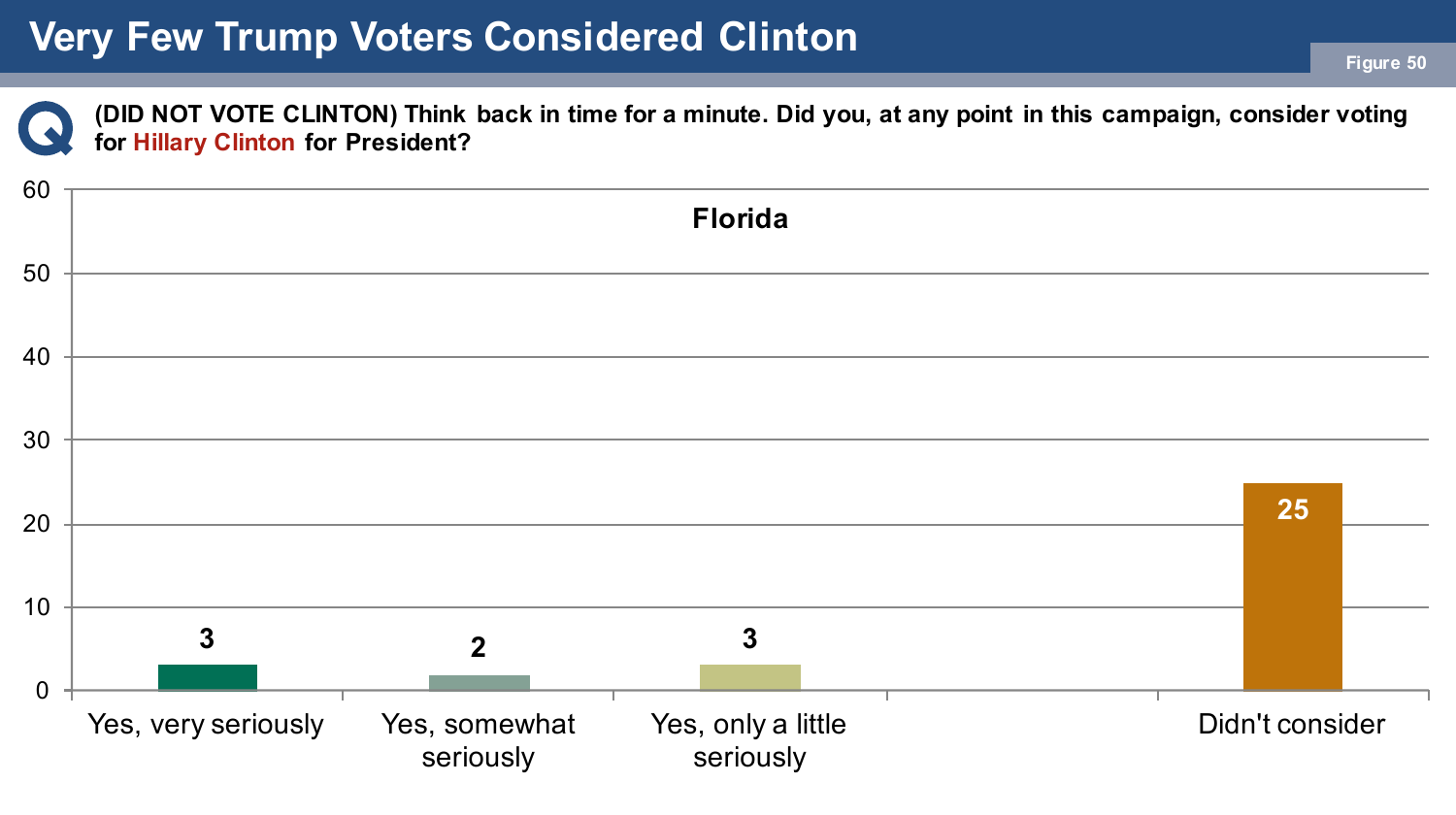**(DID NOT VOTE TRUMP) Think back in time for a minute. Did you, at any point in this campaign, consider voting for Donald Trump for President?**

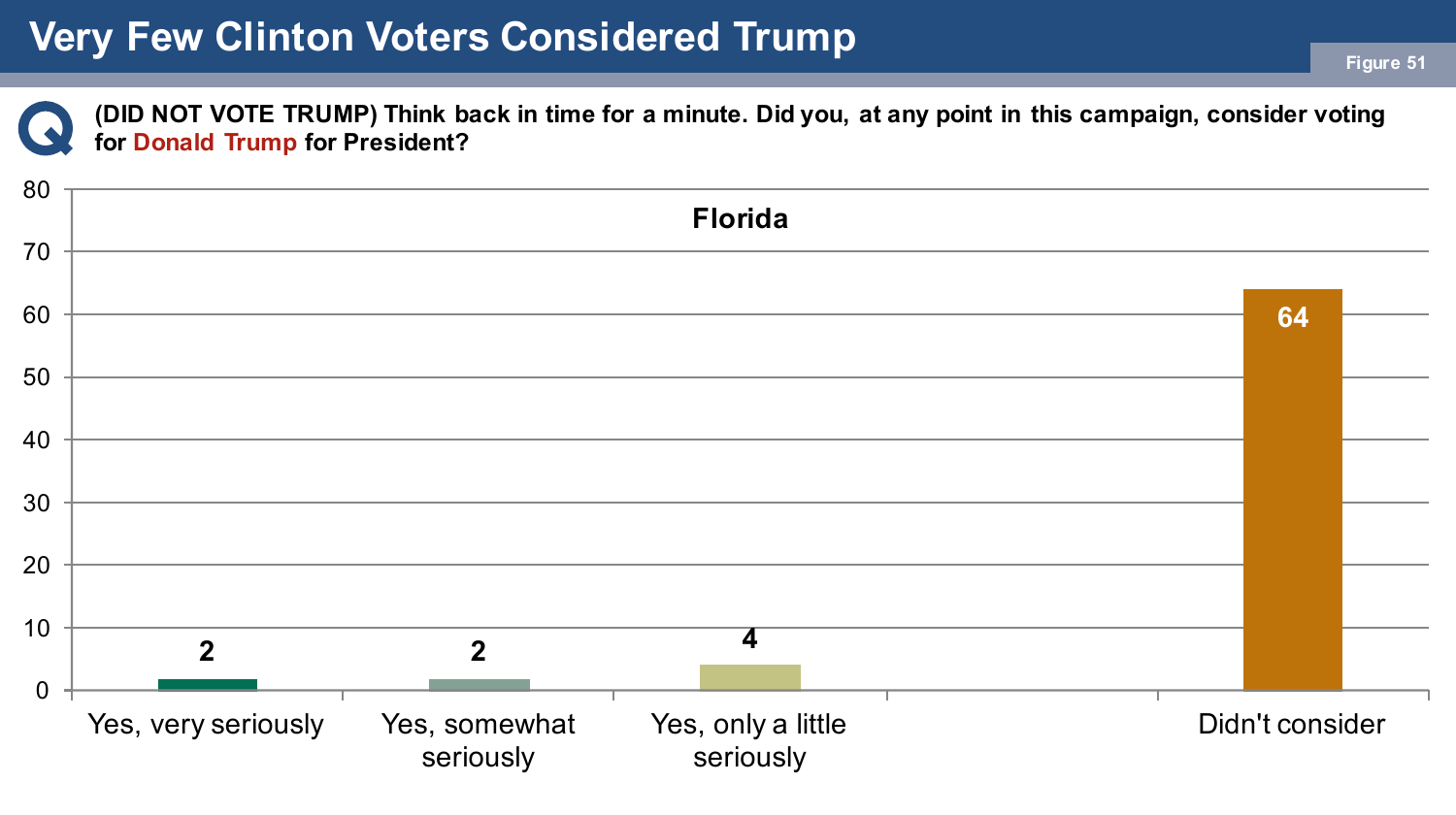#### **Country Direction: Florida**



■Right Direction ■ Wrong Track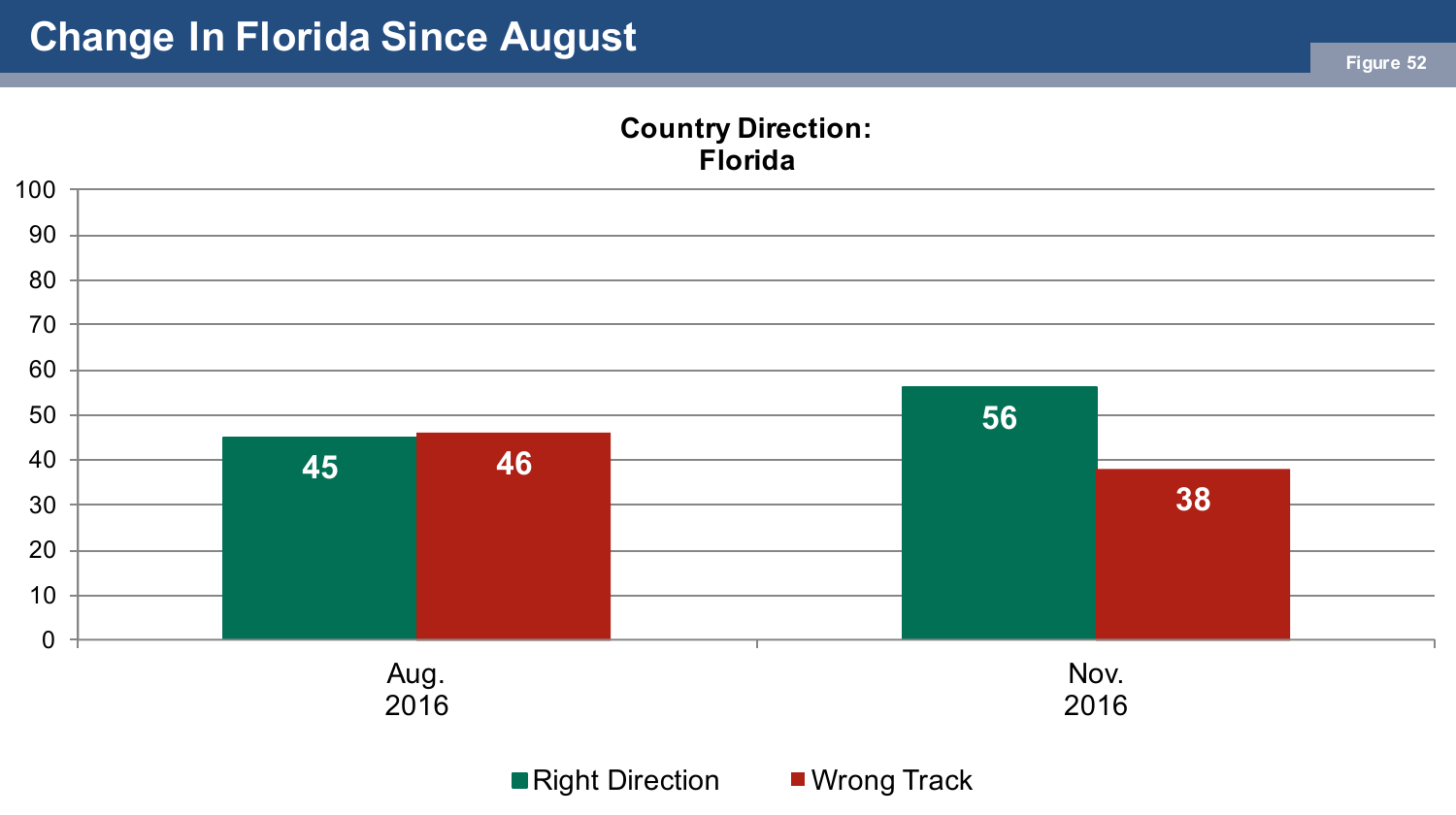# **Obama Strong, Congress Viewed Very Poorly Figure 53**

**Do you approve or disapprove of the way Barack Obama is handling his job as president?**



**What about Congress - do you approve or disapprove of the job Congress is doing?**



 $\blacksquare$  Strongly approve  $\blacksquare$  Total approve  $\blacksquare$  Strongly disapprove  $\blacksquare$  Total disapprove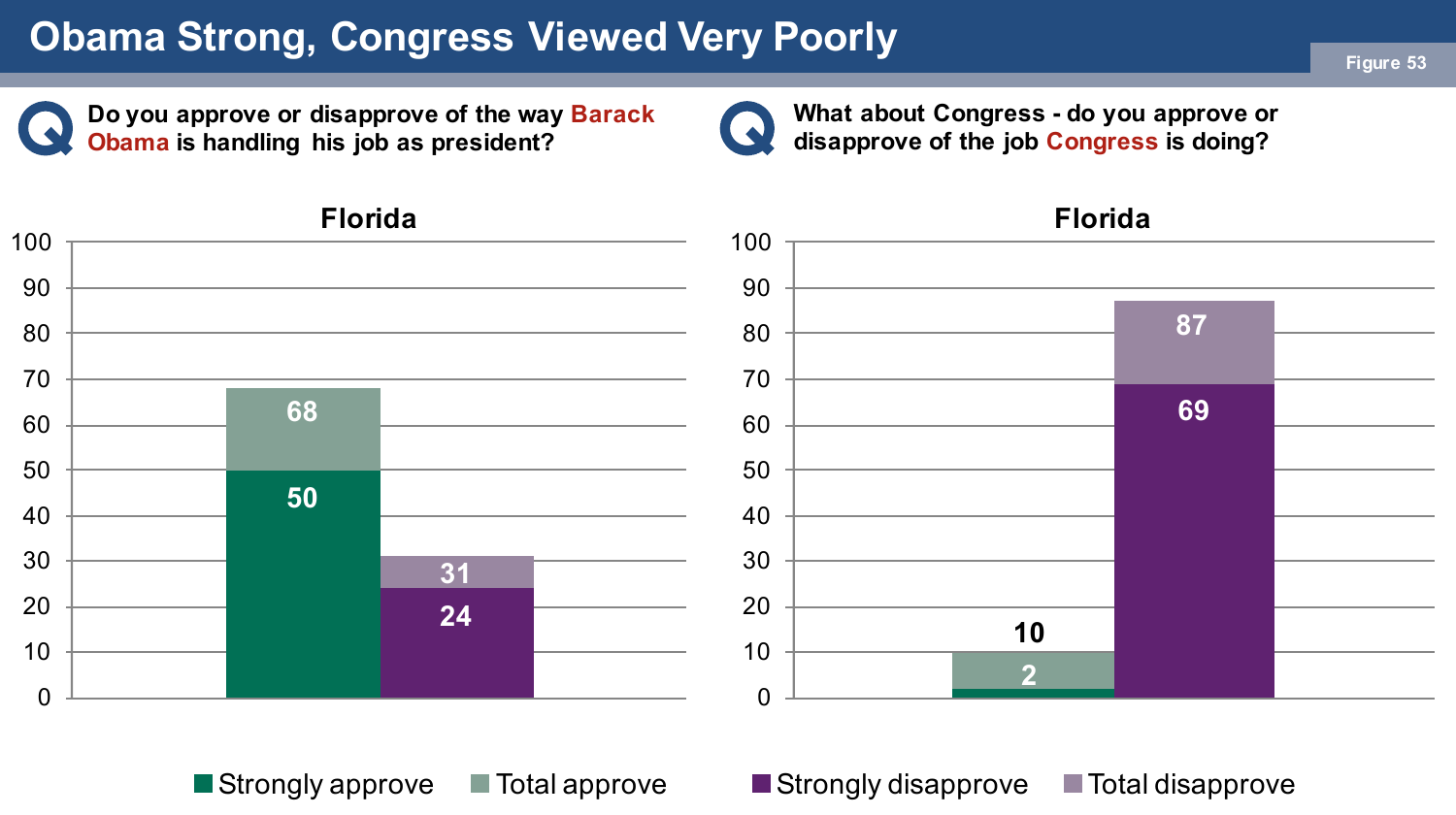#### **Top TWO Issues In Deciding 2016 Vote In Florida**

|  |  | Figure 54 |
|--|--|-----------|
|  |  |           |

| Please mark which TWO of these issues were the most important for<br>you in deciding your vote in the Presidential election between Hillary<br><b>Clinton and Donald Trump.</b> | <b>Florida</b><br>Aug. 2016 | <b>Florida</b><br><b>Nov. 2016</b> |
|---------------------------------------------------------------------------------------------------------------------------------------------------------------------------------|-----------------------------|------------------------------------|
| <b>The Supreme Court</b>                                                                                                                                                        | 28                          | 34                                 |
| The economy                                                                                                                                                                     | 35                          | 33                                 |
| <b>Health care</b>                                                                                                                                                              | 16                          | 22                                 |
| <b>ISIS and terrorism</b>                                                                                                                                                       | 29                          | 22                                 |
| <b>Social Security and Medicare</b>                                                                                                                                             | 17                          | 16                                 |
| <b>Education</b>                                                                                                                                                                | 15                          | 13                                 |
| The environment                                                                                                                                                                 | 11                          | 13                                 |
| <b>Immigration</b>                                                                                                                                                              | 10                          | 11                                 |
| <b>Israel</b>                                                                                                                                                                   | 8                           | 8                                  |
| The deficit and government spending                                                                                                                                             | $6\phantom{1}6$             | 6                                  |
| <b>Taxes</b>                                                                                                                                                                    | $\overline{3}$              | 4                                  |
| Foreign trade                                                                                                                                                                   |                             | $\mathbf{3}$                       |
| <b>Iran</b>                                                                                                                                                                     | $\overline{2}$              | $\overline{2}$                     |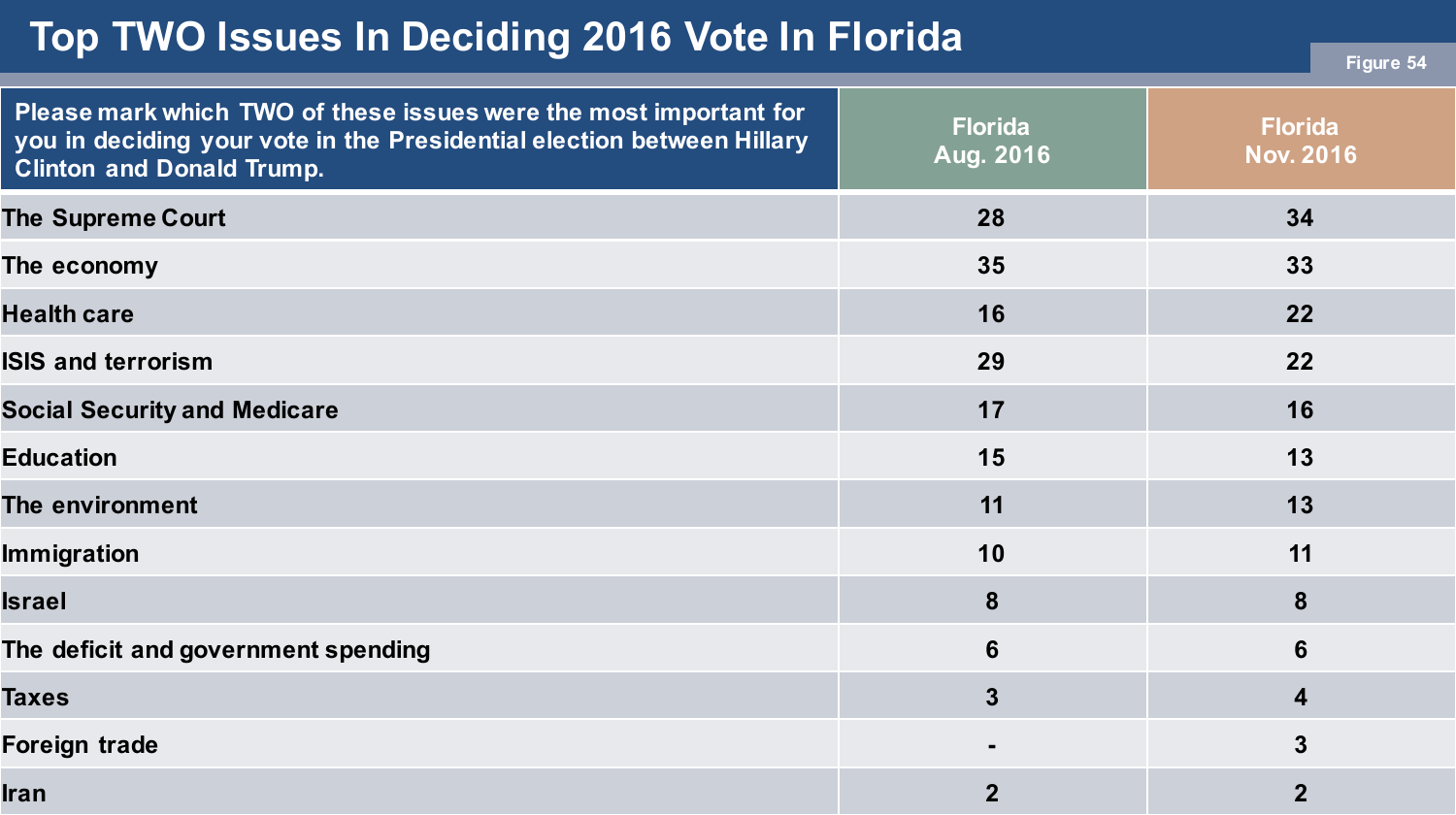#### **Top Issues In Florida By Denomination**

|  | -raure |  |
|--|--------|--|
|  |        |  |

|                                     | <b>Reform</b><br>(45% of pop) | <b>Conservative</b><br>(26% of pop) | <b>Just Jewish</b><br>(19% of pop) | <b>All</b><br><b>Non-Orthodox</b><br>(93% of pop) |
|-------------------------------------|-------------------------------|-------------------------------------|------------------------------------|---------------------------------------------------|
| <b>The Supreme Court</b>            | 35                            | 33                                  | 31                                 | 35                                                |
| The economy                         | 30                            | 31                                  | 43                                 | 33                                                |
| <b>Health care</b>                  | 22                            | 24                                  | 18                                 | 22                                                |
| <b>ISIS and terrorism</b>           | 22                            | 24                                  | 14                                 | 21                                                |
| <b>Social Security and Medicare</b> | 18                            | 16                                  | 10                                 | 16                                                |
| <b>Education</b>                    | 17                            | 11                                  | 9                                  | 14                                                |
| The environment                     | 15                            | 11                                  | 13                                 | 13                                                |
| Immigration                         | 11                            | 10                                  | 14                                 | 11                                                |
| <b>Israel</b>                       | 5                             | 12                                  | $\overline{\mathbf{4}}$            | $\overline{7}$                                    |
| The deficit and government spending | 4                             | $6\phantom{1}6$                     | 8                                  | $5\phantom{1}$                                    |
| <b>Taxes</b>                        | 5                             | $\overline{\mathbf{4}}$             | 5                                  | $5\phantom{1}$                                    |
| <b>Foreign trade</b>                | $\overline{\mathbf{4}}$       | 1                                   | 5                                  | $\overline{3}$                                    |
| <b>Iran</b>                         |                               | $\overline{3}$                      | $\overline{2}$                     | $\overline{2}$                                    |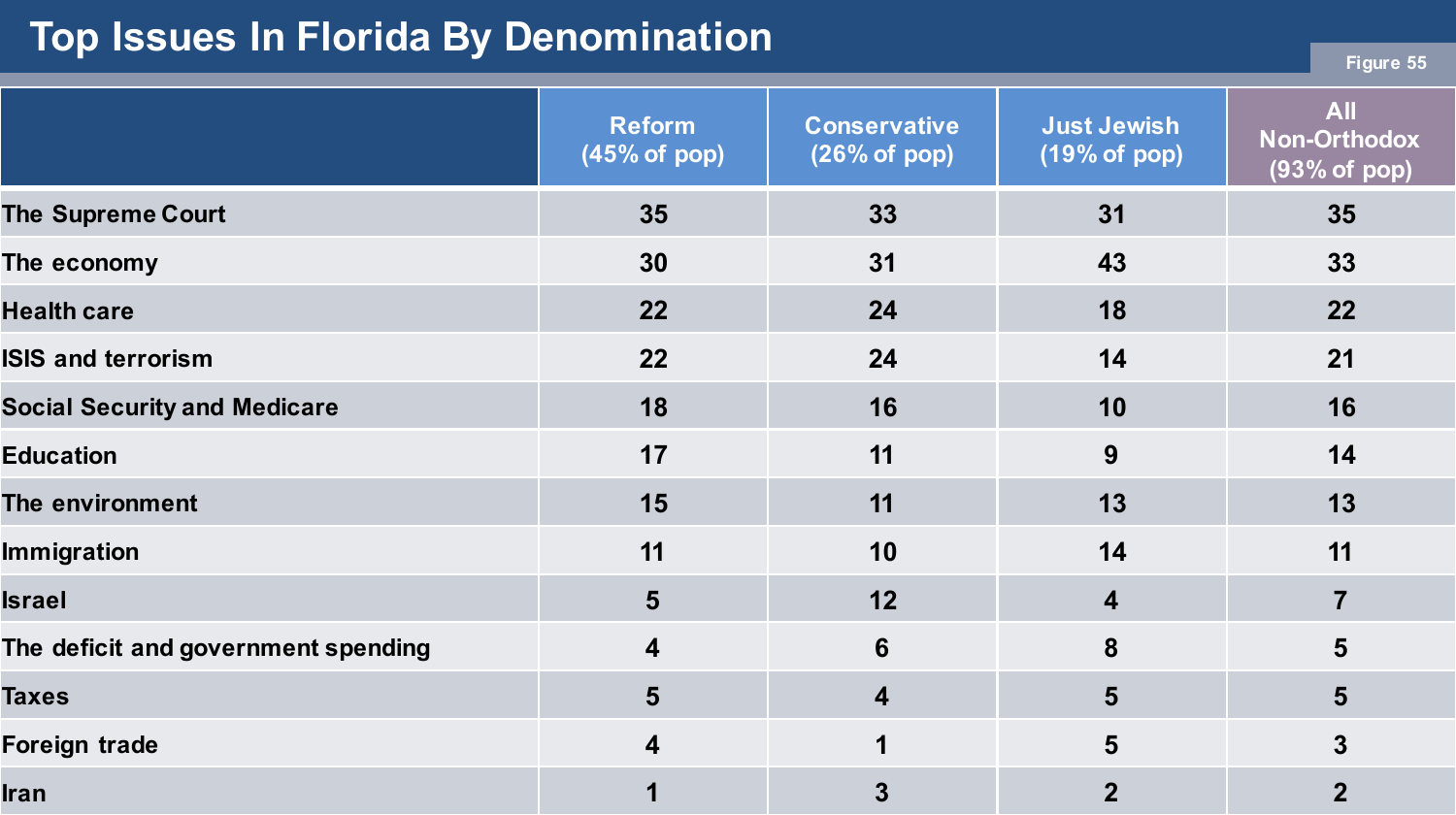## **Favorability – Nationwide and Florida**

|                         | <b>National</b> | <b>Florida</b> |
|-------------------------|-----------------|----------------|
|                         | Fav / Unfav     | Fav / Unfav    |
| <b>Hillary Clinton</b>  | 51/37           | 60/35          |
| <b>Donald Trump</b>     | 18/72           | 23/71          |
| <b>Democratic Party</b> | 50/34           | 57/31          |
| <b>Republican Party</b> | 17/65           | 19/66          |
|                         |                 |                |
| Benjamin Netanyahu      | 41/28           | 56/17          |
|                         |                 |                |
| <b>Patrick Murphy</b>   | $\mathbf{m}$    | 41/22          |
| <b>Marco Rubio</b>      | $\blacksquare$  | 23/64          |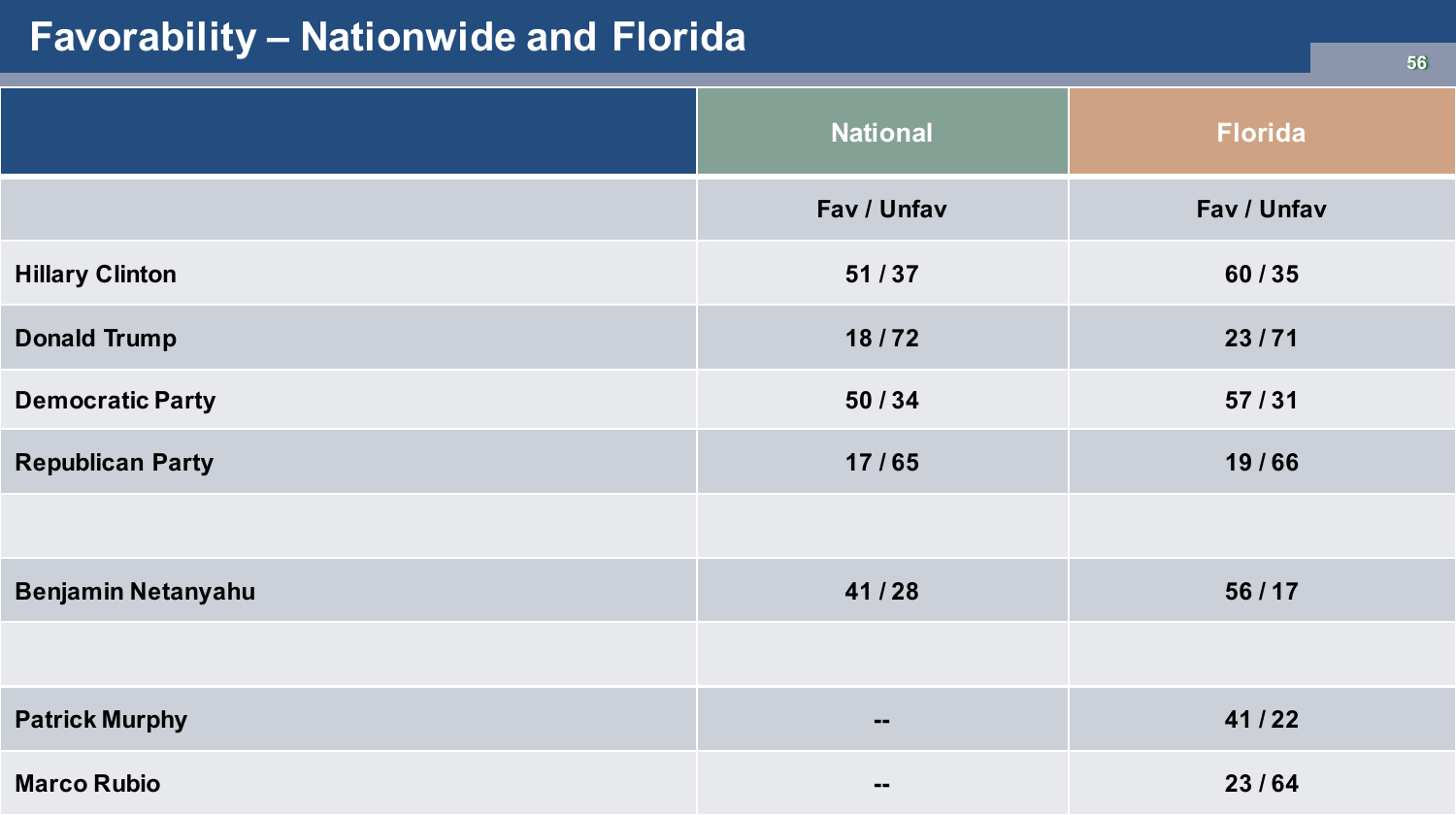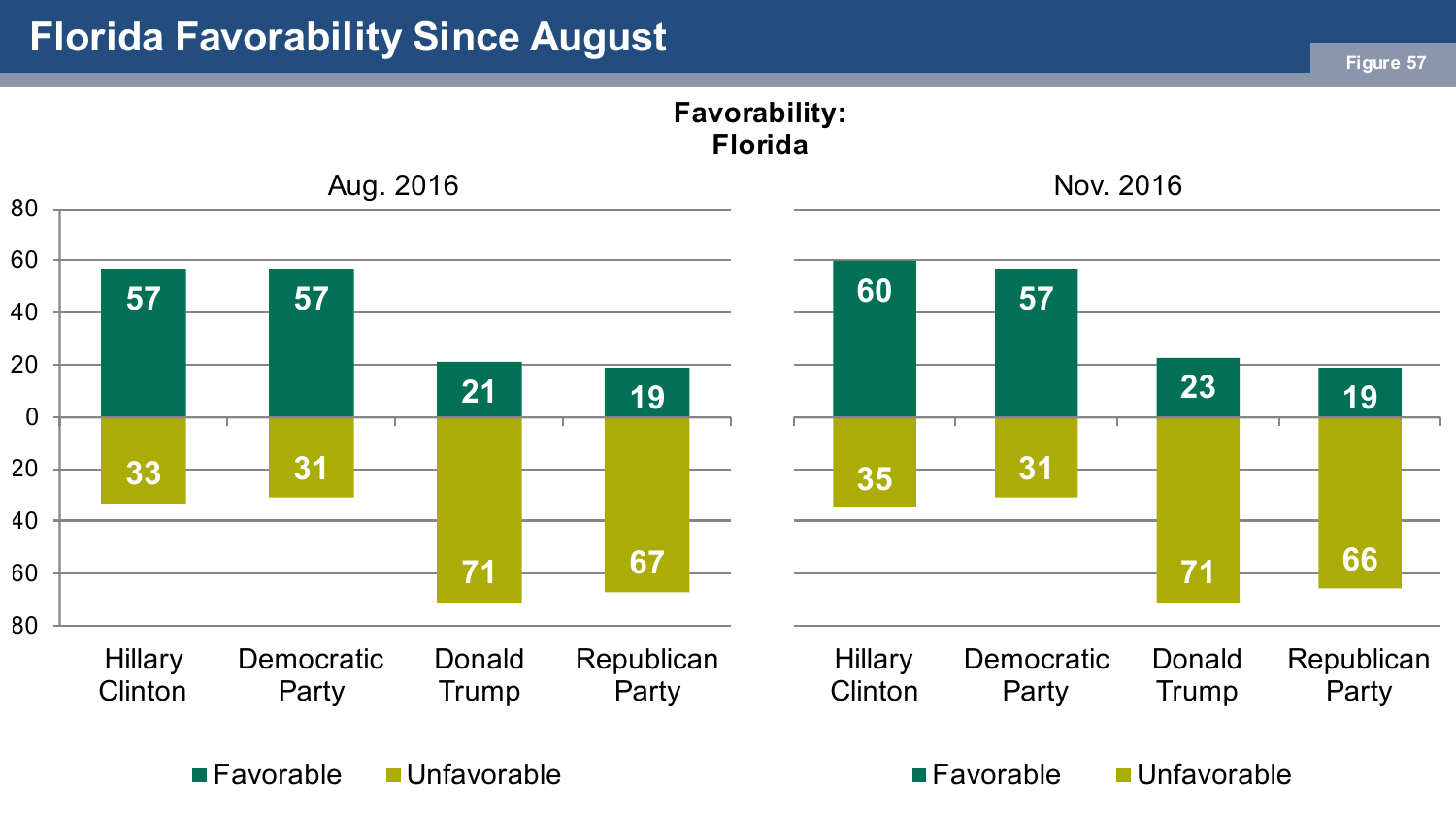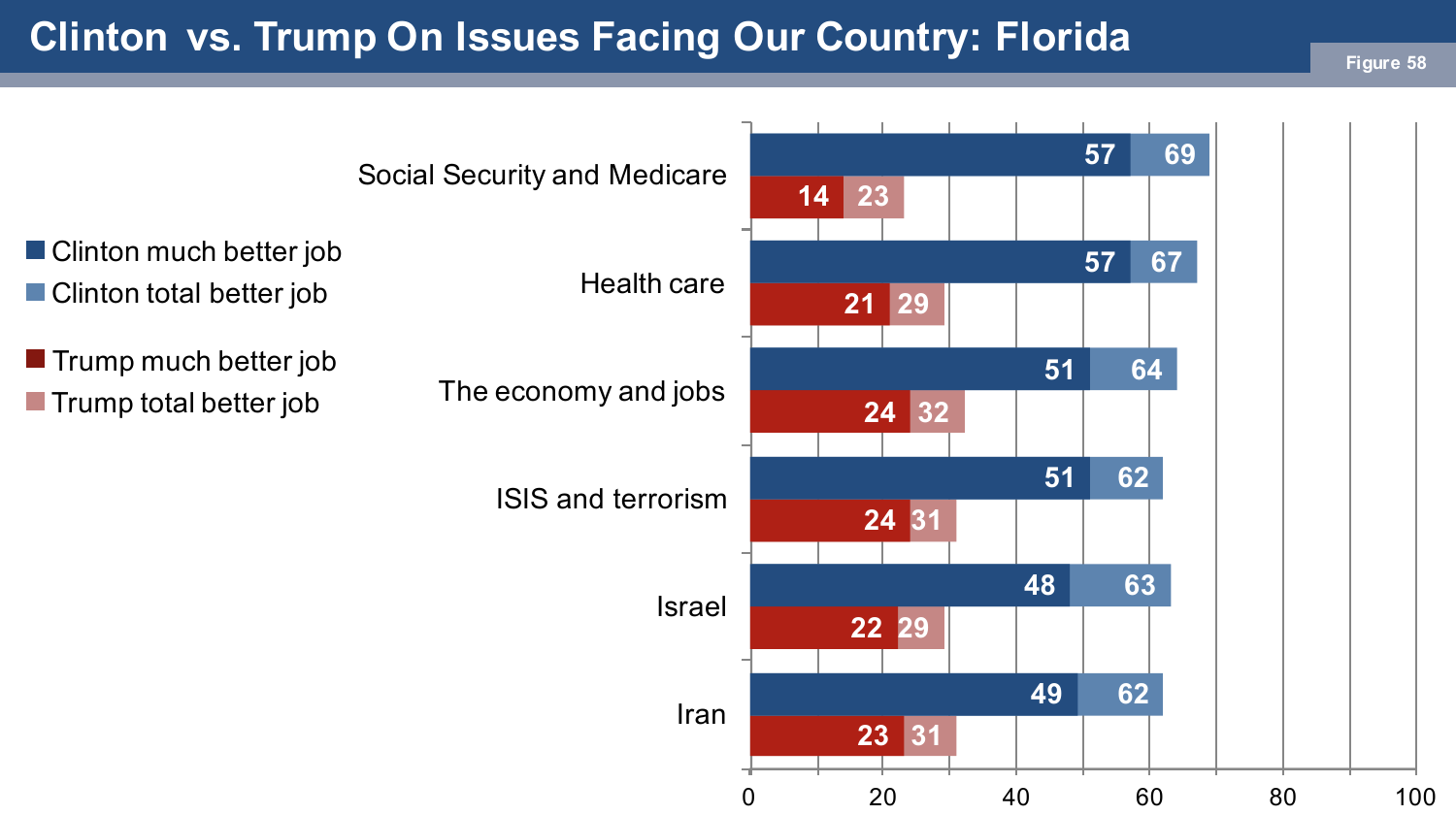# **Iran Agreement Support In Florida Figure 59**



■ Strongly support ■ Total support ■ Strongly oppose ■ Total oppose

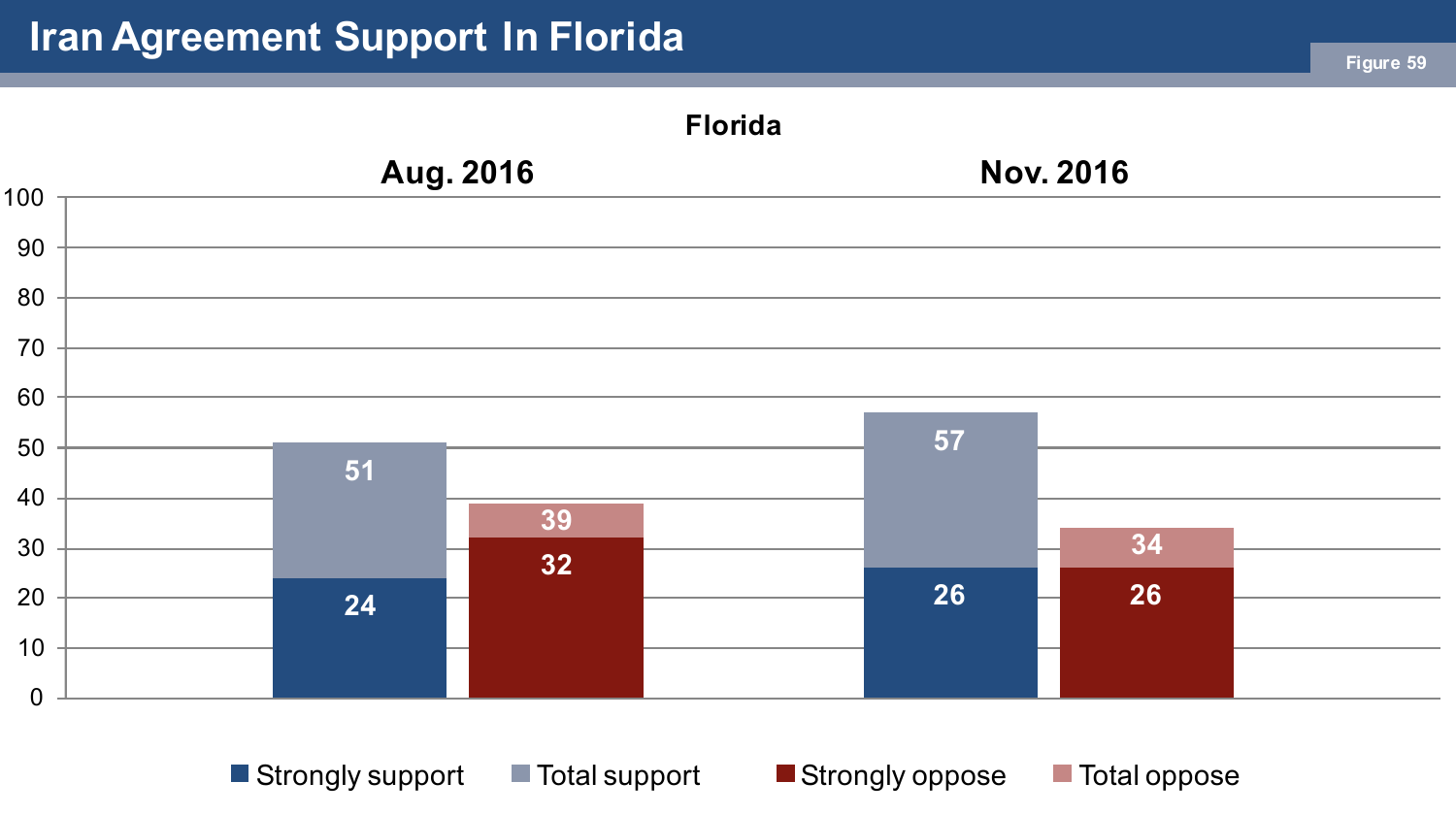# **Awareness Of Ads Criticizing Clinton On Israel Or Iran <b>Figure 60**

**During the presidential election, did you see any television advertisements, receive any mail, or did someone contact you at your home criticizing Hillary Clinton's positions on Israel or the Iran nuclear deal?**





**(IF YES) Did any of these television advertisements, mail pieces, or home contacts make you more likely to support Hillary Clinton, more likely to support Donald Trump, or make no difference?**

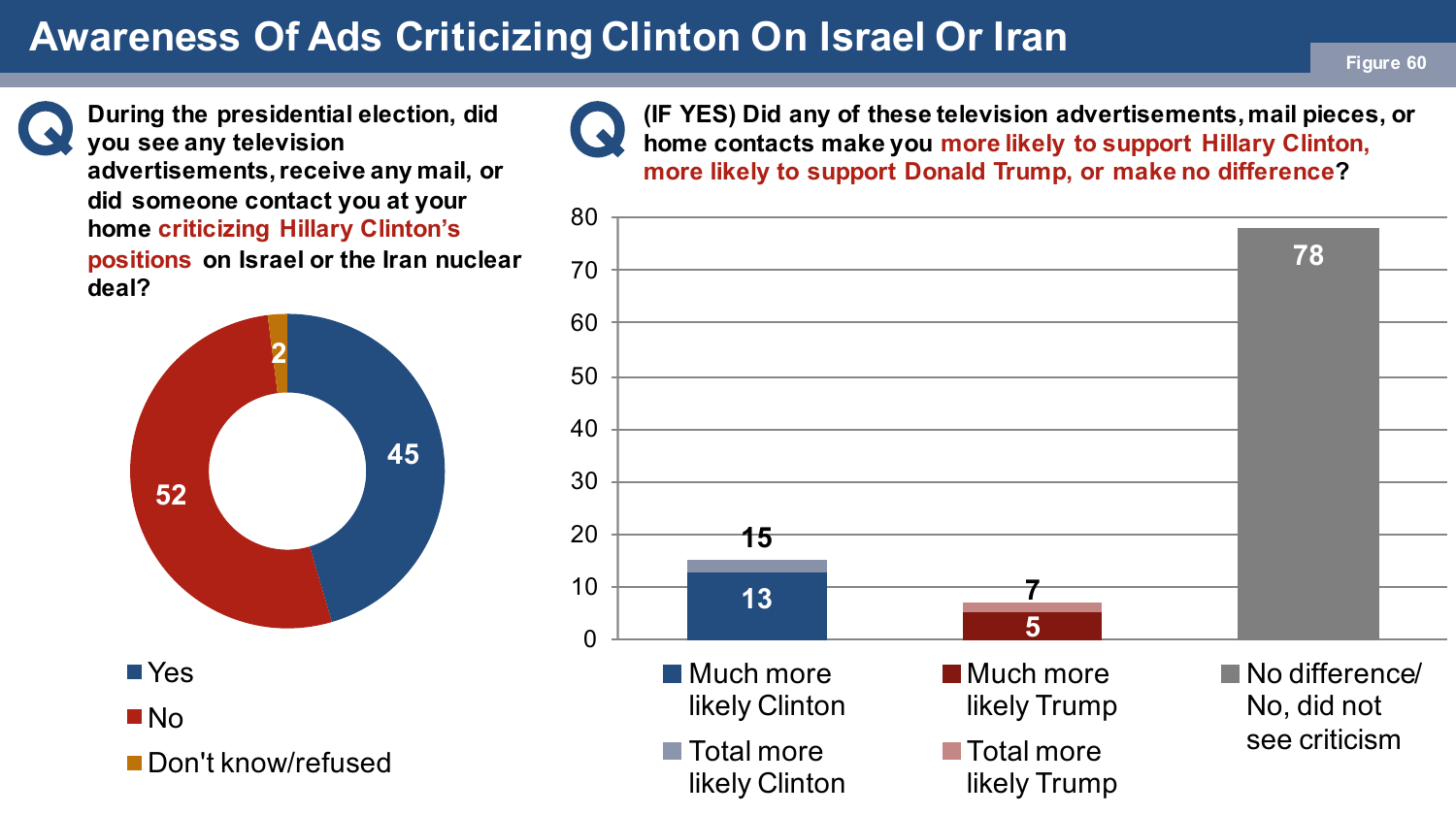# **Awareness Of Ads Supporting Clinton On Israel Or Iran Figure 61**

**During the presidential election, did you see any television advertisements, receive any mail, or did someone contact you at your home supporting Hillary Clinton's positions on Israel or the Iran nuclear deal?**





**(IF YES) Did any of these television advertisements, mail pieces, or home contacts make you more likely to support Hillary Clinton, more likely to support Donald Trump, or make no difference?**

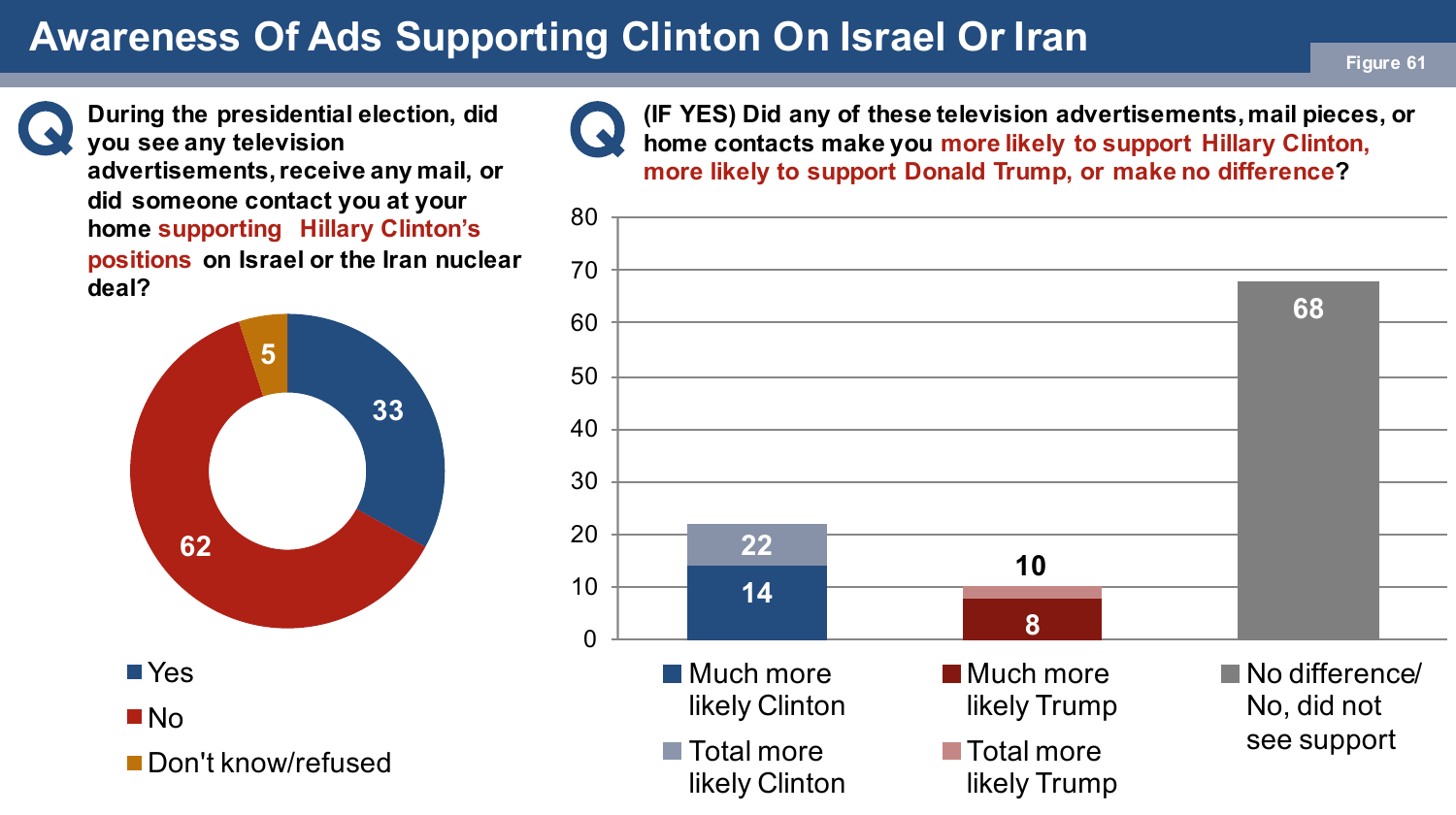**Do you think the U.S. should temporarily ban Muslims from other countries from entering the United States, or not?**

#### **U.S. Population\***

#### **Florida Jewish Voters**



 $\blacksquare$  Yes, should ban  $\blacksquare$  No, should not ban

*\*CBS/New York Times national poll, Jul. 2016*